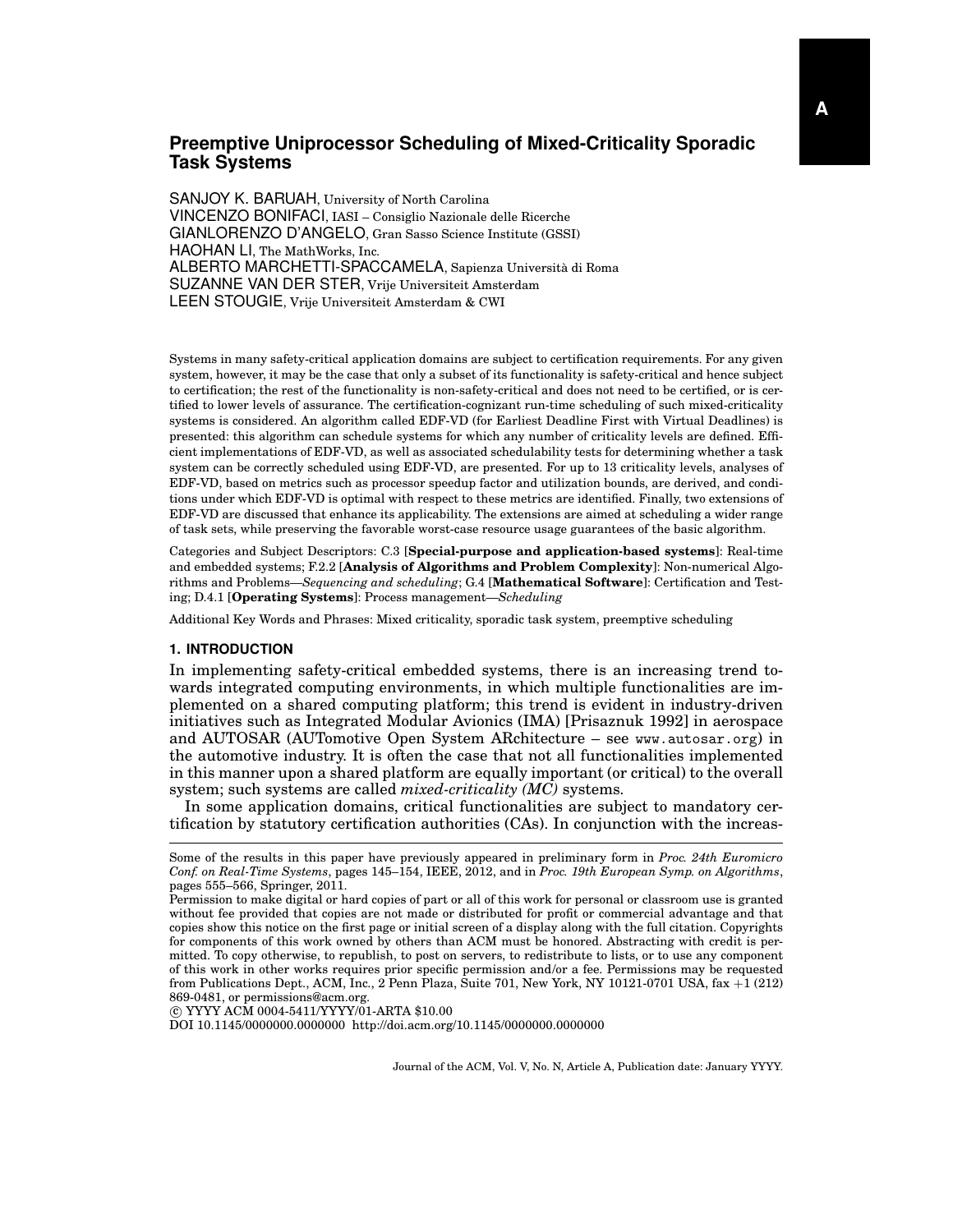| Level | <b>Failure Condition</b> | <b>Interpretation</b>                                                                                                                                                                                                                  |
|-------|--------------------------|----------------------------------------------------------------------------------------------------------------------------------------------------------------------------------------------------------------------------------------|
| A     | Catastrophic             | Failure may cause a crash                                                                                                                                                                                                              |
| B     | Hazardous                | Failure has a large negative impact on safety or performance,<br>or reduces the ability of the crew to operate the plane due to<br>physical distress or a higher workload, or causes serious or<br>fatal injuries among the passengers |
| C     | Major                    | Failure is significant, but has a lesser impact than a Haz-<br>ardous failure (for example, leads to passenger discomfort<br>rather than injuries)                                                                                     |
|       | Minor                    | Failure is noticeable, but has a lesser impact than a Major<br>failure (for example, causing passenger inconvenience or a<br>routine flight plan change)                                                                               |
| E.    | No Effect                | Failure has no impact on safety, aircraft operation, or crew<br>workload.                                                                                                                                                              |

Fig. 1. DO-178B is a software development process standard, *Software Considerations in Airborne Systems and Equipment Certification*, published by RTCA, Incorporated. The United States Federal Aviation Authority (FAA) accepts the use of DO-178B as a means of certifying software in avionics applications. RTCA DO-178B assigns criticality levels to tasks, categorized by effects on commercial aircraft.

ing trend towards computerized control of functionalities, including non-safety-critical ones such as entertainment and comfort features, the trend towards integration of multiple functionalities upon a shared platform means that even in highly safetycritical systems, typically only a relatively small fraction of the overall system is actually of highly critical functionality and subject to certification; the rest of the system does not need to be certified, or is certified to lower levels of assurance. For instance, the RTCA DO-178B software standard specifies several different criticality levels, with the system designer expected to assign one of these criticality levels to each task — Figure 1 lists the criticality levels, and intended interpretations, that are specified in this standard.

In order to certify a system as being correct, the CA must make certain assumptions about the worst-case behavior of the system during run time. CAs tend to be very conservative and require that the safety-critical functionalities be shown to be correct at a very high level of assurance; the remaining (non-safety-critical) functionalities are usually validated correct by the system designer/ integrator at lower levels of assurance.

*Worst-case execution time.* The worst-case execution time (WCET) abstraction plays a central role in the analysis of real-time systems. For a specific piece of code and a particular platform upon which this code is to execute, the WCET of the code denotes the maximum duration of time the code would take to execute upon the platform. Determining the exact WCET of an arbitrary piece of code is clearly a provably undecidable problem. However, even when severe restrictions are placed upon the structure of the code (e.g., loops bounds must be known at compile time), sophisticated features that are found upon the powerful processors used in embedded systems today (such as multi-level cache, deep pipelining, speculative out-of-order execution, etc.) are hard to analyze and make it extremely difficult to determine WCETs precisely. Devising analytical techniques for obtaining tight upper bounds on WCETs is currently a very active and thriving area of research, and sophisticated tools incorporating the latest results of such research have been developed (see [Wilhelm et al. 2008] for an excellent, if slightly dated, survey).

One consequence of the different levels of assurance of correctness sought by the CA and the system designer is that the *same piece of code may be characterized by different WCET parameters* for the purposes of certification, and for design validation.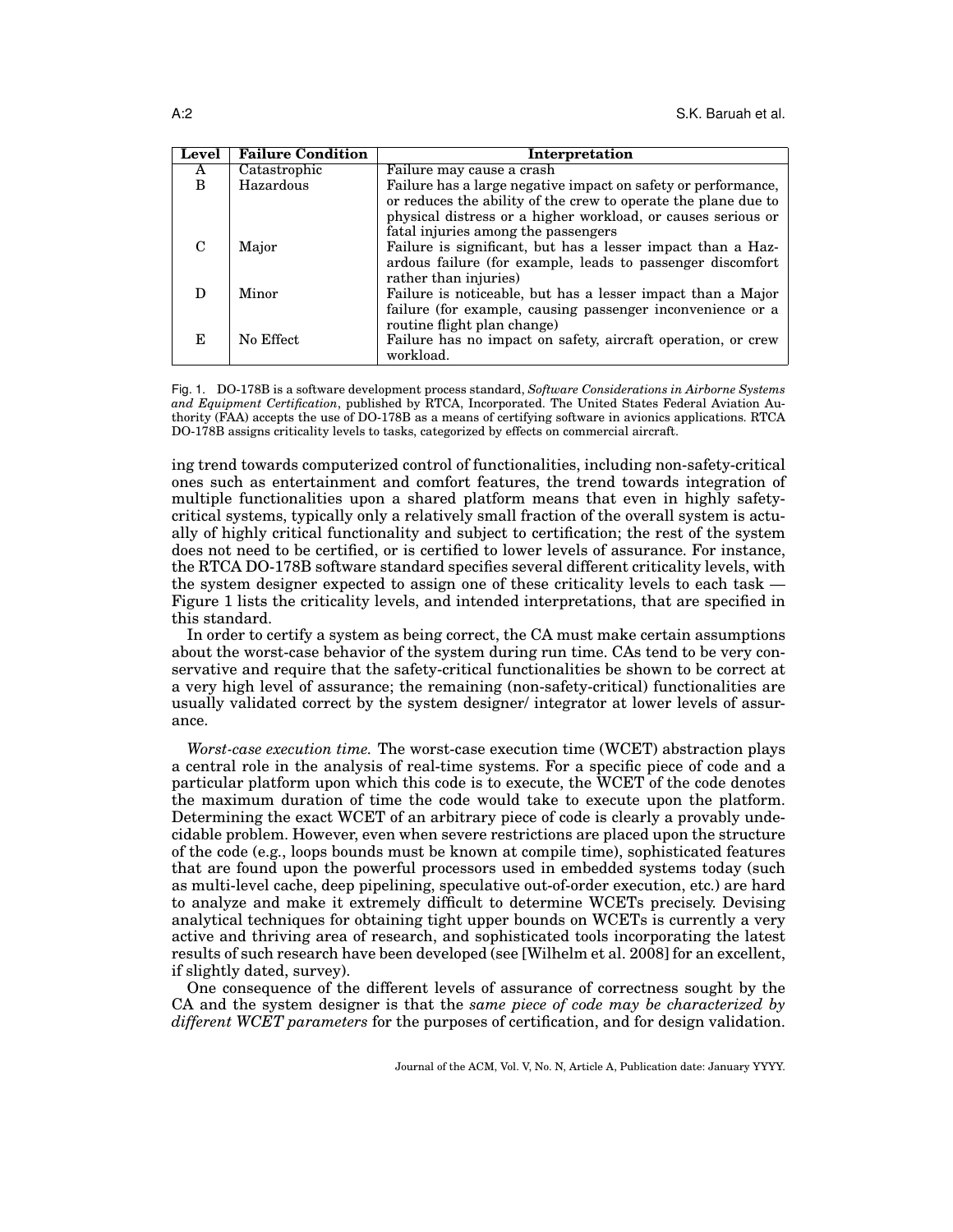This is because different tools for determining WCET bounds may be more or less conservative than one another: a more conservative tool determines an upper bound on the actual WCET of a piece of code at a higher level of assurance than a less conservative tool. The upper bound determined by the more conservative tool is *larger* – sometimes by several orders of magnitude – than the one determined by the less conservative tool. Although it may be necessary (for instance, mandated by a statutory Certification Authority) to use a very conservative tool for validating the correctness of safety-critical functionalities, less conservative tools should suffice for validating the correctness of less critical functionalities. Based on this observation, Vestal [2007] proposed that multiple different WCET values be specified, with the different values being determined at different levels of assurance. These different values are obtained by using different execution-time analysis tools; we expect that the tool used by the CA is more conservative than the one used by the system engineer, and hence the CA's WCET estimates are larger than the estimates used during the design process.

*Multiple criticality levels.* We have considered two criticality levels – needing certification, and not needing certification – in the discussion above. However, in many safety-critical application domains, more than two criticality levels are specified; for instance, the DO-178B standard that is widely used in the avionics domain specifies five different criticality levels (A:-catastrophic/ B:-hazardous/ C:-major/ D:-minor/ E: no effect – the adjectives denote the potential consequences of failure at the corresponding level) and mandates that each functionality be assigned one of these levels. Functionalities at higher criticality levels (A is the highest level, and E the lowest) are then subject to more rigorous validation requirements.

*Context and related work.* In traditional (that is, not mixed-criticality) real-time systems, a sporadic task [Mok 1983; Leung and Whitehead 1982]  $\tau_i$  is characterized by a  $\operatorname{WCET} c_i$ , a relative deadline  $d_i$ , and a period  $p_i;$  such a task generates an unbounded sequence of jobs, with successive jobs arriving at least  $p_i$  time units apart, and each job needing up to  $c_i$  units of execution by a deadline that occurs  $d_i$  time units after the job's arrival. As already mentioned, Vestal [2007] proposed generalizing the model to mixed-criticality systems by allowing for several WCETs to be specified for each task, and studied the fixed-priority scheduling of such mixed-criticality sporadic task systems on a preemptive uniprocessor.

The preemptive uniprocessor scheduling of collections of mixed-criticality *independent jobs* was studied in [Baruah et al. 2010a; 2010b; Baruah et al. 2012]. An efficient scheduling algorithm and associated polynomial-time schedulability test was proposed that makes the following guarantee: any 2-level mixed-criticality system that can be scheduled by a clairvoyant exact algorithm on a given processor can be scheduled by scheduled by a clairvoyant exact algorithm on a given processor can be scheduled by this algorithm on a processor that is  $(1 + \sqrt{5})/2 \approx 1.618$  times as fast. In [Li and Baruah 2010], this result was extended to mixed-criticality sporadic task systems: a scheduling algorithm and associated pseudo-polynomial-time schedulability test was proposed that gives the same guarantee. Guan et al. [2011] subsequently proposed an algorithm called PLRS that only has quadratic run-time complexity, able to schedule a wider range of instances.

Earlier work of the authors introduced the scheduling algorithm EDF-VD, that will be presented in Section 3. The idea is that higher-criticality tasks have their deadlines reduced as long as the system is in lower criticality levels, to ensure schedulability across a criticality change. Roughly, if there are two criticality levels, then highcriticality tasks have two deadlines. One deadline is defining the real deadline of the task, the other is a virtual earlier deadline that is used to increase the likelihood that EDF schedules high-criticality tasks before low-criticality ones.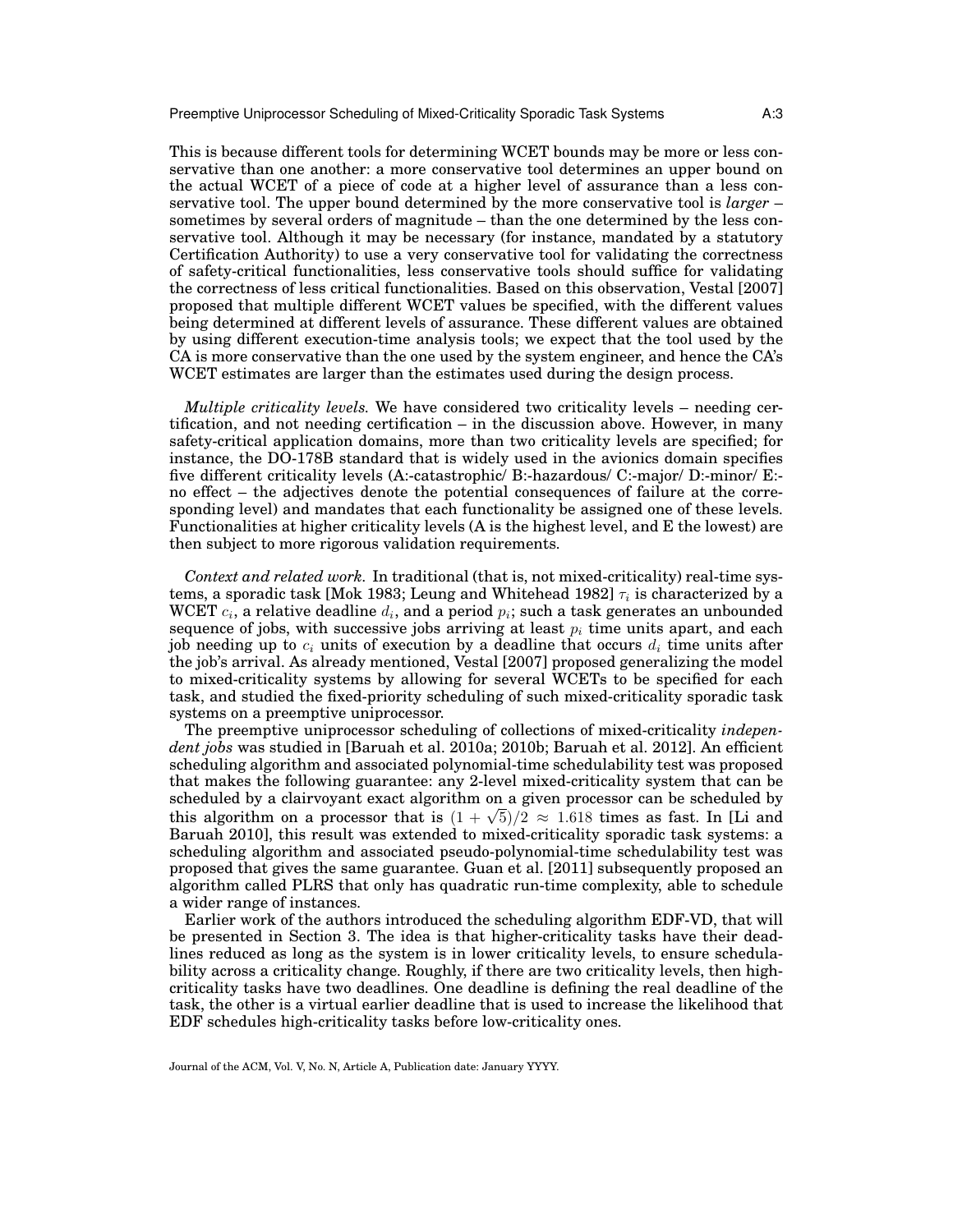Subsequently, virtual deadlines have been studied by other authors. Ekberg and Yi [2012; 2014] also scale relative deadlines, but their approach is somewhat different. They extend the concept of demand bound function to the mixed-criticality setting and provide a schedulability test. Namely, in the case of two levels, they consider to what extent the deadline of each high-criticality task can be lowered without violating the schedulability condition. Since there are exponentially many possibilities, a pseudo-polynomial-time heuristic is proposed that is essentially greedy. The approach has then been extended [Ekberg and Yi 2014] assuming that criticality levels are represented by a directed acyclic graph. Easwaran [2013] introduces a different technique for determining the virtual deadlines, which also tries to decrease the deadlines of the high-criticality tasks separately. This technique, combined with the new schedulability test, seems to be able to schedule a larger fraction of randomly generated instances than the algorithm of Ekberg and Yi. As observed by Burns and Davis [2013], it is unclear whether the approach of [Easwaran 2013] scales to more than two criticality levels. The downside of [Easwaran 2013; Ekberg and Yi 2012; 2014] is that the proposed preprocessing algorithms are not polynomial-time, no speedup bounds are provided and the authors' claim that their tests outperform EDF-VD is only supported by results on synthetic task sets.

Su and Zhu [2013] consider two criticality levels and a model in which low-criticality tasks can be released early. In this model they propose to exploit *elastic scheduling*, in which the period of a task can change. They propose a minimum service requirement for low-criticality tasks, expressed by a maximum period. The system is schedulable if the high-criticality tasks have a high-criticality execution time and for the low-criticality tasks the maximum period is considered. The intuition is to exploit the slack left by high-criticality tasks to execute the low-criticality tasks more frequently. Simulation results again show that (for certain parameters settings) an improvement over EDF-VD can be obtained. The downside of the model is that it relaxes the model of [Vestal 2007] by assuming early release. We also observe that the proposal has higher overhead and it is unclear whether the approach can be effectively extended to more criticality levels.

We refer to [Burns and Davis 2013] for an extensive survey of the research that has been conducted within the real-time scheduling community on mixed-criticality scheduling problems.

*This research.* We study the scheduling of mixed-criticality sporadic task systems upon a single preemptive processor. An important special case of sporadic task systems are task systems in which each task  $\tau_i$  satisfies the property that  $d_i = p_i$  — such systems are called *implicit-deadline* or *Liu & Layland* task systems, to distinguish them from general, *arbitrary-deadline* task systems. We derive results for both implicitdeadline and arbitrary-deadline mixed-criticality sporadic task systems. Specifically, we propose a scheduling algorithm called EDF-VD, and establish the following.

- (1) We show that any 2-level (respectively, 3-level) *implicit-deadline* task system that can be scheduled by a clairvoyant exact algorithm on a given processor, can be scheduled by EDF-VD on a processor that is  $4/3$  (resp., 2) times as fast.
- (2) We show that any K*-level* implicit-deadline task system that can be scheduled by a clairvoyant exact algorithm on a given processor can be scheduled by EDF-VD on a processor that is  $f_K$  times as fast, where  $f_K$  is the solution of a non-linear optimization problem. Using a global non-linear continuous optimization solver, we compute the speedup bound  $f_K$  for up to 13 criticality levels.
- (3) We also show that no non-clairvoyant algorithm can guarantee to always meet all deadlines on a processor that is less than  $4/3$  times as fast as the processor available to the clairvoyant exact algorithm, thereby proving that EDF-VD is an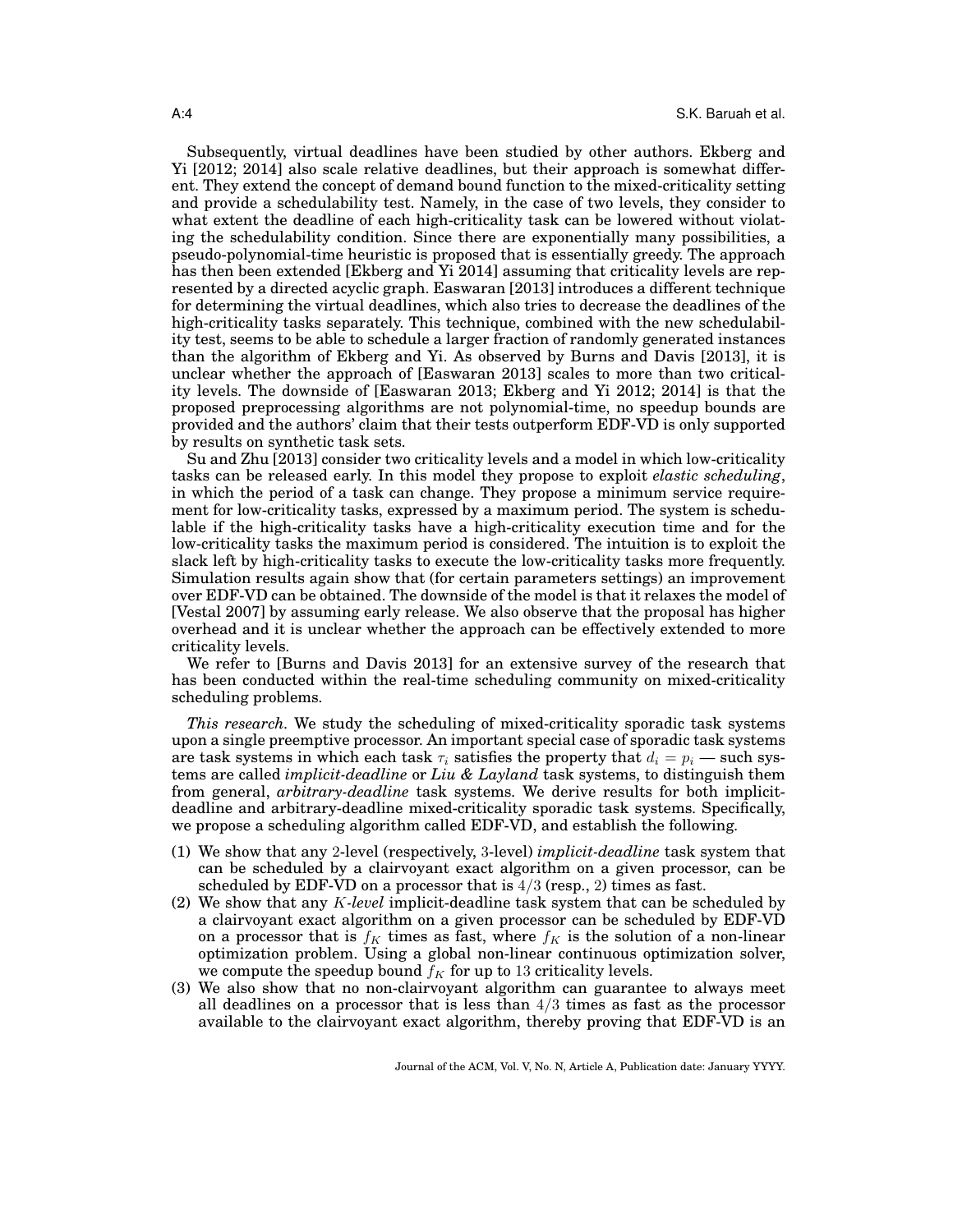optimal non-clairvoyant algorithm for 2-level implicit-deadline systems from the perspective of the processor speedup metric.

- perspective of the processor speedup metric.<br>(4) For 2-level *arbitrary-deadline* task systems we prove a speedup bound of  $1+\sqrt{3}/2$  ≈ 1.866. That is, we show that any 2-level arbitrary-deadline task system that can be scheduled by a clairvoyant exact algorithm on a given processor can be scheduled scheduled by a clairvoyant exact algorithm on a given pr<br>by EDF-VD on a processor that is  $1+\sqrt{3}/2$  times as fast.
- (5) We provide a schedulability test for EDF-VD having polynomial time complexity, and also show that the time complexity per scheduling decision is logarithmic in the number of tasks. Based on these run-time properties, it is evident that EDF-VD, in contrast to the algorithms in [Li and Baruah 2010; Guan et al. 2011], can be considered suitable for implementation in actual systems.
- (6) Algorithm EDF-VD sets virtual deadlines in a uniform way for all tasks. In the case of a 2-level task system with implicit deadlines, the results in (1) and (3) above show that EDF-VD has speedup  $4/3$  and that in the worst case a speedup of  $4/3$  is necessary for any algorithm. Despite this optimality result, it is of interest to investigate whether defining virtual deadlines non-uniformly might allow to schedule task sets that are not deemed schedulable by EDF-VD. We show that this is the case and present an algorithm, EDF-NUVD, that also allows scaling the deadlines non-uniformly by considering a different schedulability condition than the one used in (1) above. We show that, by optimizing the scaling parameters in EDF-NUVD, the resulting schedulability test recognizes a superset of the task sets schedulable by EDF-VD.

*Organization.* The remainder of this paper is organized as follows. In Section 2 we formally describe the mixed-criticality model that we will be using in the remainder of this paper. In Section 3 we consider implicit-deadline tasks; we provide a high-level description of EDF-VD (Section 3.1) and a formal analysis of its properties and behavior for implicit-deadline task sets (Sections 3.2–3.4). Then, in Section 4, we move on to analyze EDF-VD for arbitrary-deadline tasks. The efficient implementation of the runtime dispatching procedure is discussed in Section 5, while Section 6 discusses more optimistic run-time dispatching rules and analyzes how to extend EDF-VD to consider non-uniform scaling factors. We summarize our findings and conclude in Section 7.

## **2. MODEL AND DEFINITIONS**

*MC task systems.* Let  $K \geq 1$  be an integer. A K-level MC sporadic task system  $\tau$ consists of a finite collection  $(\tau_1, \ldots, \tau_n)$  of MC sporadic tasks. In the following, let  $[n] \stackrel{\text{def}}{=} \{1, 2, \ldots, n\}.$ 

 $MC$  tasks. An MC sporadic task  $\tau_i$  of a K-level system is characterized by a *criticality level*  $\chi_i \in [K]$  and a triple  $(c_i, d_i, p_i) \in \mathbb{Q}_+^{\chi_i} \times \mathbb{Q}_+ \times \mathbb{Q}_+$ , where

 $-c_i = (c_i(1), c_i(2), \ldots, c_i(\chi_i))$  is a vector of *worst-case execution times* (WCET), one for each criticality level less than or equal to  $\chi_i.$  We assume that  $c_i(1) \leq c_i(2) \leq \ldots \leq$  $c_i(\chi_i)$ . It will be convenient to extend the definition of  $c_i$  to a K-dimensional vector, by letting  $c_i(k) = c_i(\chi_i)$  when  $\chi_i < k \leq K$ ;

 $-p_i$  is the  $minimum$   $interarrival$   $time$  (or  $period$ ) between two jobs of  $\text{task } \tau_i.$ 

*MC jobs.* Task  $\tau_i$  generates a sequence of jobs  $(J_{i1}, J_{i2}, \ldots)$ . An MC job  $J_{ij}$  of task  $\tau_i$ is characterized by two parameters:  $J_{ij} = (a_{ij}, \gamma_{ij})$ , where

 $-a_{ij} \in \mathbb{R}_+$  is the *arrival time* of the job;  $-\gamma_{ij} \in (0, c_i(\chi_i)]$  is the *execution requirement* of the job;

 $-d_i$  is the *relative deadline* of the jobs of  $\tau_i;$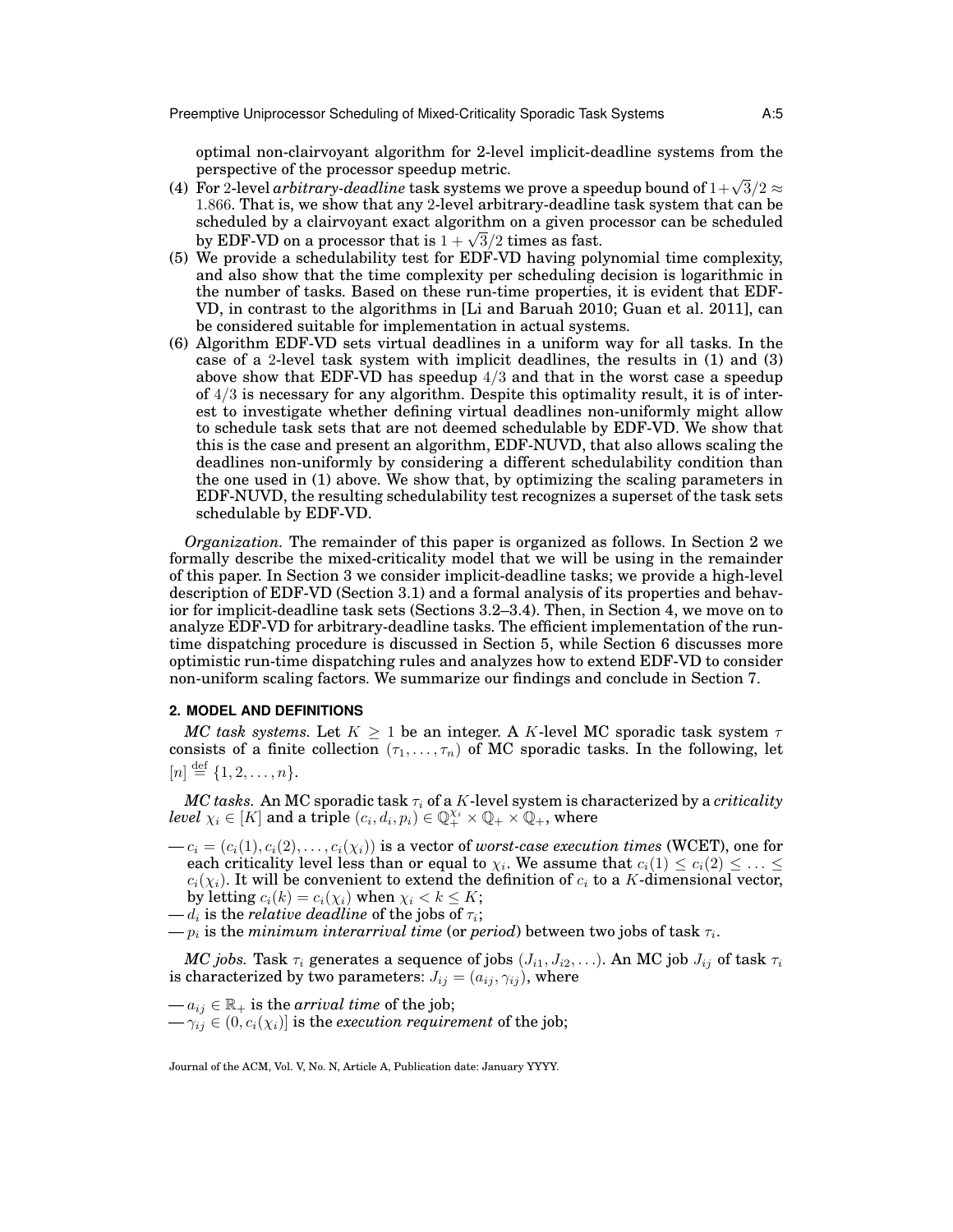$-$  the *(absolute) deadline* of job  $J_{ij}$  is  $d_{ij} \stackrel{\text{def}}{=} a_{ij} + d_i.$ 

It is important to notice that neither the arrival times nor the execution requirements are known in advance. A collection  $I = (a_{ij}, \gamma_{ij})_{i \in [n], j \ge 1}$  of arrival times and execution requirements is called a *scenario* for the task system.

The notation is summarized in Table I.

*Semantics.* The MC task model has the following semantics. Task  $\tau_i$  generates an unbounded sequence of jobs  $(J_{i1}, J_{i2}, \ldots)$ , with successive jobs being released at least  $p_i$  time units apart. Job  $J_{ij}$  arrives at time  $a_{ij}$ , has a deadline at time  $d_{ij}$ , and needs to execute for some amount of time  $\gamma_{ij}$ . The value  $\gamma_{ij}$  is not known in advance; it is discovered by executing the job until it *signals* that it has completed execution.

The values of  $\gamma_{ij}$  for a given scenario of the system define the kind of behavior exhibited by the system under that scenario. The *criticality level* (or simply *level*) *of a scenario* is defined as the smallest integer  $k$  ( $1 \leq k \leq K$ ) such that  $\gamma_{ij} \leq c_i(k)$  for all jobs  $J_{ij}$ . Note that such an integer always exists, since  $\gamma_{ij}$  is assumed to be at most  $c_i(\chi_i)$ .

The level of a scenario is always between 1 and  $K$ . In a scenario of level  $k$ , only the jobs from tasks of criticality at least  $k$  are required to be completed before their deadlines; all other jobs can be ignored and discarded.

In this paper, we assume that there is only one processor to execute the jobs. We assume the processor to be *preemptive*: executing jobs may have their execution interrupted at any instant in time and resumed later, at no additional cost.

*Definition* 2.1. A schedule for a scenario of level k is *feasible* if every job  $J_{ij}$  with  $\chi_i \geq k$  receives execution time  $\gamma_{ij}$  during its time window  $[a_{ij}, d_{ij})$ . A task system  $\tau$  is *(clairvoyantly) feasible* if for every scenario of  $\tau$  there exists a feasible schedule.

An *online* (or *non-clairvoyant*) scheduling policy for an MC task system τ discovers the criticality level of the scenario only by executing jobs. At each time instant, scheduling decisions can be based only on the partial information revealed thus far.

*Definition* 2.2*.* An online scheduling policy A is *correct* for a feasible task system  $\tau$  if for any scenario of  $\tau$  the policy generates a feasible schedule. A task system  $\tau$  is A-schedulable if A is a correct online scheduling policy for  $\tau$ .

Notice that it is always safe to ignore jobs whose criticality is less than  $k$  whenever the scenario has already exhibited a level of at least  $k$ . The level exhibited by a scenario can only increase, or remain constant, over time.

## **3. IMPLICIT-DEADLINE TASKS**

In this section we deal with *implicit-deadline* task systems. This means that the period of each task equals its relative deadline:  $p_i = d_i$  for all  $i \in [n]$ . We define the *utilization* of task  $\tau_i$  at level k as

$$
u_i(k) \stackrel{\text{def}}{=} \frac{c_i(k)}{p_i} \qquad i = 1, \dots, n, \ k = 1, \dots, \chi_i.
$$

Then, the total utilization at level k of tasks that are of criticality level l is

$$
U_l(k) \stackrel{\text{def}}{=} \sum_{i \in [n]: \chi_i = l} u_i(k) \qquad l = 1, \dots, K, \ k = 1, \dots, l.
$$

For implicit-deadline systems, it is well known that, in the case of a single criticality level (that is,  $K = 1$ ), a task system is feasible on a speed- $\sigma$  uniprocessor if and only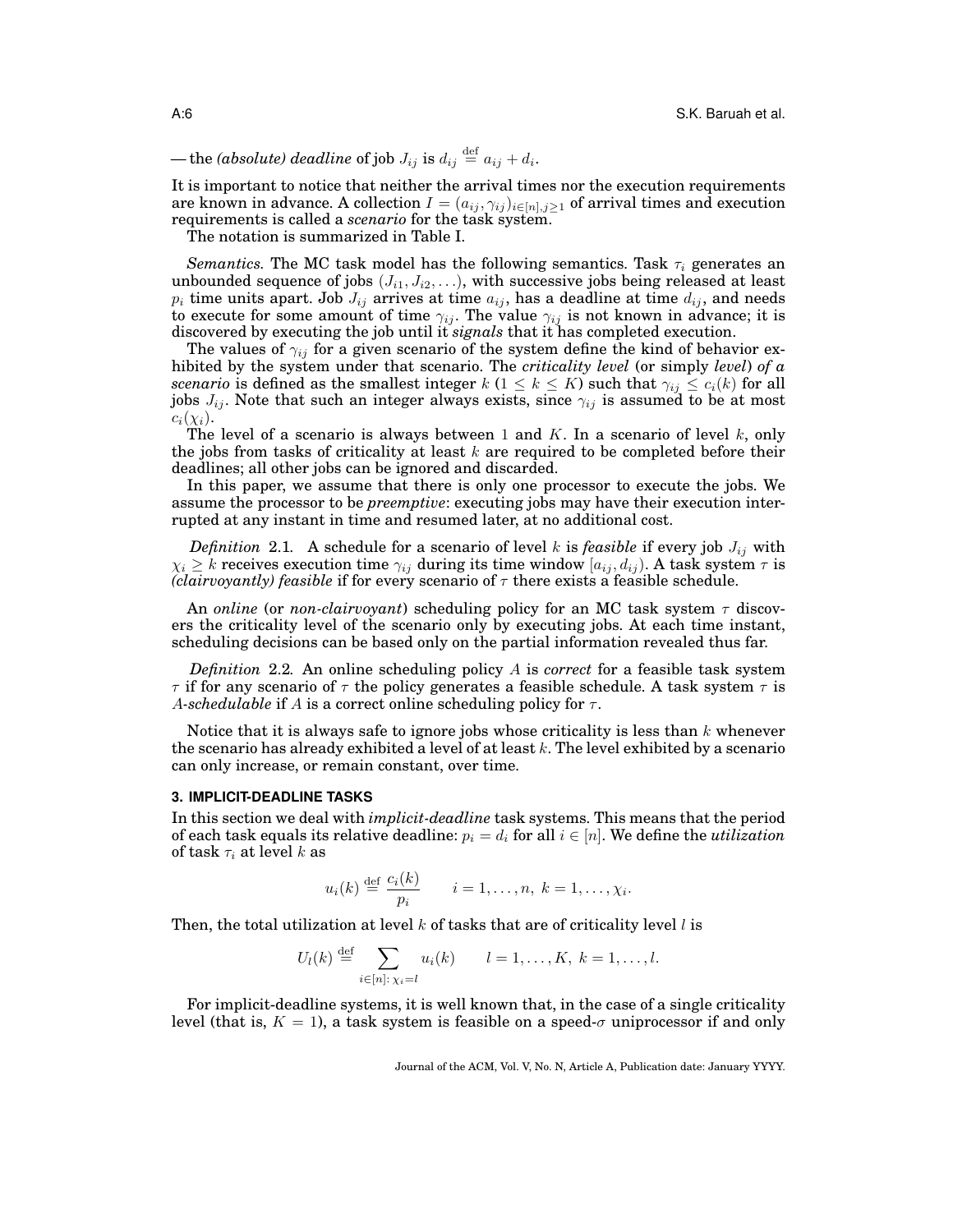| Symbol            | Meaning                             |
|-------------------|-------------------------------------|
| K                 | number of criticality levels        |
| $\boldsymbol{n}$  | number of tasks                     |
| $\left[ n\right]$ | $\{1, 2, \ldots, n\}$               |
| $\dot{\imath}$    | task index                          |
| $\boldsymbol{j}$  | job index                           |
| k, l              | level indices                       |
| $\tau$            | task set                            |
| $\tau_i$          | i-th task of $\tau$                 |
| $\chi_i$          | criticality of $\tau_i$             |
| $c_i(l)$          | <i>l</i> -th level WCET of $\tau_i$ |
| $d_i$             | relative deadline of $\tau_i$       |
| $p_i$             | period of $\tau_i$                  |
| $J_{i,i}$         | <i>j</i> -th job of $\tau_i$        |
| $a_{ij}$          | arrival time of $J_{ij}$            |
| $d_{ij}$          | absolute deadline of $J_{ij}$       |
| $\gamma_{ij}$     | execution requirement of $J_{ij}$   |

Table I. Notation

if  $U_1(1) \leq \sigma$  [Liu and Layland 1973]. This yields the following necessary condition for feasibility in mixed-criticality systems.

PROPOSITION 3.1. *If*  $\tau$  *is feasible on a unit-speed processor, then* 

$$
\max_{k=1,\dots,K} \sum_{l=k}^{K} U_l(k) \le 1.
$$
 (1)

PROOF. For each  $k = 1, ..., K$ , consider a scenario where each task  $\tau_i$  with  $\chi_i \geq k$ releases jobs with execution requirement  $c_i(k)$ .  $\Box$ 

In the sequel, we call a job *active* if it has been released but not yet completed. In the case of a single criticality level and a single processor, it is well known that the Earliest Deadline First (EDF) algorithm, which schedules the active job with earliest (absolute) deadline, is optimal [Liu and Layland 1973; Dertouzos 1974].

PROPOSITION 3.2. If  $K = 1$ , then the Earliest Deadline First algorithm is a correct *scheduling policy for a processor of speed*  $\sigma$  *if and only if*  $U_1(1) \leq \sigma$ *.* 

In the presence of multiple criticality levels, EDF does not necessarily produce a feasible schedule, even if the total utilization at each level is less than 1. Consider the following example.

*Example* 3.3. Consider a task system  $\tau = (\tau_1, \tau_2)$  with the following parameters:

| $\tau_i$ | $\chi_i$ | $c_i(1)$ | $c_i(2)$ | $v_i$ |
|----------|----------|----------|----------|-------|
|          |          |          |          |       |
| Τ9.      |          |          |          | h     |

Note that the total utilization at level 1 is  $U_1(1) + U_2(1) = 2/3$ , while at level 2 it is  $U_2(2) = 5/6$ . However, EDF may fail to meet deadlines, as follows: Assume jobs are released as early as possible. At time 0, EDF schedules the first job of  $\tau_1$ . At time 2 the job finishes and EDF starts running the first job of  $\tau_2$ . However, if it turns out that this job exhibits level-2 behavior, it will execute for 5 time units and miss its deadline at time 6. If we had started the other way around, either the first job of  $\tau_2$  would have finished after 1 time unit and there would have been enough time to schedule the job from  $\tau_1$ , or the scenario would have exhibited level-2 behavior and we could have discarded the job from  $\tau_1$ .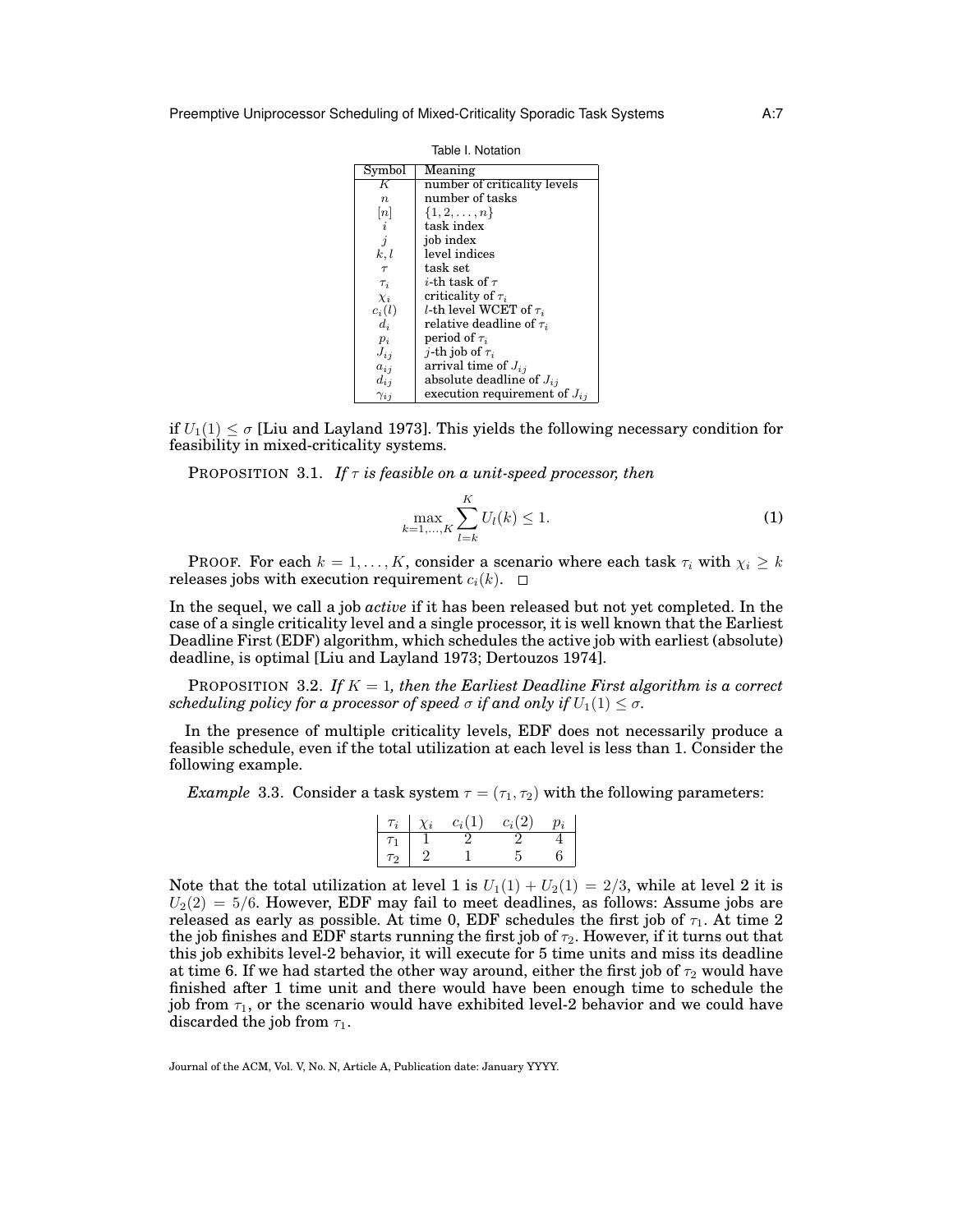The scheduling algorithm that we propose is called EDF with Virtual Deadlines (EDF-VD) and is an adaptation of EDF that handles the problem sketched above, while maintaining some of the desirable properties of EDF. In the remainder of this section, we first introduce the algorithm EDF-VD and give a corresponding schedulability condition for a system of  $K$  criticality levels. Then, we assess the quality of the algorithm using the notion of speedup factor.

## **3.1. Overview of** EDF-VD **for Implicit-Deadline Tasks**

Let  $\tau$  denote the MC implicit-deadline sporadic task system that is to be scheduled on a unit-speed preemptive processor. Algorithm EDF-VD consists of an *offline preprocessing* phase and a *run-time scheduling* phase. The first phase is performed prior to run time and executes a schedulability test to determine whether  $\tau$  can be successfully scheduled by EDF-VD or not. If  $\tau$  is deemed schedulable, this phase also provides two output values that will serve as input for the run-time scheduling algorithm: an integer parameter k (with  $1 \leq k \leq K$ ); and, for each task  $\tau_i$  of  $\tau$ , a parameter  $\hat{d}_i$ , called  $virtual\ deadline,$  which is never larger than  $d_i.$  The second phase performs the actual run-time scheduling and consists of K variants, called EDF-VD(1), EDF-VD(2),  $\ldots$ , EDF-VD(K). Each of these is related to a different value of the parameter k that was provided by the first phase; that is, at run time, the variant  $EDF-VD(k)$  is applied. Intuitively, if the scenario is exhibiting a level smaller than or equal to  $k$ , then jobs are scheduled according to EDF with respect to the virtual deadlines  $(\hat{d}_i)_{i=1}^n$ . As soon as the scenario exhibits a level greater than  $k$ , jobs are scheduled according to EDF with respect to the original deadlines  $(d_i)_{i=1}^n$ . In the following we give more details on the two phases.

*Offline preprocessing phase.* The algorithm for the first phase is given in pseudo-code form in Algorithm 1. If  $\sum_{l=1}^{K} U_l(l) \leq 1$ , then all jobs can be scheduled for their worstcase execution times at their own criticality level. Therefore, in this case the virtual deadlines of all the tasks are set to be equal to the original deadlines (see lines 1–5). Otherwise, at line 7, we test whether there exists a  $1 \leq k \leq K$  satisfying condition (3), which is given in Section 3.2 along with its correctness proof. If no such  $k$  exists, then  $\tau$  is deemed unschedulable (line 9). If there exists a k satisfying condition (3), then the virtual deadlines of all tasks having criticality level  $1, \ldots, k$  are set to be equal to the original deadlines (line 14), while those of tasks having criticality level  $k + 1, \ldots, K$ are scaled by a factor  $x$  (line 16). The value of  $x$  is specified at line 11 and will be explained later in Section 3.2. Note that if condition (3) is satisfied, then x is well defined. Moreover, since  $\sum_{l=1}^K U_l(l) > 1$ , then  $x < 1$ .

*Run-time scheduling phase.* A pseudo-code describing the run-time phase is given in Algorithm 2. The function current\_level() returns the level exhibited by the scenario so far, that is,

current\_level() =  $\min\{l \in [K] : \tilde{\gamma}_{ij} \leq c_i(l)$  for all jobs  $J_{ij}$  (partially) executed so far},

where  $\tilde{\gamma}_{ij}$  is the part of  $\gamma_{ij}$  that has been observed thus far. (When current\_level()  $=$  l, we also say that *the system is in level* l.)

Algorithm 2 takes as input the integer k and the virtual (relative) deadlines  $d_i$  computed during the preprocessing phase. As long as the system is in level  $1, 2, \ldots, k$ , the tasks having level greater than or equal to current\_level() are scheduled according to EDF with respect to these virtual deadlines, while tasks of level smaller than current\_level() are discarded (lines 1–5). When the system is observed to reach a level greater than k, all jobs from tasks of criticality k or below are discarded and the original deadlines of the tasks of criticality  $k + 1$  and higher are restored. The pri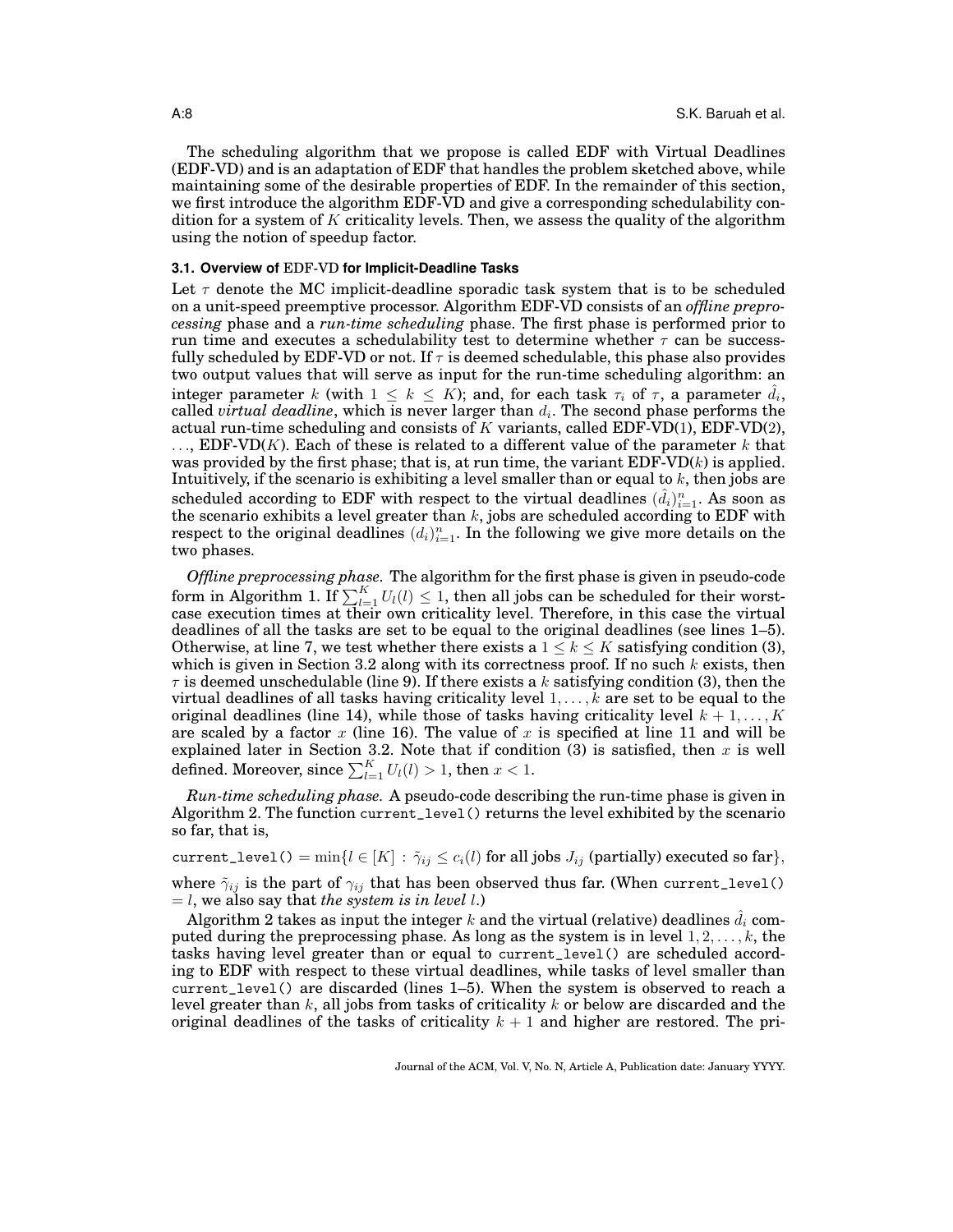**ALGORITHM 1:** EDF with Virtual Deadlines (EDF-VD) – Offline preprocessing phase (for implicit-deadline task systems)

**Input:** task system  $\tau = (\tau_1, \ldots, \tau_n)$  to be scheduled on a unit-speed preemptive processor

1: **if**  $\sum_{l=1}^{K} U_l(l) \le 1$  **then**<br>2:  $k \leftarrow K$ 3: **for**  $i = 1, 2, ..., n$  **do** 4:  $\hat{d}_i \leftarrow d_i$ <br>5: end for 5: **end for** 6: **else** 7: Let  $k$   $(1 \leq k \leq K)$  be such that (3) holds 8: **if** no such k exists **then** 9: **return** unschedulable 10: **else** 11: Let  $x \in \left[ \frac{\sum_{l=k+1}^{K} U_l(k)}{1-\sum_{l=1}^{k} U_l(l)}, \frac{1-\sum_{l=k+1}^{K} U_l(l)}{\sum_{l=1}^{k} U_l(l)} \right]$ 1 12: **for**  $i = 1, 2, ..., n$  **do** 13: **if**  $\chi_i \leq k$  **then** 14:  $\hat{d}_i \leftarrow d_i$ 15: **else** 16:  $\hat{d}_i \leftarrow x d_i$ 17: **end if** 18: **end for** 19: **end if** 20: **end if** 21: **return** (schedulable,  $k$ ,  $(\hat{d}_i)_{i=1}^n$ )

ority ordering of the jobs that are active at the time when the system turns to a level greater than  $k$  is computed according to the original deadlines at lines 6–7 and the jobs are scheduled accordingly. From this moment onwards, EDF is applied to all the tasks having level greater than or equal to current level() (lines 9–14). Note that if  $k = K$ , then Algorithm 2 is simply EDF, as no scaling of the deadlines occurs in Algorithm 1. The efficient implementation of Algorithm 2 is discussed in Section 5.

Note that once the parameter k is fixed, when applying  $EDF-VD(k)$ , the criticality levels are divided into two sets, where the levels in the same set are treated homogeneously, *as if* there were only two levels. The parameter k determines the boundary between these two sets.

#### **3.2. Schedulability Conditions**

**THEOREM 3.4.** *Given an implicit-deadline task system*  $\tau$ *, if either* 

$$
\sum_{l=1}^{K} U_l(l) \le 1
$$
\n(2)

K

*or, for some*  $k$  ( $1 \leq k \leq K$ ), the following condition holds:

$$
1 - \sum_{l=1}^{k} U_{l}(l) > 0 \text{ and } \frac{\sum_{l=k+1}^{K} U_{l}(k)}{1 - \sum_{l=1}^{k} U_{l}(l)} \le \frac{1 - \sum_{l=k+1}^{K} U_{l}(l)}{\sum_{l=1}^{k} U_{l}(l)}, \qquad (3)
$$

*then* τ *can be correctly scheduled by* EDF-VD*.*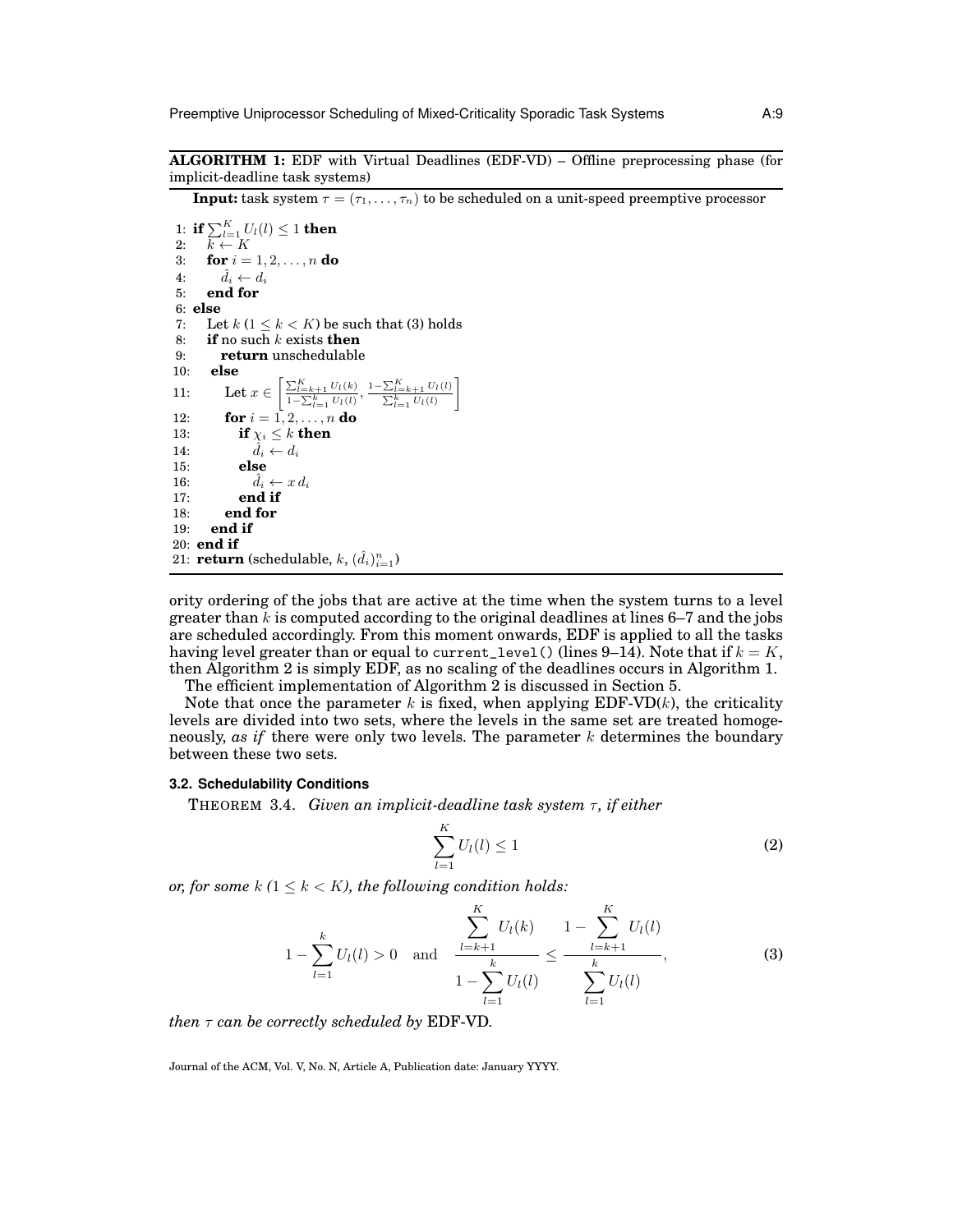#### **ALGORITHM 2:** EDF with Virtual Deadlines (EDF-VD) – Run-time scheduling

 $\textbf{Input: } \text{task system } \tau = (\tau_1, \ldots, \tau_n), \text{ integer } k \text{ } (1 \leq k \leq K) \text{, virtual deadlines } (\hat{d}_i)_{i=1}^n$ 

#### 1: **loop**

- 2: **on job arrival:**
- 3: if a job of task  $\tau_i$  arrives at time t, assign it a *virtual absolute deadline* equal to  $t + d_i$
- 4: **on job arrival/completion:**
- 5: schedule the active job, among the tasks  $\tau_i$  such that  $\chi_i \geq$  current level(), having earliest virtual absolute deadline (ties broken arbitrarily);
- 6: **on** current level() > k:
- 7: schedule the active job, among the tasks  $\tau_i$  such that  $\chi_i > k$ , having earliest *absolute deadline* (ties broken arbitrarily); then break from the loop
- 8: **end loop**

9: **loop**

- 10: **on job arrival:**
- 11: if a job of task  $\tau_i$  arrives at time t, assign it an *absolute deadline* equal to  $t + d_i$
- 12: **on job arrival/completion:**
- 13: schedule the active job, among the tasks  $\tau_i$  such that  $\chi_i \geq$  current level(), having earliest absolute deadline (ties broken arbitrarily)
- 14: **end loop**

PROOF. If condition (2) holds, then all jobs can be scheduled for their worst-case execution times at their own criticality level. Hence  $EDF-VD(K)$ , that is,  $EDF$  without deadline scaling, will yield a correct schedule. Therefore, from here on, the proof focuses on the case that (2) does not hold and (3) holds for some  $k < K$ .

The proof consists of two steps. In the first step, we show that if there is an  $x \leq 1$ such that the following two inequalities hold:

$$
\sum_{l=1}^{k} U_{l}(l) + \sum_{l=k+1}^{K} \frac{U_{l}(k)}{x} \le 1
$$
\n(4)

$$
x\sum_{l=1}^{k}U_{l}(l)+\sum_{l=k+1}^{K}U_{l}(l)\leq 1
$$
\n(5)

then EDF-VD(k) is a correct scheduling policy for  $\tau$ .

In the second step, we show that if (3) holds for some  $k < K$ , then there exists  $x \leq 1$ such that (4) and (5) hold. We discuss later in this section how the scaling parameter  $x$  is determined.

For the first step, we determine an upper bound on the "virtual utilization"; the utilization of the system as long as the virtual deadlines are applied, if  $EDF-VD(k)$  is the scheduling algorithm we apply. We will slightly abuse notation and write  $\hat{p}_i$  for the "virtual period" that equals the virtual deadline  $\hat{d}_i$  for all tasks  $\tau_i$ , in order to define the "virtual utilization." Assume for all tasks  $\tau_i$  with  $\chi_i$  at most k, that all jobs are executed at their own-criticality execution requirement. For all tasks  $\tau_i$  with  $\chi_i > k$ , the jobs are executed at criticality level k. This clearly gives an upper bound on the utilization for as long as the system is in criticality levels  $1, 2, \ldots, k$ . Also note that by this assumption, no complications can occur at criticality changes before level  $k + 1$  is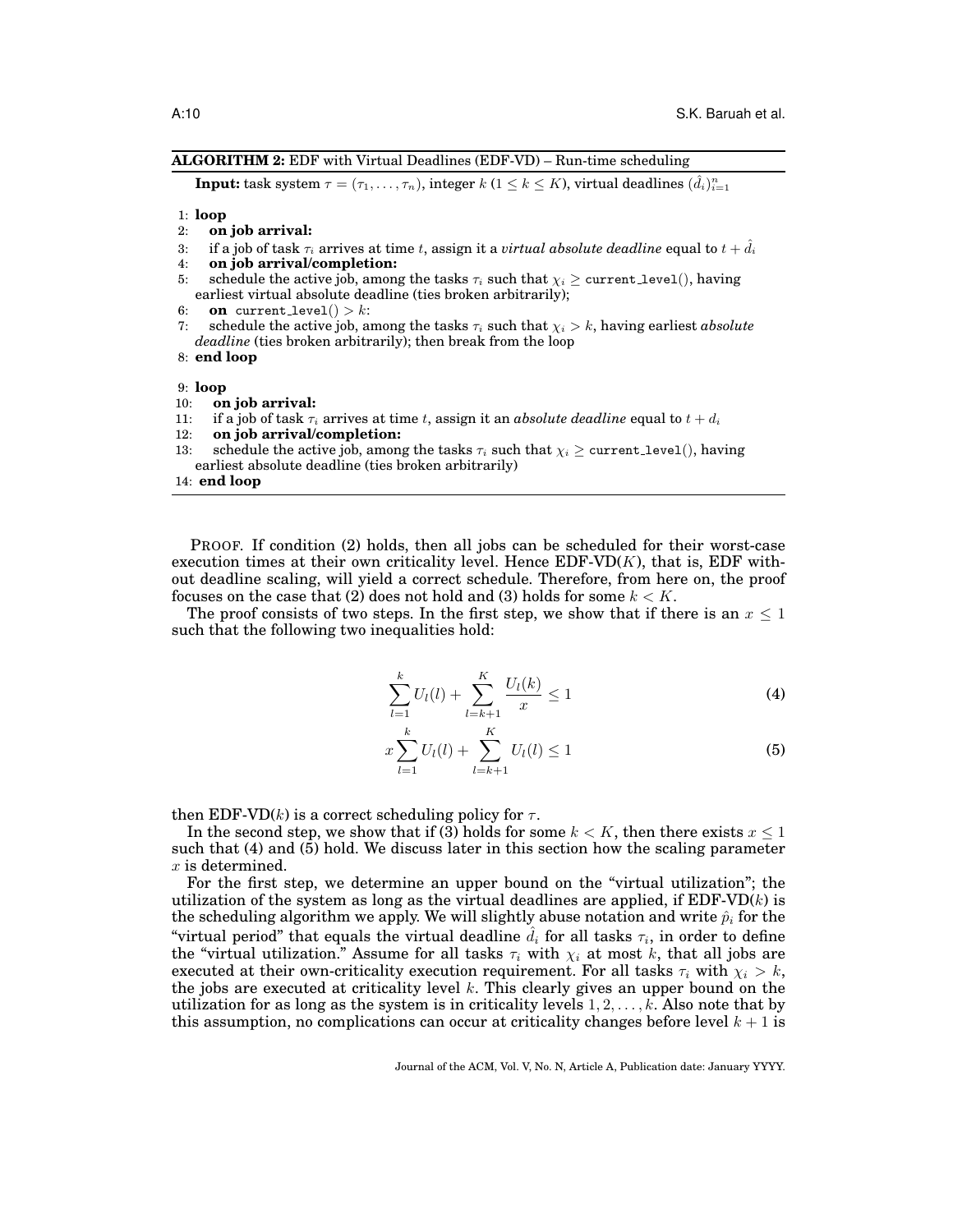reached. The "virtual utilization" of this task system in levels  $1, 2, \ldots, k$  is at most

$$
\hat{U}(k) := \sum_{i \in [n]} \frac{c_i(k)}{\hat{p}_i} = \sum_{i \in [n]} \frac{c_i(k)}{\hat{d}_i} \n= \sum_{i \in [n]: \chi_i \le k} \frac{c_i(\chi_i)}{d_i} + \sum_{i \in [n]: \chi_i > k} \frac{c_i(k)}{xd_i} \n= \sum_{i \in [n]: \chi_i \le k} \frac{c_i(\chi_i)}{p_i} + \sum_{i \in [n]: \chi_i > k} \frac{c_i(k)}{xp_i} \n= \sum_{l=1}^k U_l(l) + \sum_{l=k+1}^K \frac{U_l(k)}{x}.
$$

Note that a sufficient condition for correctness in levels  $1, 2, \ldots, k$  is that  $U(k) \leq 1$ . Hence, we find that (4) ensures correctness in levels  $1, 2, \ldots, k$ .

For any level  $l > k$ , assume by contradiction that a deadline miss occurs in some scenario. We bound the execution requirement of all tasks until the time of the first deadline miss, which is denoted by  $t_f$ . Let I denote a minimal collection of jobs released by  $\tau$  on which a deadline is missed (by *minimal*, we mean that EDF-VD $(k)$  would meet all deadlines if scheduling any proper subset of  $I$ ). We assume that  $(4)$  and  $(5)$  hold and, without loss of generality, that the first job arrival is at time zero. Hence the job that misses a deadline is of level  $l > k$ , because at time  $t_f$  the system is at least in level  $k + 1$ . Let  $t^*$  denote the time where behavior of level  $k + 1$  is first exhibited.

# CLAIM 3.5. All jobs receiving execution in  $[t^*, t_f)$  have deadlines at most  $t_f$ .

PROOF. Suppose there is a job that has deadline larger than  $t_f$  and receives some execution between  $t^*$  and  $t_f$ , say in the interval  $[t_1, t_2)$ . This means that during  $[t_1, t_2)$ there are no jobs pending with deadline at most  $t_f$ . Then, the set of jobs obtained by considering only jobs with arrival time at least  $t_2$  will also miss a deadline at  $t_f$ , which contradicts the assumed minimality of  $I$ .  $\Box$ 

We define the quantity  $\eta_i(t)$  as the cumulative execution requirement of jobs of task  $\tau_i$  until time t and derive upper bounds for it, for all tasks. Among all jobs executing in  $[t^*, t_f)$ , let  $J_0$  be the job with the earliest arrival time. Denote by  $a_0$  its arrival time and by  $d_0$  its absolute deadline.

CLAIM 3.6. For any task  $\tau_i$  having  $\chi_i \leq k$ , it holds that

 $\eta_i(t_f) \leq (a_0 + x(t_f - a_0))u_i(\chi_i).$ 

PROOF. Note that no job of  $\tau_i$  will receive execution after  $t^*$ . If such a job executes after  $a_0$ , it must have a deadline no larger than the virtual deadline of  $J_0$ , which is  $a_0 + x(d_0 - a_0)$ . Since  $t_f \ge d_0$  by Claim 3.5, this means that no job of task  $\tau_i$  with deadline greater than  $a_0 + x(t_f - a_0)$  will execute after  $a_0$ .

Suppose now that a job with  $\chi_i\leq k$  and deadline larger than  $a_0+x(t_f-a_0)$  was executed for some time before  $a_0$ . Let  $t_l$  denote the latest instant at which any such job executes. This means that at this instant, there were no jobs with absolute deadline at most  $a_0 + x(t_f - a_0)$  awaiting execution. Hence, the set of jobs obtained by considering only those jobs in I that have arrival time at least  $t_l$  also misses a deadline. This contradicts the assumed minimality of I.

This implies that there are at most  $(a_0 + x(t_f - a_0))/p_i$  jobs of  $\tau_i$  until time  $t_f$ ; each of them requires an execution time of at most  $c_i(\chi_i)$ . Therefore, the total execution requirement of  $\tau_i$  is bounded by  $\big(a_0 + x(t_f - a_0)\big)u_i(\chi_i).$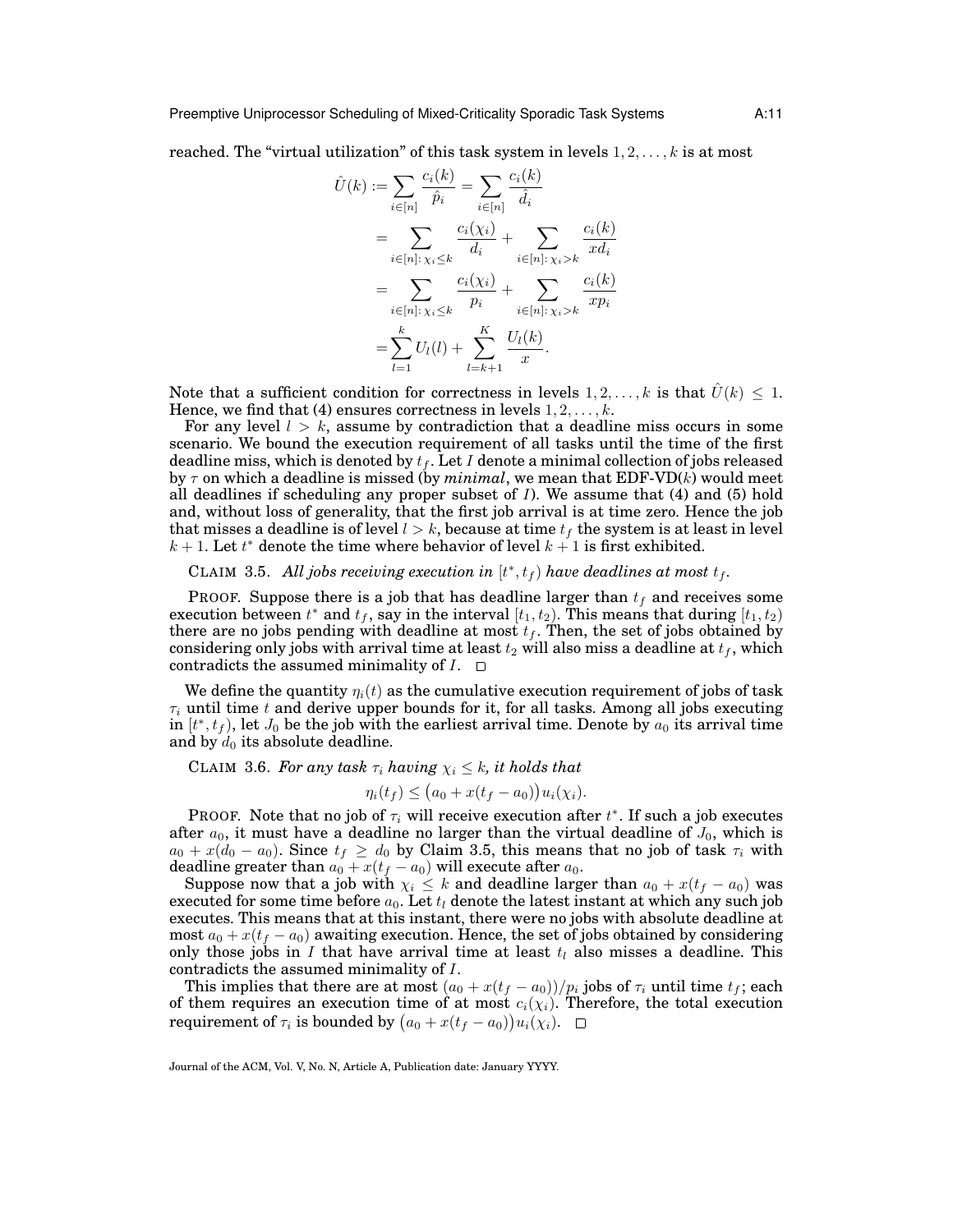CLAIM 3.7. *Any task*  $\tau_i$  *with*  $\chi_i > k$  *has* 

$$
\eta_i(t_f) \le \frac{a_0}{x} u_i(k) + (t_f - a_0) u_i(\chi_i).
$$

PROOF. We distinguish two cases.

*Case 1: Task*  $\tau_i$  *does not release a job at or after*  $a_0$ . Each job of  $\tau_i$  has a virtual deadline of at most  $a_0 + x(t_f - a_0)$ . Otherwise, consider a job with a larger virtual deadline and let  $t_i$  denote the latest time instant at which this job executes. The job sequence consisting of only those jobs with an arrival time larger than  $t_l$  also misses a deadline and this is in contradiction with the assumed minimality of *I*. Hence, each job of  $\tau_i$ has an actual deadline of at most  $a_0/x+t_f-a_0$  and there are at most  $\frac{a_0/x+t_f-a_0}{p_i}$  of them. Since these jobs do not execute in  $[t^*, t_f)$  (else,  $J_0$  would not be the one with earliest release), the execution requirement per job is at most  $c_i(k)$ . Combining these observations, we bound the execution requirement of jobs from task  $\tau_i$  by

$$
\left(\frac{a_0}{x} + t_f - a_0\right) \frac{c_i(k)}{p_i} = \frac{a_0}{x} u_i(k) + (t_f - a_0) u_i(k)
$$
  

$$
\leq \frac{a_0}{x} u_i(k) + (t_f - a_0) u_i(\chi_i).
$$

*Case 2: Task*  $\tau_i$  *releases one or more jobs at or after*  $a_0$ . Let  $a_i$  denote the first release of a job from  $\tau_i$  greater than or equal to  $a_0$ . The previously released job of  $\tau_i$  did not execute in  $[t^*, t_f]$ , by definition of  $a_i$  and  $a_0$ . Therefore, it is safe to assume that until  $a_i$  the execution requirement per job from  $\tau_i$  was bounded by  $c_i(k)$  and after that it is bounded by  $c_i(\chi_i)$ . Hence, the cumulative requirement of all jobs from  $\tau_i$  is bounded by

$$
a_i u_i(k) + (t_f - a_i) u_i(\chi_i) \le a_0 u_i(k) + (t_f - a_0) u_i(\chi_i)
$$
  

$$
\le \frac{a_0}{x} u_i(k) + (t_f - a_0) u_i(\chi_i),
$$

where the first inequality comes from the facts that  $a_0 \leq a_i$  and  $u_i(k) \leq u_i(\chi_i)$  and the second one from  $x \leq 1$ .  $\Box$ 

Summing the cumulative requirements over all tasks gives

$$
\sum_{i:\chi_i \leq k} \eta_i(t_f) + \sum_{i:\chi_i > k} \eta_i(t_f)
$$
\n
$$
\leq \sum_{i:\chi_i \leq k} (a_0 + x(t_f - a_0))u_i(\chi_i) + \sum_{i:\chi_i > k} \left(\frac{a_0}{x}u_i(k) + (t_f - a_0)u_i(\chi_i)\right)
$$
\n
$$
= a_0 \left(\sum_{l=1}^k U_l(l) + \sum_{l=k+1}^K \frac{U_l(k)}{x}\right) + (t_f - a_0) \left(x \sum_{l=1}^K U_l(l) + \sum_{l=k+1}^K U_l(l)\right)
$$
\n
$$
\leq a_0 + (t_f - a_0) \left(x \sum_{l=1}^K U_l(l) + \sum_{l=k+1}^K U_l(l)\right),
$$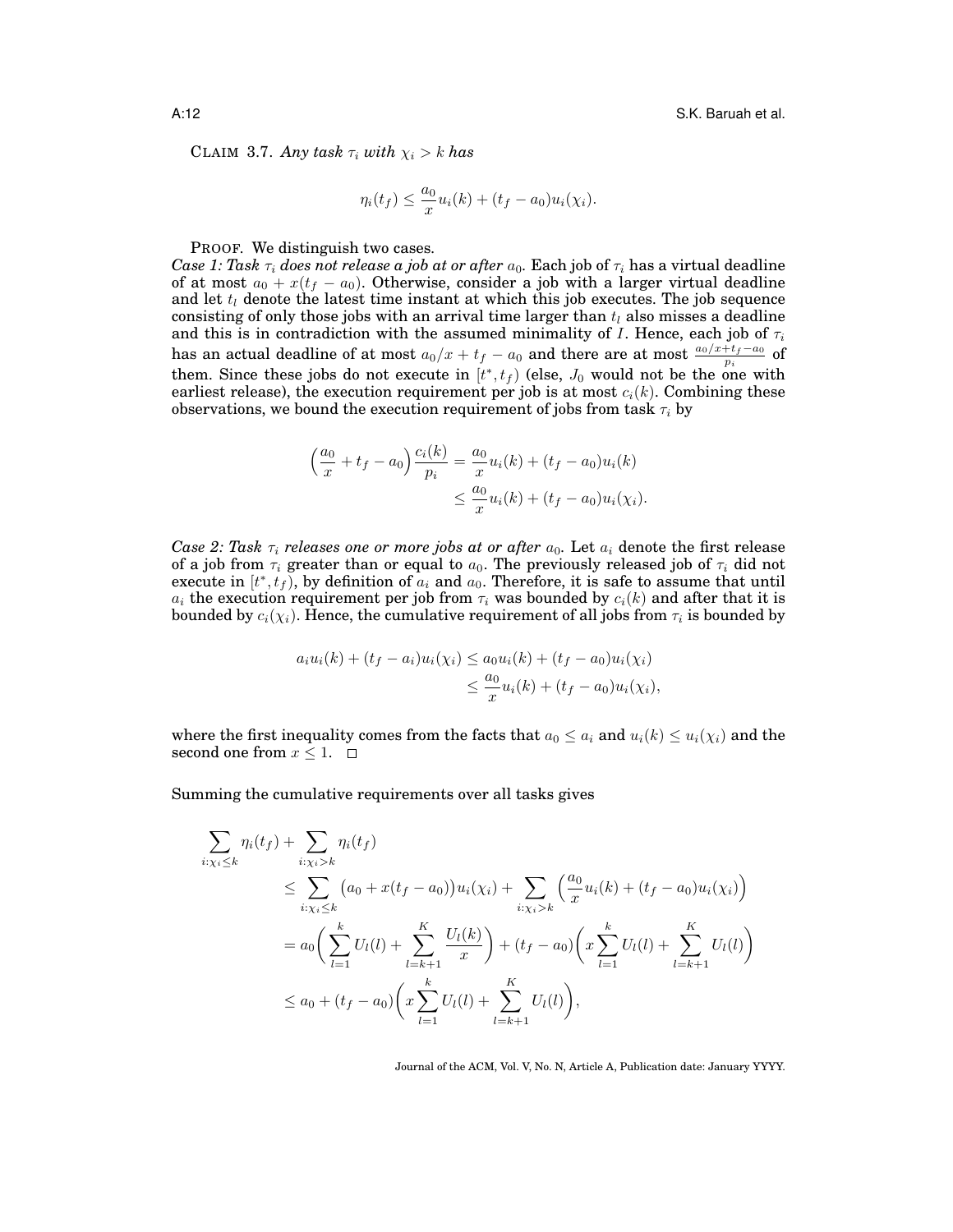where the last inequality comes from the assumption that (4) holds. The assumed deadline miss implies

$$
a_0 + (t_f - a_0) \left( x \sum_{l=1}^k U_l(l) + \sum_{l=k+1}^K U_l(l) \right) > t_f
$$
\n
$$
\Leftrightarrow \qquad (t_f - a_0) \left( x \sum_{l=1}^k U_l(l) + \sum_{l=k+1}^K U_l(l) \right) > t_f - a_0
$$
\n
$$
\Leftrightarrow \qquad x \sum_{l=1}^k U_l(l) + \sum_{l=k+1}^K U_l(l) > 1.
$$

But this directly contradicts (5).

Now that we have shown that (4) and (5) are sufficient for the correctness of EDF- $VD(k)$ , it remains to show that if (3) holds, then (4) and (5) also hold. Rewriting (4) gives

$$
\sum_{l=1}^{k} U_l(l) + \sum_{l=k+1}^{K} \frac{U_l(k)}{x} \le 1
$$
\n
$$
\Leftrightarrow \quad x \sum_{l=1}^{k} U_l(l) + \sum_{l=k+1}^{K} U_l(k) \le x
$$
\n
$$
\Leftrightarrow \quad \sum_{l=k+1}^{K} U_l(k) \le x \left(1 - \sum_{l=1}^{k} U_l(l)\right)
$$
\n
$$
\Leftrightarrow \quad \sum_{l=k+1}^{K} U_l(k)
$$
\n
$$
\Leftrightarrow \quad \frac{\sum_{l=k+1}^{K} U_l(k)}{1 - \sum_{l=1}^{k} U_l(l)}
$$
\n(6)

where in the last step we used that  $1-\sum_{l=1}^k U_l(l)>0.$  Rewriting (5) gives

$$
x\sum_{l=1}^{k}U_{l}(l) + \sum_{l=k+1}^{K}U_{l}(l) \leq 1
$$
  
\n
$$
\Leftrightarrow \qquad x\sum_{l=1}^{k}U_{l}(l) \leq 1 - \sum_{l=k+1}^{K}U_{l}(l)
$$
  
\n
$$
\Leftrightarrow \qquad 1 - \sum_{l=k+1}^{K}U_{l}(l)
$$
  
\n
$$
\Leftrightarrow \qquad x \leq \frac{1 - k + 1}{\sum_{l=1}^{K}U_{l}(l)}
$$
  
\n(7)

Hence, if (3) holds, there must exist an x that satisfies both (6) and (7). This concludes the proof of Theorem 3.4. Note that any  $x$  satisfying (6) and (7) suffices as a scaling parameter.  $\square$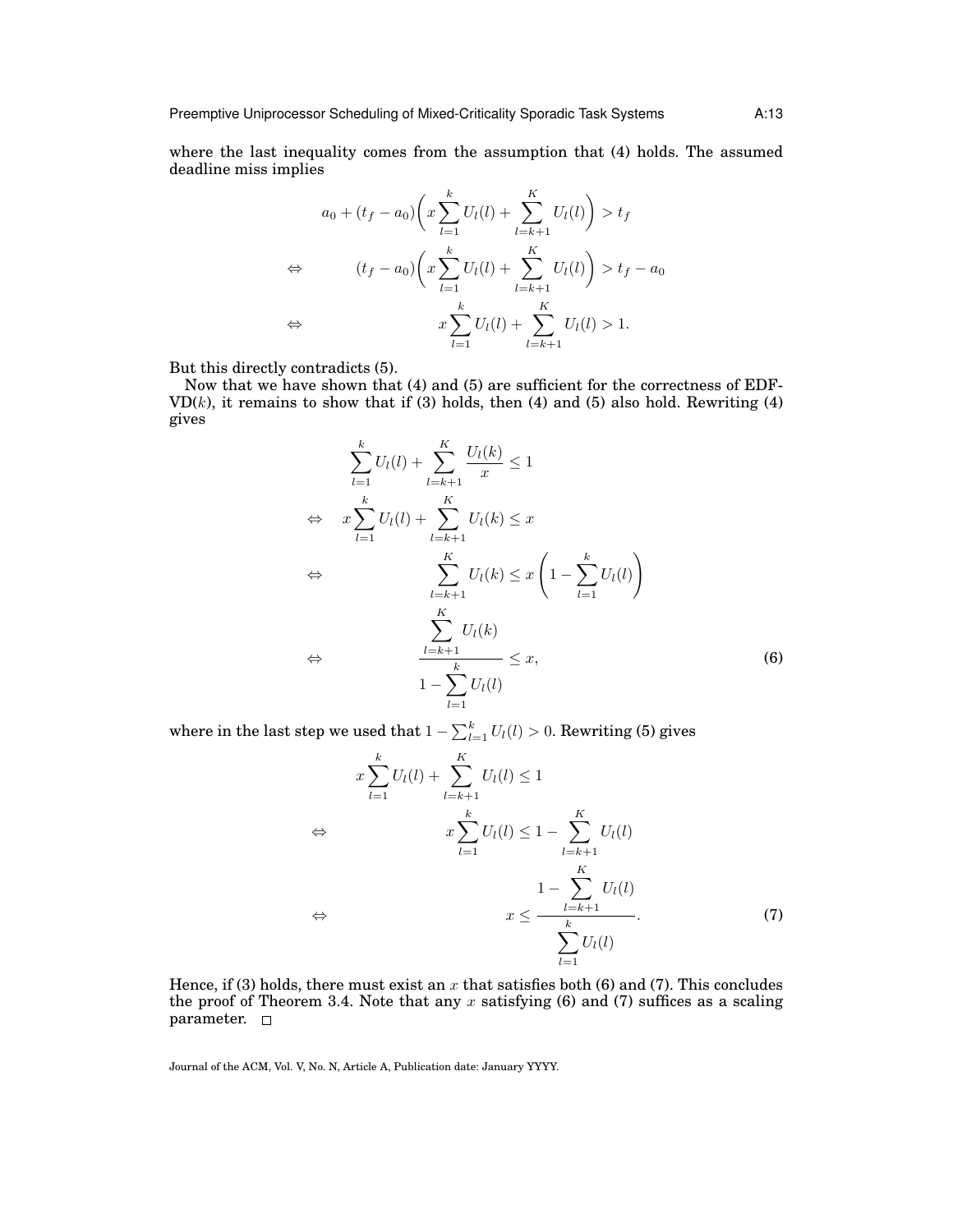## **3.3. Speedup Bounds**

Between the sufficient condition for schedulability given by (3) and the necessary condition (1), there is a gap. To analyze this gap, we consider a task system satisfying the necessary condition given in (1) and determine how much faster the processor should be to correctly schedule the task set by EDF-VD.

The *speedup factor* of a scheduling algorithm  $A$  is the smallest real number  $f$  such that any task system  $\tau$  that is feasible on a unit-speed processor (in the sense of Definition 2.1) is correctly scheduled by A on a speed-f processor. The speedup factor is a convenient metric for comparing the worst-case behavior of different algorithms for solving the same problem: the smaller the speedup factor, the closer the behavior of the algorithm to that of a clairvoyant exact algorithm.

We show how to derive tight speedup bounds for EDF-VD for any number  $K$  of criticality levels. When  $K$  equals 2 or 3, we analytically derive closed-form expressions for the speedup bounds. When  $K > 3$ , the computation of the speedup bound is an analytically challenging problem; we solve it numerically for all  $K \leq 13$ .

*3.3.1. Two Levels*

THEOREM 3.8. *If a 2-level task system* τ *satisfies*

 $\max\{U_1(1) + U_2(1), U_2(2)\} \leq 1$ 

*then* EDF-VD *correctly schedules*  $\tau$  *on a processor of speed* 4/3*. In particular, if*  $\tau$  *is schedulable on a unit-speed processor, then it is* EDF-VD*-schedulable on a processor of speed* 4/3*.*

PROOF. For a 2-level system, the schedulability condition (3) is

$$
\frac{U_2(1)}{1 - U_1(1)} \le \frac{1 - U_2(2)}{U_1(1)}
$$
\n(8)

and  $1 - U_1(1) > 0$ . To prove the claim, we find the largest q such that, if

$$
U_1(1) + U_2(1) \le q
$$
  
\n
$$
U_2(2) \le q,
$$
\n(9)

then the sufficient condition (8) still holds. The required speedup then equals  $1/q$ . Note that since  $U_2(2)$  only appears with a negative sign on the right-hand side of (8) and  $U_2(1)$  only appears on the left-hand side, the worst case in terms of tightness of the condition is that  $U_2(2) = q$  and  $U_2(1) = q - U_1(1)$ . Henceforth, this assumption is made. Further, we define  $y \stackrel{\text{def}}{=} 1-q.$  Then, sufficient condition (8) becomes

$$
\frac{1-y-U_1(1)}{1-U_1(1)} \le \frac{y}{U_1(1)}.\tag{10}
$$

This condition is satisfied if and only if  $U_1(1)^2 - U_1(1) + y \ge 0$  (here we used  $1 - U_1(1) > 0$ 0). This inequality holds for all  $U_1(1) \in [0, 1)$  if and only if  $y \ge 1/4$ . Hence, the largest q such that (9) implies (8) is  $q^* = 3/4$ , and the required speedup is  $1/q^* = 4/3$ .

The second part of the statement follows from the first and Proposition 3.1.  $\Box$ 

*3.3.2. Three Levels*

THEOREM 3.9. *If a 3-level task system* τ *satisfies*

$$
\max_{k=1,2,3} \sum_{l=k}^{K} U_l(k) \le 1,
$$
\n(11)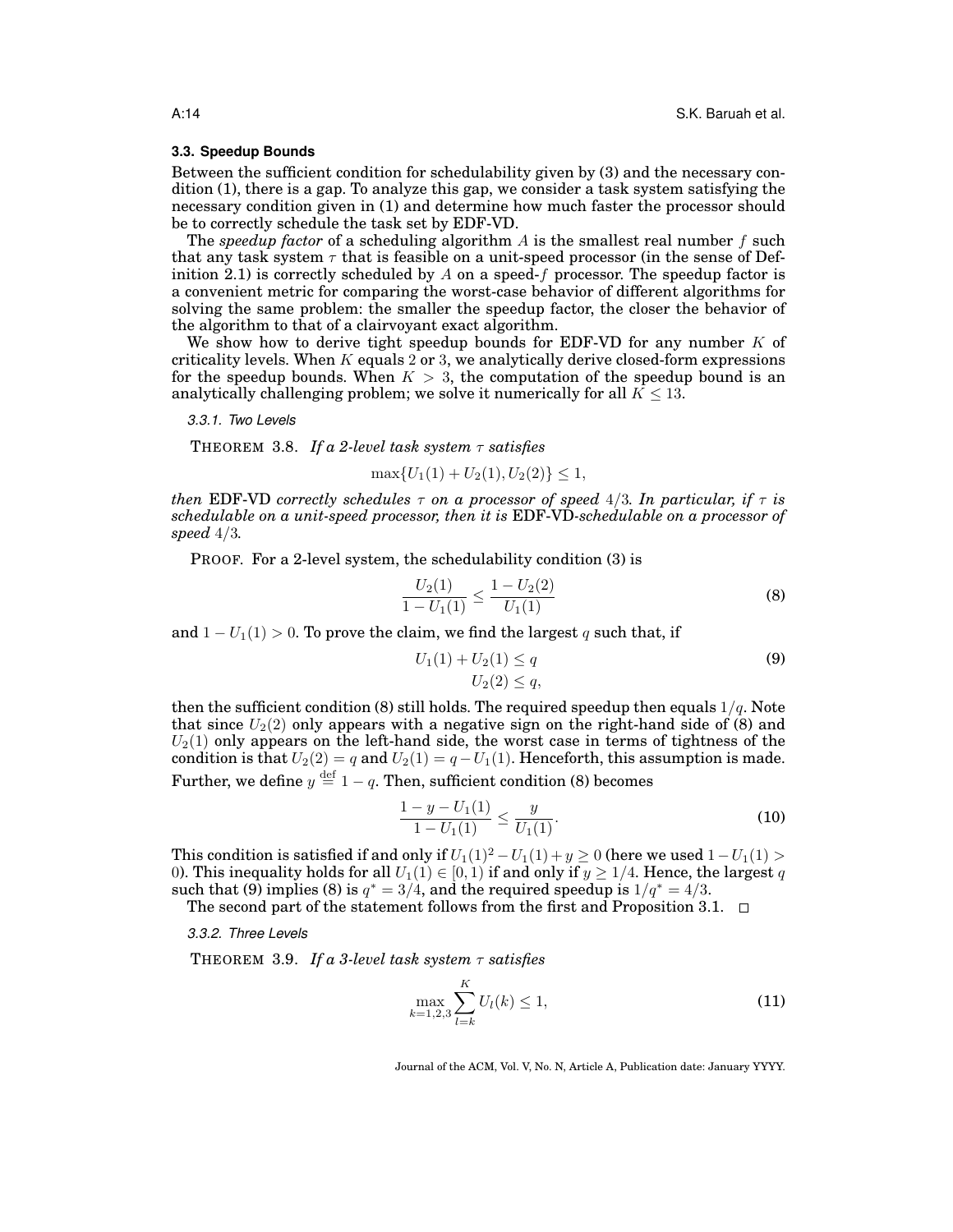*then* EDF-VD *correctly schedules*  $\tau$  *on a processor of speed 2. In particular, if*  $\tau$  *is feasible on a unit-speed processor, then it is* EDF-VD*-schedulable on a processor of speed* 2*.*

PROOF. We recall the schedulability conditions for a 3-level system from (3) for  $i =$ 1, 2:

$$
\frac{U_2(1) + U_3(1)}{1 - U_1(1)} \le \frac{1 - U_2(2) - U_3(3)}{U_1(1)}
$$
\n(12)

$$
\frac{U_3(2)}{1 - U_1(1) - U_2(2)} \le \frac{1 - U_3(3)}{U_1(1) + U_2(2)},\tag{13}
$$

where for (12) we also assume that  $1-U_1(1) > 0$  and for (13) that  $1-U_1(1) - U_2(2) > 0$ . We find the speedup in a similar way as in Section 3.3.1. That is, we search for the largest  $q$ , such that if

$$
U_1(1) + U_2(1) + U_3(1) \le q
$$
  

$$
U_2(2) + U_3(2) \le q
$$
  

$$
U_3(3) \le q
$$

hold, then at least one of the inequalities in  $(12)$  and  $(13)$  holds. Note that the worstcase speedup is obtained when the above inequalities hold with equality. To see this, we reason as follows.

The term  $U_3(3)$  only appears in the right-hand side of (12) and (13) and the expressions are monotonically decreasing in  $U_3(3)$ . Hence, the worst case (lowest right-hand side value) is when  $U_3(3)$  is largest, i.e.,  $U_3(3) = q$ .

Since  $U_3(2)$  appears only in the left-hand side of (13) and this side is monotonically increasing in  $U_3(2)$ , the worst-case is if  $U_3(2) = q - U_2(2)$ .

Since  $U_2(1)$  and  $U_3(1)$  appear only in the left-hand side of (12) and this side is monotonically increasing in  $U_2(1) + U_3(1)$ , the worst-case is if  $U_2(1) + U_3(1) = q - U_1(1)$ .

Now we substitute the above expressions in the inequalities (12) and (13) to obtain the following two conditions

$$
\frac{q - U_1(1)}{1 - U_1(1)} \le \frac{1 - q - U_2(2)}{U_1(1)}
$$

$$
\frac{q - U_2(2)}{1 - U_1(1) - U_2(2)} \le \frac{1 - q}{U_1(1) + U_2(2)}.
$$

In the two equations above we substitute  $y \stackrel{\text{def}}{=} 1-q$  and after rewriting we find

$$
(1 - U1(1))(U1(1) + U2(2)) \le y (1 - U2(2))(U1(1) + U2(2)) \le y.
$$

It is easily verified that the minimum of the two left-hand sides above attains its maximum value when  $U_1(1) = U_2(2)$ . After substituting, we obtain

$$
2U_1(1)^2 - 2U_1(1) + y \ge 0.
$$

This inequality holds for all  $U_1(1) \in [0, 1)$  if and only if  $y \ge 1/2$ , which gives  $q^* = 1/2$ ; the resulting speedup bound is therefore 2.

Again, the second part of the claim follows from the first and Proposition 3.1.  $\Box$ 

*3.3.3. Arbitrary Number of Levels.* The problem of determining the minimum speedup factor  $f_K$  such that any K-level task system that is feasible on an unit-speed processor is correctly scheduled by EDF-VD on a  $f<sub>K</sub>$ -speed processor can be formulated as follows: Find the *largest*  $q$  ( $q \leq 1$ ) such that the following implication holds for all  $U_l(k)$ ,  $k = 1, 2, \ldots, K, l = k, k + 1, \ldots, K$ :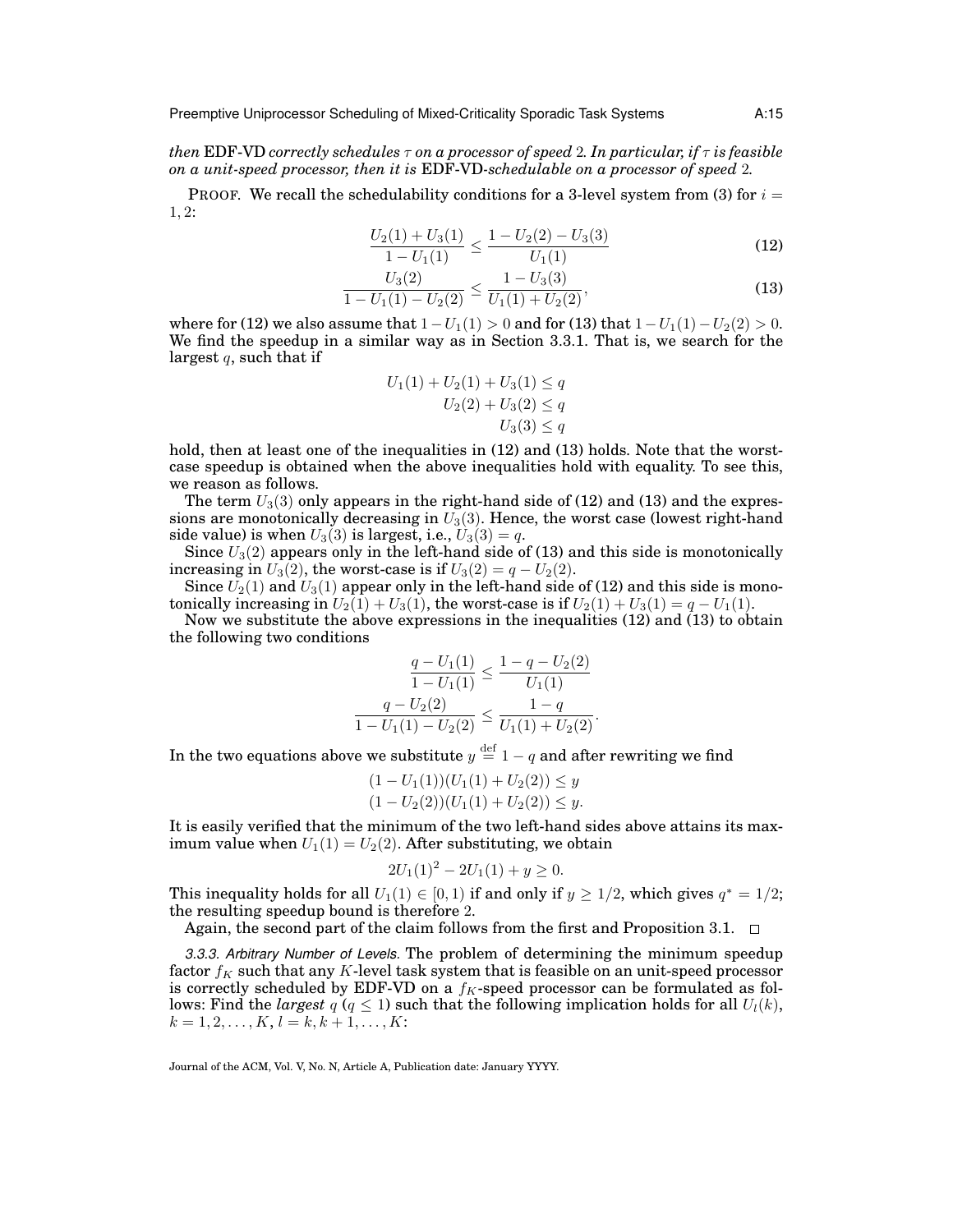$$
\sum_{l=k}^{K} U_{l}(k) \leq q \qquad \forall k = 1, 2, ..., K \quad \Rightarrow
$$
\n
$$
\text{either } \sum_{l=1}^{K} U_{l}(l) \leq 1 \quad \text{or} \quad \exists k \in \{1, 2, ..., K-1\} \text{ s.t.} \begin{cases}\n1 - \sum_{l=1}^{k} U_{l}(l) > 0 \quad \text{and} \\
\sum_{l=k+1}^{K} U_{l}(k) & 1 - \sum_{l=k+1}^{K} U_{l}(l) \\
1 - \sum_{l=1}^{k} U_{l}(l) & \sum_{l=1}^{K} U_{l}(l)\n\end{cases}.
$$

If the largest such value of q is  $q^*$ , the speedup factor is then  $f_K = 1/q^*$ . Equivalently, we want to find the *smallest* q such that the above implication does not hold, that is, the premise is true but the conclusion is false; in other words, the largest value of the speedup for which one can still construct a counterexample. This leads to the following formulation:

$$
\min q
$$
 (NLP)  
\ns.t. 
$$
\sum_{l=k}^{K} U_{l}(k) \le q
$$
  $\forall k = 1, 2, ..., K;$   
\n
$$
\sum_{l=1}^{K} U_{l}(l) > 1
$$
  
\n
$$
-\left(1 - \sum_{l=1}^{k} U_{l}(l) > 0 \quad \land \quad \frac{\sum_{l=k+1}^{K} U_{l}(k)}{1 - \sum_{l=1}^{k} U_{l}(l)} \le \frac{\sum_{l=k+1}^{K} U_{l}(l)}{\sum_{l=1}^{k} U_{l}(l)}\right) \quad \forall k = 1, 2, ..., K - 1.
$$

Formulation (NLP) involves disjunctions (the negated conjunctions in the last set of constraints), which are typically disallowed by numerical solvers. We prove that solv- ${\rm (NLP)}$  is equivalent to finding  $q^* \stackrel{\rm def}{=} \min_{j=1,2,...,K-1} q^*_j,$  where each  $q^*_j$  is the solution to the following non-linear program:

$$
q_j^* = \min_{l} q_j
$$
\n
$$
\text{s.t. } \sum_{l=k}^{K} U_l(k) \le q_j
$$
\n
$$
\sum_{l=1}^{K} U_l(l) > 1
$$
\n
$$
\sum_{l=k+1}^{K} U_l(l) > 1 - \sum_{l=k+1}^{K} U_l(l)
$$
\n
$$
1 - \sum_{l=1}^{k} U_l(l)
$$
\n
$$
\sum_{l=1}^{K} U_l(l)
$$
\n
$$
\sum_{l=1}^{K} U_l(l)
$$
\n
$$
\sum_{l=1}^{K} U_l(l)
$$
\n
$$
\text{where } \sum_{l=1}^{K} U_l(l)
$$
\n
$$
\text{where } \sum_{l=1}^{K} U_l(l)
$$
\n
$$
\text{where } \sum_{l=1}^{K} U_l(l)
$$
\n
$$
\text{where } \sum_{l=1}^{K} U_l(l)
$$
\n
$$
\text{where } \sum_{l=1}^{K} U_l(l)
$$
\n
$$
\text{where } \sum_{l=1}^{K} U_l(l)
$$
\n
$$
\text{where } \sum_{l=1}^{K} U_l(l)
$$
\n
$$
\text{where } \sum_{l=1}^{K} U_l(l)
$$
\n
$$
\text{where } \sum_{l=1}^{K} U_l(l)
$$
\n
$$
\text{where } \sum_{l=1}^{K} U_l(l)
$$
\n
$$
\text{where } \sum_{l=1}^{K} U_l(l)
$$
\n
$$
\text{where } \sum_{l=1}^{K} U_l(l)
$$
\n
$$
\text{where } \sum_{l=1}^{K} U_l(l)
$$
\n
$$
\text{where } \sum_{l=1}^{K} U_l(l)
$$
\n
$$
\text{where } \sum_{l=1}^{K} U_l(l)
$$
\n
$$
\text{where } \sum_{l=1}^{K} U_l(l)
$$
\n
$$
\text{where } \sum_{l=1}^{K} U_l(l)
$$
\n
$$
\text{where } \sum_{l=1}^{K} U_l(l)
$$
\n
$$
\text{where } \sum_{l=1}^{K} U_l(l)
$$
\n
$$
\text{where } \sum_{l=1}^{K} U_l(l)
$$
\n
$$
\text{
$$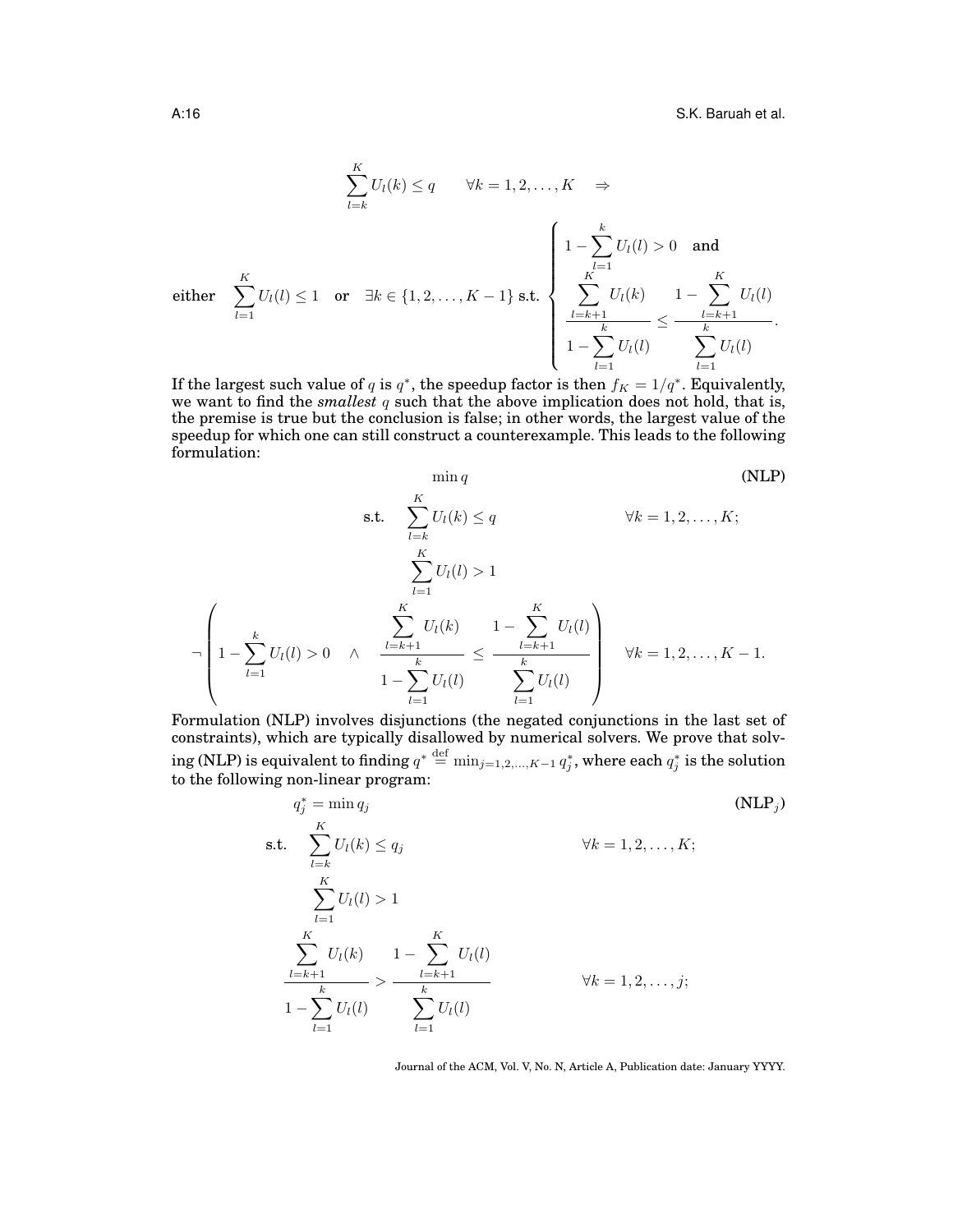Preemptive Uniprocessor Scheduling of Mixed-Criticality Sporadic Task Systems A:17

$$
1 - \sum_{l=1}^{j} U_l(l) > 0
$$
  

$$
1 - \sum_{l=1}^{j+1} U_l(l) \le 0.
$$

We denote the constraints of the above non-linear programs as follows:

$$
C \stackrel{\text{def}}{=} \left\{ \sum_{l=k}^{K} U_{l}(k) \leq q \ \forall k = 1, 2, ..., K \land \sum_{l=1}^{K} U_{l}(l) > 1 \right\},
$$
  

$$
A_{k} \stackrel{\text{def}}{=} \left\{ \frac{\sum_{l=k+1}^{K} U_{l}(k)}{1 - \sum_{l=1}^{k} U_{l}(l)} \leq \frac{\sum_{l=k+1}^{K} U_{l}(l)}{\sum_{l=1}^{k} U_{l}(l)} \right\},
$$
  

$$
B_{k} \stackrel{\text{def}}{=} \left\{ 1 - \sum_{l=1}^{k} U_{l}(l) > 0 \right\},
$$

for each  $k = 1, 2, ..., K - 1$ . Then, the constraints of program (NLP) can be written as

$$
C \wedge \bigwedge_{k=1}^{K-1} \neg (A_k \wedge B_k),
$$

while those of program  $(NLP<sub>j</sub>)$  can be written as

$$
C \wedge \left(\bigwedge_{k=1}^j \neg A_k\right) \wedge B_j \wedge \neg B_{j+1}.
$$

The equivalence is shown in the next lemma.

LEMMA 3.10. For any K-level feasible task system, the set of values  $U_l(k)$ ,  $k =$  $1, 2, \ldots, K, l = k, k + 1, \ldots, K$  *satisfies* 

$$
C \wedge \bigwedge_{k=1}^{K-1} \neg (A_k \wedge B_k)
$$
 (14)

*if and only if it satisfies*

$$
\bigvee_{j=1}^{K-1} \left( C \wedge \left( \bigwedge_{k=1}^{j} \neg A_k \right) \wedge B_j \wedge \neg B_{j+1} \right). \tag{15}
$$

PROOF. First, observe that condition  $B_j$  implies condition  $B_{j'}$  for any  $j' < j$  and that condition C implies condition  $\neg B_K$ . Moreover, condition  $B_1$  holds since the task system is assumed feasible. Therefore, for  $K = 2$ , conditions (14) and (15) are both equivalent to  $C \wedge \neg A_1$ .

By induction, let us assume that conditions (14) and (15) are equivalent for task systems of  $K - 1$  levels. We rewrite conditions (14) and (15) for K-level systems as

Journal of the ACM, Vol. V, No. N, Article A, Publication date: January YYYY.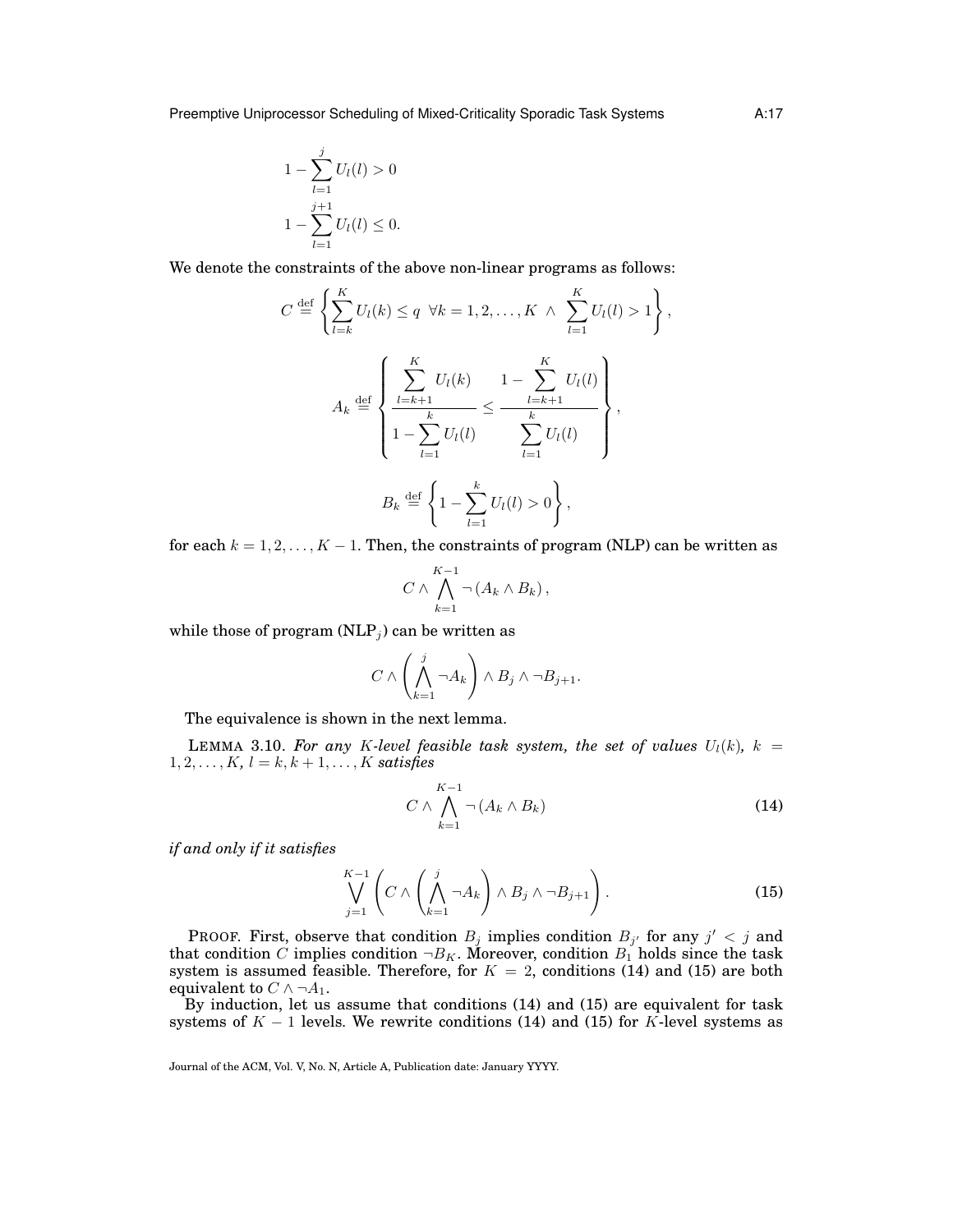A:18 S.K. Baruah et al.

follows, respectively:

$$
\neg (A_{K-1} \land B_{K-1}) \land C \land \bigwedge_{k=1}^{K-2} \neg (A_k \land B_k)
$$
\n(14')

and

$$
\left(C \wedge \left(\bigwedge_{k=1}^{K-1} \neg A_k\right) \wedge B_{K-1} \wedge \neg B_K\right) \vee \bigvee_{j=1}^{K-2} \left(C \wedge \left(\bigwedge_{k=1}^{j} \neg A_k\right) \wedge B_j \wedge \neg B_{j+1}\right)
$$

$$
= \left(C \wedge \left(\bigwedge_{k=1}^{K-1} \neg A_k\right) \wedge B_{K-1}\right) \vee \bigvee_{j=1}^{K-2} \left(C \wedge \left(\bigwedge_{k=1}^{j} \neg A_k\right) \wedge B_j \wedge \neg B_{j+1}\right).
$$
(15')

We distinguish the cases that  $B_{K-1}$  does and does not hold. If  $B_{K-1}$  holds, then  $B_j$ holds for each  $j = 1, 2, ..., K - 1$ . It follows that (14') and (15') are equivalent to

$$
C \wedge \left(\bigwedge_{k=1}^{K-1} \neg A_k\right).
$$

If  $B_{K-1}$  does not hold, the two conditions are equivalent to

$$
C \wedge \bigwedge_{k=1}^{K-2} \neg (A_k \wedge B_k)
$$

and

$$
\bigvee_{j=1}^{K-2} \left( C \wedge \left( \bigwedge_{k=1}^j \neg A_k \right) \wedge B_j \wedge \neg B_{j+1} \right),\right)
$$

respectively and the lemma holds by the inductive hypothesis.  $\Box$ 

We solve program (NLP $_j$ ), for each  $j=1,2,\ldots,K-1,$  to find the minimum speedup factor  $f_K = 1/q^*$ , where  $q^* = \min_{j=1,2,...,K-1} q_j^*$  . After clearing the denominators in program (NLP<sub>j</sub>), we obtain a system of multivariate polynomial inequalities in the variables  $U_l(k)$  and  $q_i$ . As such, it can be solved by a (numerical) global non-linear continuous optimization solver. In this case we used COUENNE [Belotti et al. 2009]. COUENNE was able to find the optimum for any  $K \leq 13$ . The resulting speedup factors are reported in Table II.

**THEOREM** 3.11. Let  $\tau$  be a K-level task system with  $2 \leq K \leq 13$ . If  $\tau$  is feasible on a  $unit\text{-}speed\ processor, then it is \text{EDF-VD-scheduled}label$  on a processor of speed  $f_K$ , where  $f_K$  ( $\pm 10^{-4}$ ) is as in Table II.

#### **3.4. Optimality of** EDF-VD **for Two Levels**

We now show that – at least in the case of 2-level implicit-deadline systems – EDF-VD is an optimal algorithm in terms of the speedup factor metric.

THEOREM 3.12. *No non-clairvoyant algorithm for scheduling 2-level implicitdeadline sporadic task systems can have a speedup bound better than* 4/3*.*

**PROOF.** Consider the example task system  $\tau = (\tau_1, \tau_2)$ , with the following parameters, where  $\epsilon$  is an arbitrary small positive number.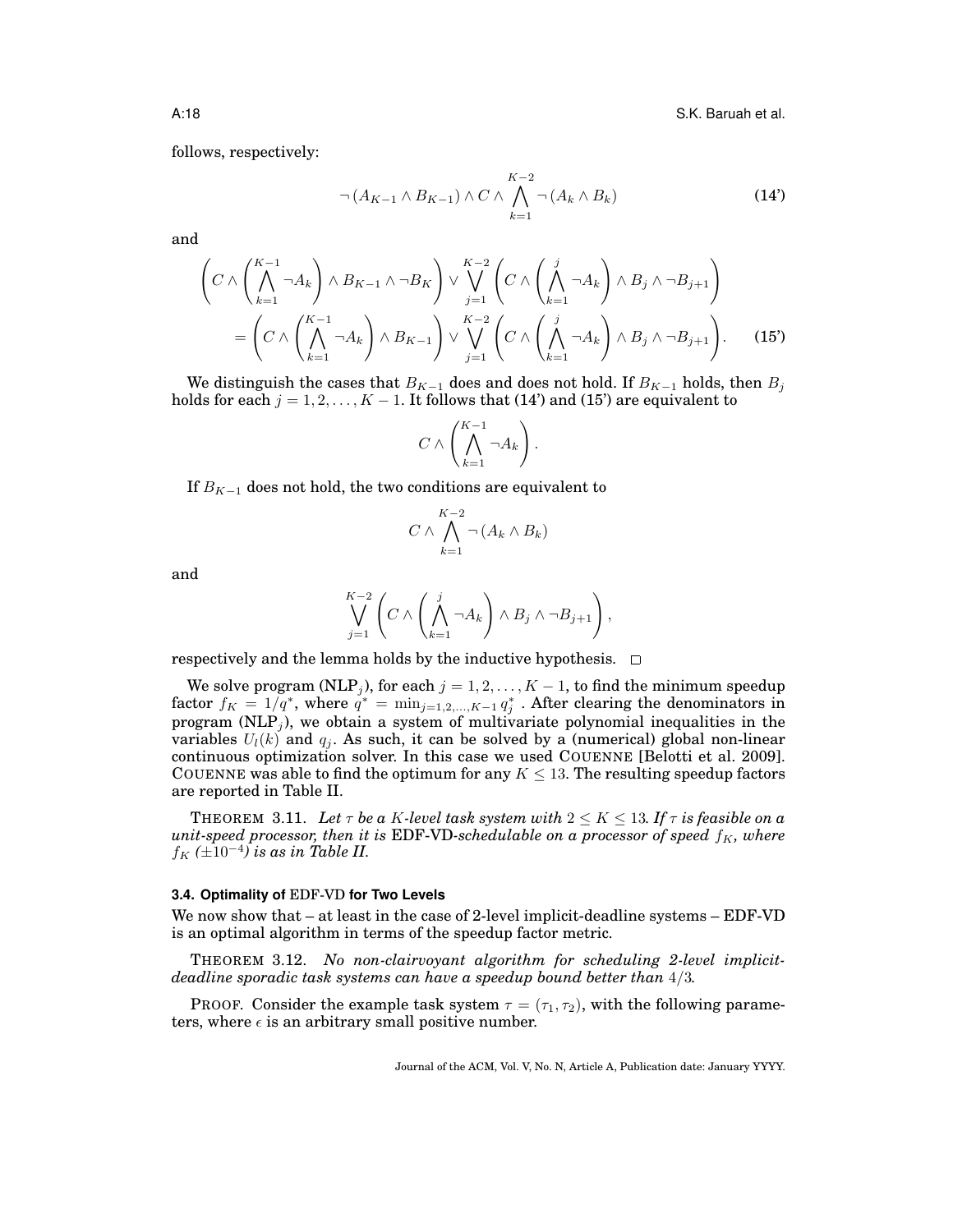Preemptive Uniprocessor Scheduling of Mixed-Criticality Sporadic Task Systems A:19

|          | $\tau_i \mid \chi_i$ | $c_i(1)$     | $c_i(2)$     | $p_i$ |
|----------|----------------------|--------------|--------------|-------|
| $\tau_1$ |                      | $1+\epsilon$ | $1+\epsilon$ |       |
| $\tau_2$ |                      | $1+\epsilon$ | - 3-         |       |

This system is feasible according to Definition 2.1: EDF would meet all deadlines in scenarios of level 1 (since  $U_1(1) + U_2(1) \le 1$ ), while only jobs of  $\tau_2$  would get to execute in scenarios of level 2 (and  $U_2(2) \leq 1$ ).

To see that  $\tau$  cannot be scheduled correctly on a unit-speed processor by any online scheduler, suppose both tasks were to generate jobs simultaneously. It need not be revealed prior to one of the jobs receiving  $(1 + \epsilon)$  units of execution, whether the level of the scenario is 1 or 2. We consider two cases.

- (1)  $\tau_1$ 's job receives  $(1 + \epsilon)$  units of execution before  $\tau_2$ 's job does. In this case, the scenario is revealed to be of level 2. But now there is not enough time remaining for  $\tau_2$ 's job to complete by its deadline at time instant 4.
- (2)  $\tau_2$ 's job receives  $(1 + \epsilon)$  units of execution before  $\tau_1$ 's job does. In this case, the scenario is revealed to be of level 1, in that  $\tau_2$ 's job signals that it has completed execution. But then, there is not enough time remaining for  $\tau_1$ 's job to complete by its deadline at time 2.

We have thus shown that no non-clairvoyant algorithm can correctly schedule  $\tau$ . The theorem follows, based on the observation that  $\max(U_1(1) + U_2(1), U_2(2))$  exceeds 3/4 by an arbitrarily small amount.  $\square$ 

The optimality of EDF-VD for 2-level implicit-deadline task systems follows by combining the analysis in the above example with Theorem 3.8. A speedup bound of  $4/3$ holds for EDF-VD and, by the argument above, a lower speedup is not possible for *any* non-clairvoyant algorithm.

## **4. ARBITRARY-DEADLINE TASKS**

We now study the case in which deadlines do not necessarily equal periods of the corresponding tasks (*arbitrary deadlines*). In this section we only consider task systems that consist of two criticality levels.

#### **4.1. Overview of** EDF-VD **for Arbitrary-Deadline Tasks**

In the case that deadlines are independent of the periods, the notion of utilization is insufficient to characterize schedulability. In conventional real-time scheduling theory, the notion of *load* takes this role. The load of a collection of jobs denotes the maximum, over all time intervals, of the cumulative execution requirement by jobs of the scenario due in the interval, divided by the interval length. Informally speaking, the load of a

| Number of levels $K$ | Speedup factor $f_K$ |
|----------------------|----------------------|
| 2                    | 1.3333               |
| 3                    | 2.0000               |
| 4                    | 2.6180               |
| 5                    | 3.0811               |
| 6                    | 3.7321               |
| 7                    | 4.2361               |
| 8                    | 4.7913               |
| 9                    | 5.3723               |
| 10                   | 5.8551               |
| 11                   | 6.4641               |
| 12                   | 6.9487               |
| 13                   | 7.5311               |

Table II. Minimum speedup factor for  $K < 13$ levels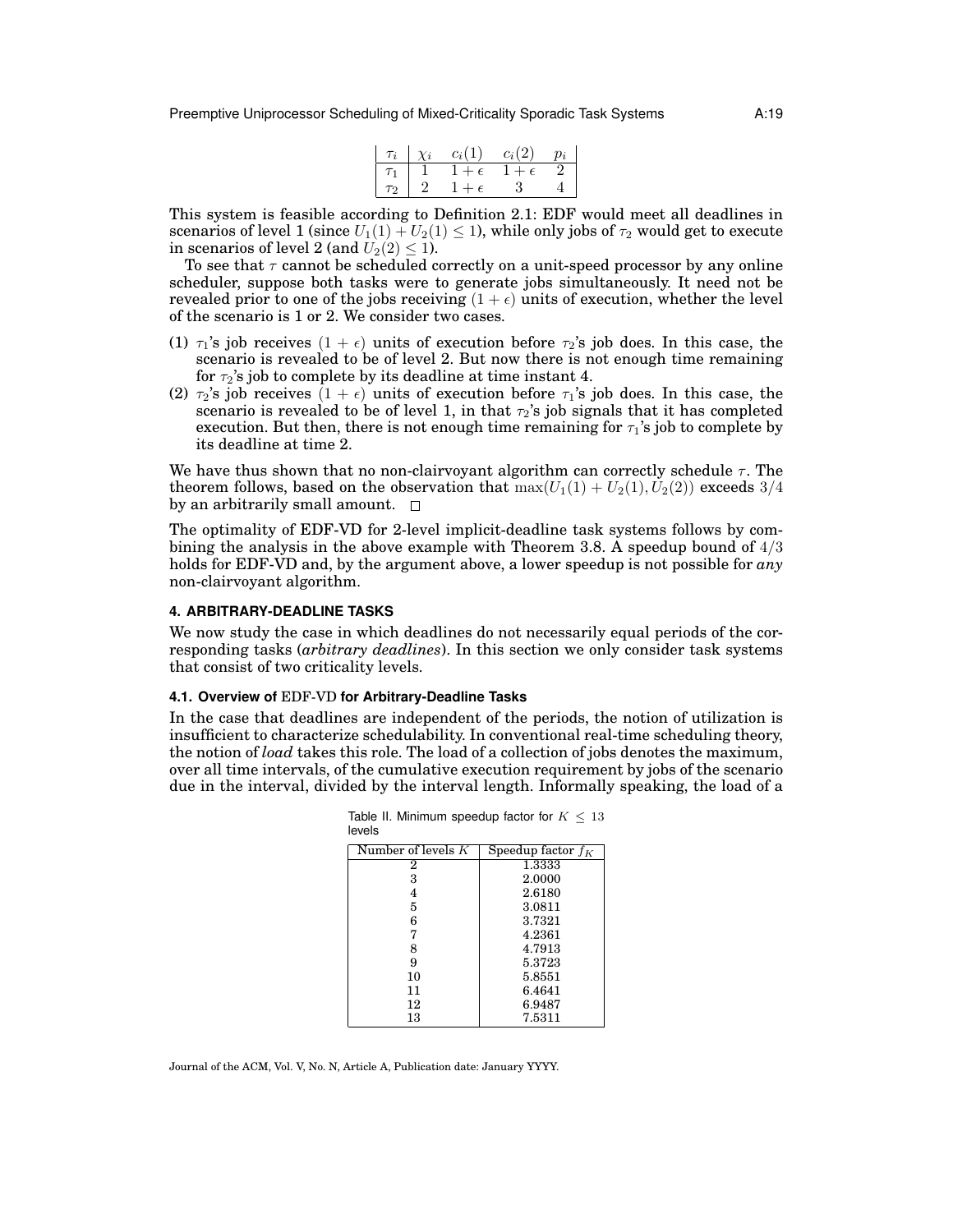scenario represents the minimum speed of any processor that can meet all deadlines in that scenario.

Recall that a sporadic task system  $\tau$  can generate infinitely many different scenarios. Each scenario  $I$  can be seen as a collection of independent jobs, where the arrival time of job  $J_{ij}$  of task  $\tau_i$  is  $a_{ij}$  and its absolute deadline is  $d_{ij}=a_{ij}+d_i.$  Then for a scenario I of a mixed-criticality system we can define three notions of load, analogous to the aforementioned concept.

*Definition* 4.1. The *load*  $\lambda(I)$ , the *level-1 load*  $\lambda_1(I)$  and the *level-2 load*  $\lambda_2(I)$  of a mixed-criticality scenario  $I$  with two criticality levels are defined according to the following three formulas:

$$
\lambda(I) \stackrel{\text{def}}{=} \max_{0 \le t_1 < t_2} \frac{\sum_{J_{ij} \in I : t_1 \le a_{ij} \land d_{ij} \le t_2} c_i(\chi_i)}{t_2 - t_1}
$$
\n
$$
\lambda_1(I) \stackrel{\text{def}}{=} \max_{0 \le t_1 < t_2} \frac{J_{ij} \in I : t_1 \le a_{ij} \land d_{ij} \le t_2}{t_2 - t_1}
$$
\n
$$
\lambda_2(I) \stackrel{\text{def}}{=} \max_{0 \le t_1 < t_2} \frac{J_{ij} \in I : \chi_i = 2 \land t_1 \le a_{ij} \land d_{ij} \le t_2}{t_2 - t_1} c_i(2)
$$

Informally,  $\lambda(I)$  bounds the load of the scenario in the absence of any prior information;  $\lambda_1(I)$  bounds the load when the level of the scenario is a priori known to be 1 (i.e., no job exceeds its level 1 WCET); and  $\lambda_2(I)$  bounds the load when the level of the scenario is a priori known to be 2. In particular,  $\lambda_2(I)$  disregards the tasks with  $\chi_i = 1$ .

The *load*  $\lambda(\tau)$  *of a task system*  $\tau$  is defined to be the largest value that  $\lambda(I)$  can have, over any scenario I generated by  $\tau$ . We define  $\lambda_1(\tau)$  and  $\lambda_2(\tau)$  similarly. For any task system  $\tau$ , the values  $\lambda(\tau)$ ,  $\lambda_1(\tau)$  and  $\lambda_2(\tau)$  can be computed by determining the loads of "regular" (i.e., non-MC) sporadic task systems. Namely,  $\lambda(\tau)$ ,  $\lambda_1(\tau)$  and  $\lambda_2(\tau)$  are respectively the loads of regular sporadic task systems  $\{(c_i(\chi_i),d_i,p_i)\,|\tau_i\in\tau\},$  $\{(c_i(1), d_i, p_i) | \tau_i \in \tau\}$  and  $\{(c_i(2), d_i, p_i) | \tau_i \in \tau \wedge \chi_i = 2\}.$ 

The values  $\lambda(\tau)$ ,  $\lambda_1(\tau)$ ,  $\lambda_2(\tau)$  can either be computed exactly, or they can be efficiently approximated with arbitrarily small error, using well-known techniques (see, for example, [Baruah et al. 1993; Albers and Slomka 2004]). In the sequel, it will be convenient to abbreviate  $\lambda(\tau)$ ,  $\lambda_1(\tau)$  and  $\lambda_2(\tau)$  to  $\lambda$ ,  $\lambda_1$  and  $\lambda_2$ , respectively.

The *synchronous arrival sequence* of  $\tau$  is the job sequence in which each task  $\tau_i$ generates its j-th job at time  $a_{ij} = (j-1)p_i$ . It is well known [Baruah et al. 1993] that, on a preemptive uniprocessor, the largest demand of a non-MC sporadic task set over any time interval is achieved by the synchronous arrival sequence; this is one of the key facts used when computing the load.

The following immediate observation gives a necessary condition for any scheduling algorithm to be correct for a 2-level task system.

**PROPOSITION 4.2.** Let  $\tau$  be a 2-level task system. If  $\lambda_1 > 1$  or  $\lambda_2 > 1$ , then  $\tau$  is not *feasible.*

A relationship between the three loads is given in the next observation, which follows immediately from the definitions.

PROPOSITION 4.3. Let  $\tau$  be a 2-level task system. Then  $\lambda \leq \lambda_1 + \lambda_2$ .

Journal of the ACM, Vol. V, No. N, Article A, Publication date: January YYYY.

.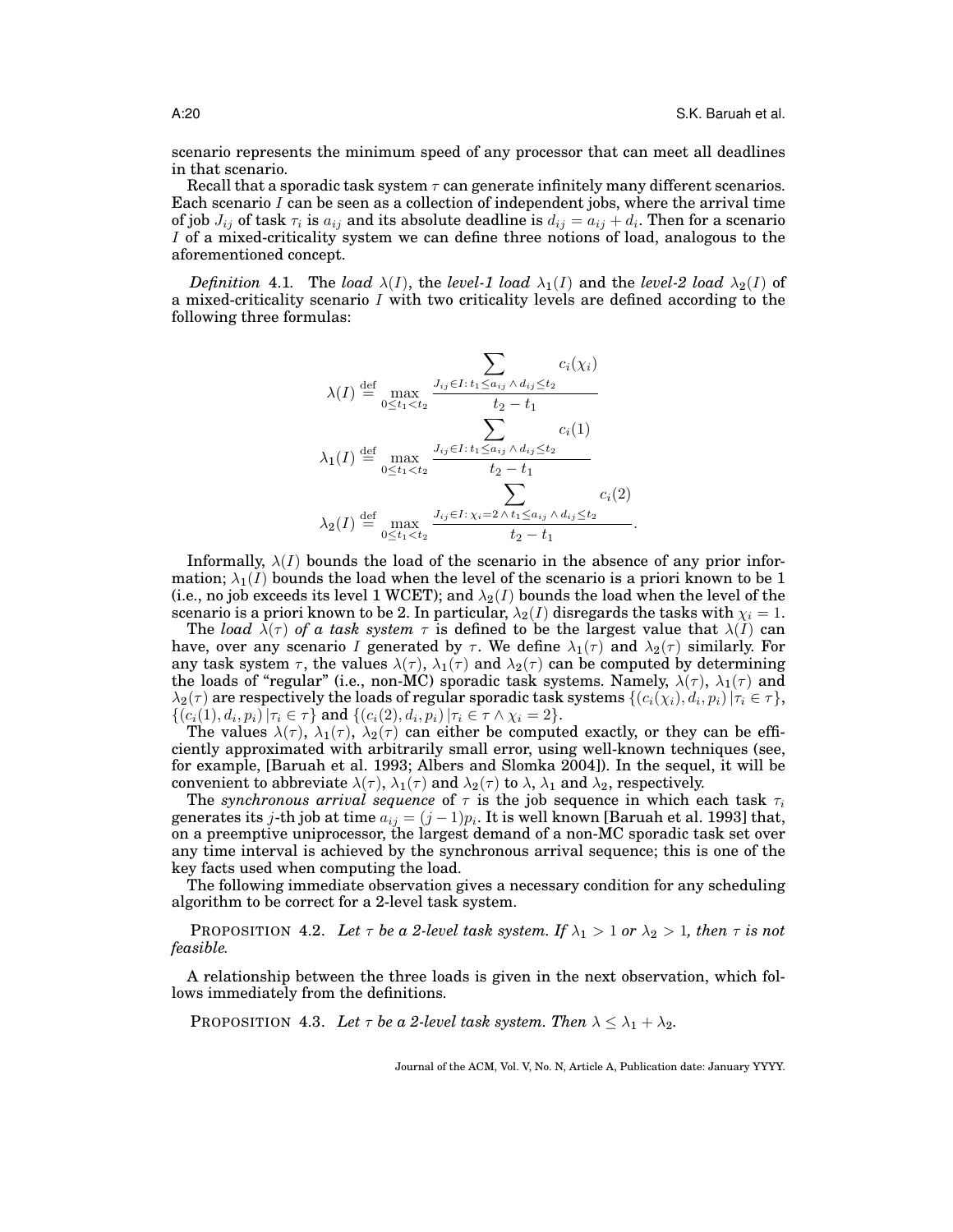Preemptive Uniprocessor Scheduling of Mixed-Criticality Sporadic Task Systems A:21

We consider the EDF-VD algorithm for scheduling a sporadic MC system with arbitrary deadlines. As in the case of implicit-deadline task systems, EDF-VD consists of two phases: an offline preprocessing phase and a run-time scheduling phase. The runtime scheduling is exactly as in Algorithm 2 (with  $K = 2$ ). The offline preprocessing phase test is, however, somewhat modified as it is based on a different schedulability test.

We give here an overview of the preprocessing phase, which is described exactly in Algorithm 3, whereas details and justifications are given in Section 4.2. We start by computing  $\lambda$ ,  $\lambda_1$ ,  $\lambda_2$  at line 1 – either exactly, as in [Baruah et al. 1993], or more efficiently but approximately using, for example, the approach in [Albers and Slomka 2004]. To facilitate the exposition, we work with the exact values of  $\lambda$ ,  $\lambda_1$  and  $\lambda_2$ , keeping in mind that we may have only approximate values for them – we revisit this issue in Section 4.4.

Since there are only two criticality levels, there are only two different cases. If  $\lambda \leq 1$ , then the deadlines are not scaled and the run-time algorithm will coincide with EDF (lines 2–6). Otherwise, a certain condition involving  $\lambda_1$  and  $\lambda_2$  is checked at line 8; if the condition does not hold, the schedulability test reports a failure (line 9). If the condition holds, modified deadlines are computed based on an appropriately chosen scaling parameter x (lines  $10-20$ ) and used as before for assigning virtual deadlines to jobs, as long as the scenario exhibits level 1. As before, once the scenario exhibits level 2, the original deadlines are restored.

**ALGORITHM 3:** EDF with Virtual Deadlines (EDF-VD) – Offline preprocessing phase (for arbitrary-deadline task systems)

**Input:** task system  $\tau = (\tau_1, \ldots, \tau_n)$  to be scheduled on a unit-speed preemptive processor

```
1: Compute \lambda, \lambda_1, \lambda_22: if \lambda \leq 1 then
3: k \leftarrow 24: for i = 1, 2, ..., n do
5: d_i \leftarrow d_i6: end for
7: else
8: if \lambda_1 + \lambda_2/2 > 1 or \lambda_1 + \lambda_2 - \lambda_1 \lambda_2/4 > 1 then<br>9: return unschedulable
         9: return unschedulable
10: else
11: k \leftarrow 112: x \leftarrow 1 - \lambda_2/213: for i = 1, 2, ..., n do
14: if \chi_i \leq k then
15: \hat{d}_i \leftarrow d_i16: else
17: d_i \leftarrow x d_i18: end if
19: end for
20: end if
21: end if
22: \mathbf{return} \ (\text{schedule}, \, k, \, (\hat{d}_i)_{i=1}^n)
```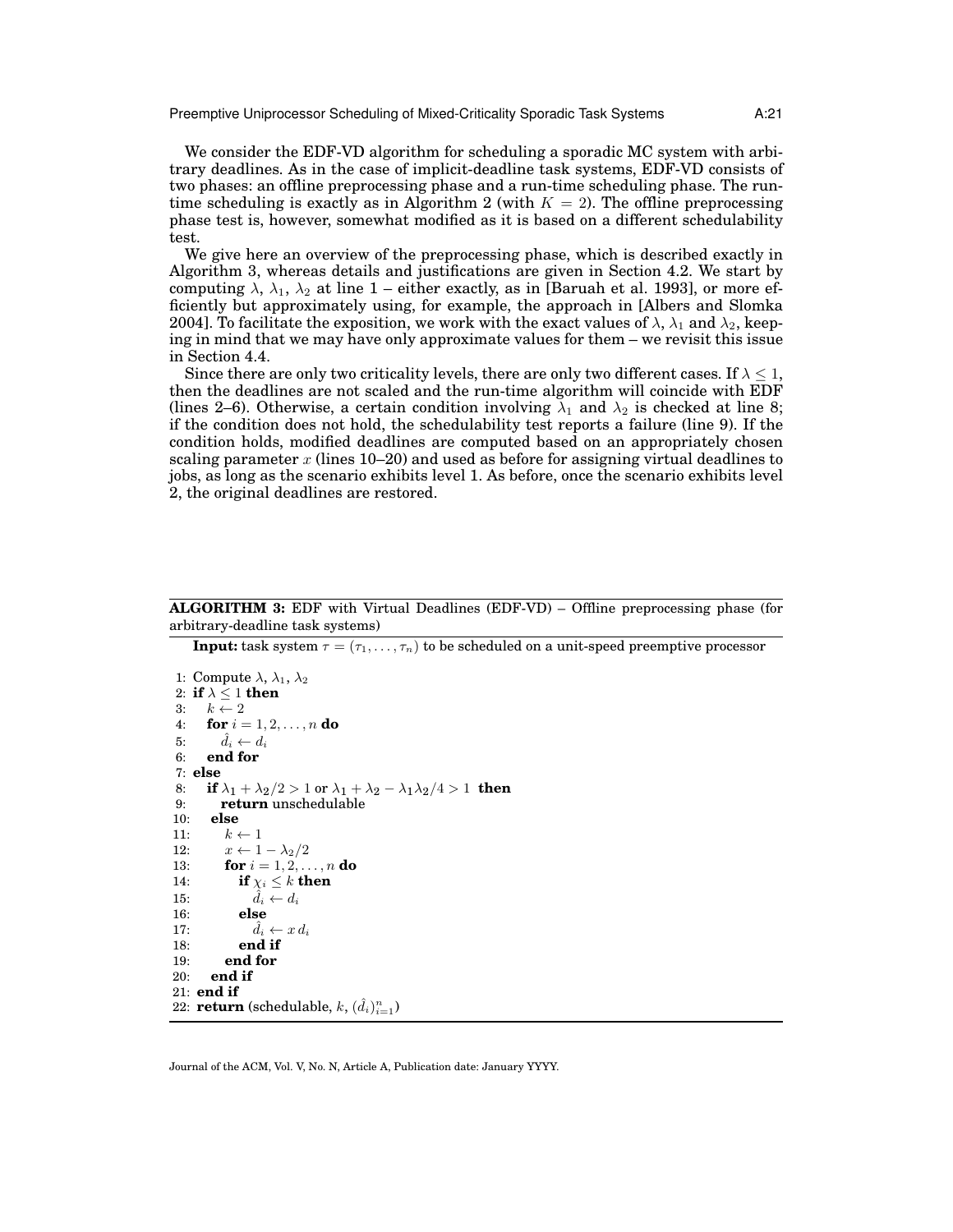## **4.2. Schedulability Conditions**

We now prove the correctness of Algorithm 3. At a high level, the proof is very much in line with the proof of Theorem 3.4, but details are more complicated and the results are therefore presented as three separate lemmata.

**LEMMA 4.4.** *If a 2-level task system*  $\tau$  *satisfies*  $\lambda \leq 1$ *, then*  $\tau$  *is schedulable by* EDF-VD*.*

PROOF. Notice that it is always possible to regard  $\tau$  as an ordinary, non-MC task system where the WCET of task  $\tau_i$  is  $c_i(\chi_i)$  (this is the "worst-case reservations" approach). The load  $\lambda$  then coincides with the standard notion of load for ordinary task systems. Since (for ordinary task systems) EDF is an optimal scheduling strategy on a preemptive uniprocessor, the task system is EDF-schedulable if  $\lambda \leq 1$ .  $\Box$ 

**LEMMA 4.5.** *If a 2-level task system*  $\tau$  *satisfies*  $\lambda_1 \leq 1$ *, then a scaling parameter* x *such that*  $\lambda_1 \leq x \leq 1$  *guarantees that no deadline is missed in a level-1 scenario.* 

PROOF. To prove that there is no deadline miss, we assume the opposite, which is that a job  $J'$  misses its deadline in a level-1 scenario. Let  $I$  denote a minimal collection of jobs released by  $\tau$  on which a deadline is missed. The deadline of job  $J'$  is denoted by d'. Now, due to the minimality of I, criticality-1 jobs have deadlines no greater than  $d'$ , and criticality-2 jobs have virtual deadlines no greater than  $d'$  (otherwise, the removal of such a job would yield a smaller collection  $I$  on which a deadline is missed). Notice that all virtual deadlines of criticality-2 jobs can be represented as  $d_{ij} = a_{ij} + b_{ij}$  $x d_i \geq x (a_{ij} + d_i) = x d_{ij}.$  This together with  $\hat d_{ij} \leq d'$  implies that all criticality-2 jobs have actual absolute deadline no later than  $d'/x$ . Therefore, the cumulative execution requirement of the system until time  $d'$  is at most  $\lambda_1 \!\cdot\! d'/x$  in a level-1 scenario. Because  $J'$  misses its deadline  $d'$ , it must hold that

$$
\frac{d'}{x}\lambda_1 > d'
$$
  
\n
$$
\Leftrightarrow \qquad \lambda_1 > x.
$$
 (16)

Since we assumed that job  $J'$  misses its deadline in a level-1 scenario, the contrapositive of (16),

$$
x \ge \lambda_1,\tag{17}
$$

yields a sufficient condition for schedulability of level-1 scenarios.  $\Box$ 

LEMMA 4.6. *If a 2-level task system*  $\tau$  *satisfies*  $\lambda_1 + \lambda_2/2 \leq 1$  *and*  $\lambda_1 + \lambda_2 - \lambda_1 \lambda_2/4 \leq 1$ , *then setting*  $x = 1 - \lambda_2/2$  *as the scaling parameter in* EDF-VD *guarantees that no deadline is missed in a level-2 scenario.*

PROOF. To prove that there is no deadline miss, we argue by contradiction and assume that a job J misses its deadline at time  $t_f$ . Let I denote a minimal collection of jobs for which a deadline miss occurs. Therefore, by Lemma 4.5, job  $J$  must be of criticality level 2, since the condition  $\lambda_1 + \lambda_2/2 \leq 1$  (checked in Algorithm 3) ensures that  $x = 1 - \lambda_2/2 \ge \lambda_1$ , so no deadline miss can occur while the scenario exhibits level-1 behavior. Denote by time  $t^*$  the time instant at which the scenario first exhibits level-2 behavior. The following claim is equivalent to Claim 3.5 and so is its proof.

CLAIM 4.7. All jobs receiving execution in  $[t^*, t_f)$  have deadlines at most  $t_f$ .

We see from Claim 4.7 that all jobs that receive execution after  $t^*$  have priority higher than or equal to the priority of  $J$  after  $t^*$ . Let  $S^*$  be the set of jobs which receive execution after  $t^*$ . Then  $J \in S^*$  and all jobs in  $S^*$  are of criticality level 2.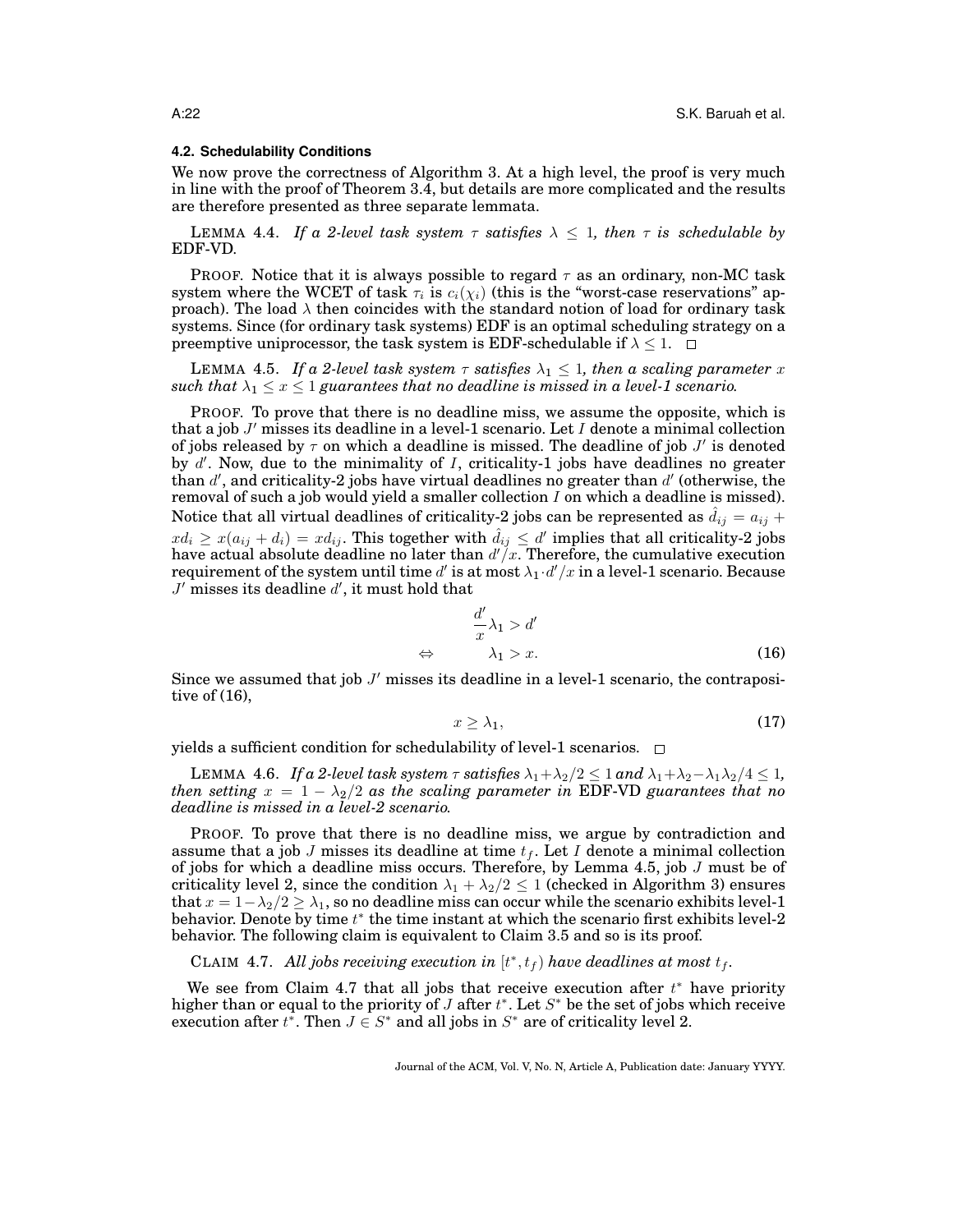Preemptive Uniprocessor Scheduling of Mixed-Criticality Sporadic Task Systems A:23

Let  $J_0$  be the job in  $S^*$  that is released earliest. Let  $a_0$  and  $d_0$  be its arrival time and absolute deadline, respectively. Thus,  $\hat{d}_0 = a_0 + x(d_0 - a_0)$  is the virtual deadline of  $J_0$ .

CLAIM 4.8. *Any job*  $J_{ij}$  *that is in the minimal job sequence* I and only receives  $\emph{execution before $t^*$ must have an absolute deadline $d_{ij} \leq a_0 + x(t_f - a_0)$ if it is a level-1}$ *job, and absolute virtual deadline*  $d_{ij} \leq a_0 + x(t_f - a_0)$  *if it is a level-2 job.* 

PROOF. Note that no criticality-1 job  $J_{ij}$  with  $d_{ij} > \hat{d}_0$  will execute at or after  $a_0$ ; since  $J_{ij}$  will only receive execution time before  $t^*$ , this would imply that  $J_0$  should be finished before  $t^*$  (contradicting the definition of  $J_0$ ).

Suppose there is a criticality-1 job  $J_{ij}$  with  $d_{ij} > \hat{d}_0$  that executes somewhere before  $a_0$ . Denote by  $t_l$  the latest moment in time where it executes. At this point there are no available jobs with deadline at most  $\hat{d}_0$  and the job sequence obtained by only considering jobs released after  $t_l$  also misses a deadline. That contradicts the assumed minimality of I.

So, any criticality-1 job  $J_{ij}$  in I must have a deadline  $d_{ij} \leq \hat{d}_0 = a_0 + x(d_0 - a_0) \leq$  $a_0 + x(t_f - a_0)$ , using Claim 4.7 saying that  $d_0 \le t_f$ .

If a level-2 job  $J_{ij} \in I$  does not receive execution after  $t^*$ , we have the following possible cases:

- (1)  $a_{ij} \ge a_0$ . Then  $\hat{d}_{ij} \le \hat{d}_0$ , since otherwise  $J_{ij}$  would not receive any execution after  $a_0$ , implying that it does not receive any execution before  $t^*$ , which combined with  $J_{ij}$  not receiving any execution after  $t^*$ , would make that the instance I without  $J_{ij}$ would also see a deadline miss of  $J$  at  $t_f$ , contradicting the minimality of  $I$ .
- (2)  $a_{ij} < a_0$ . If  $d_{ij} \le t_f$ , then  $d_{ij} = a_{ij} + x(d_{ij} a_{ij}) \le a_0 + x(t_f a_0)$ . Otherwise, if  $d_{ij} > t_f,$  then again  $\hat{d}_{ij} \leq \hat{d}_0$  must hold, since otherwise we can remove  $J_{ij}$  from  $I$ without affecting the deadline miss of  $J$ , thus contradicting the minimality of  $I$ .

The proof is completed by noting that  $\hat{d}_{ij} \leq \hat{d}_0 = a_0 + x(d_0 - a_0) \leq a_0 + x(t_f - a_0)$ .  $\Box$ 

Following Claim 4.8, we define  $S_1$  to be the set of criticality-1 jobs of I, and  $S_2$  to be the set of criticality-2 jobs of  $I$  that only receive execution before  $t^*$ . Therefore, the collection of jobs I is the disjoint union of  $S_1$ ,  $S_2$  and  $S^*$ .

Let  $C_1$  be the sum of execution requirements of jobs in  $S_1$ ;  $C_2$  the sum of execution requirements of jobs in  $S_2$ ; and  $C^*$  the sum of execution requirements of jobs in  $S^*$ . Let  $\delta \stackrel{\rm def}{=} t_f - a_0,$  the length of the time interval in which there are pending jobs from  $S^*.$ 

Then Claim 4.8 yields the following two inequalities:

$$
\begin{cases} C_1 & \leq \lambda_1(a_0 + x\delta) \\ C_1 + C_2 & \leq \lambda_1(a_0/x + \delta). \end{cases}
$$
 (18)

The second inequality holds because  $a_{ij} + xd_i = d_{ij} \le a_0 + x\delta$  implies that  $d_{ij} \le a_0 + x\delta$  $(a_0 + x\delta)/x$ , similar to the conclusion we had in the proof of Lemma 4.5.

By definition of  $\lambda_2$ , we also obtain another set of inequalities

$$
\begin{cases} C^* & \leq \lambda_2 \delta \\ C^* + C_2 & \leq \lambda_2 (a_0/x + \delta). \end{cases}
$$
 (19)

Since *J* misses its deadline  $t_f = a_0 + \delta$ , as we assumed, we have  $C_1 + C_2 + C^* > t_f$ , which is equivalent to  $C_1+C_2+C^*-a_0>\delta.$  Without loss of generality, we assume that  $\delta$  is constant (since all other values can be scaled proportionally). Then the maximum value of  $C_1 + C_2 + C^* - a_0$  over all possible  $a_0$  will be greater than  $\delta$ .

Journal of the ACM, Vol. V, No. N, Article A, Publication date: January YYYY.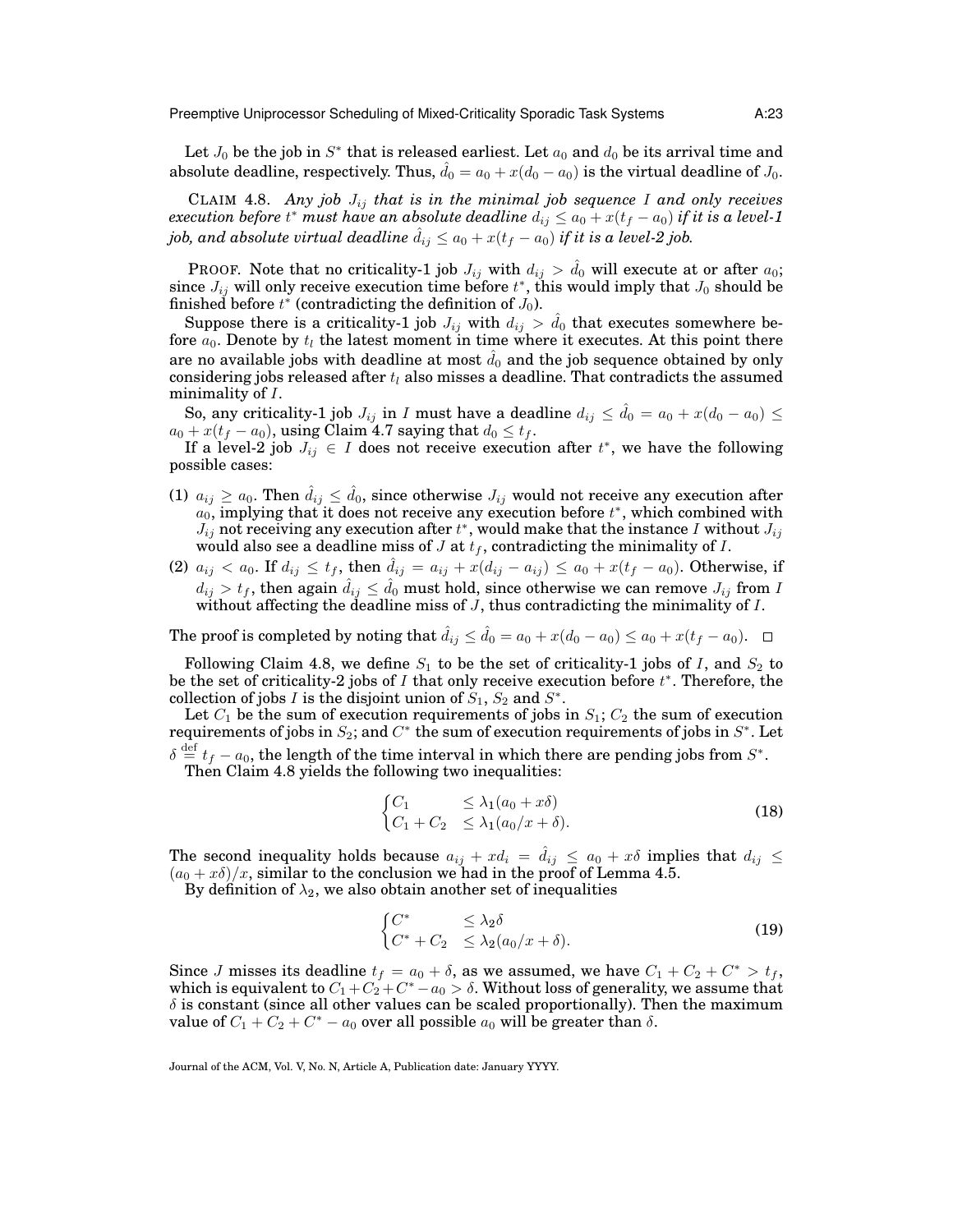In order to find this maximum value, we replace  $a_0$  by t and study the function  $o(t) \stackrel{\text{def}}{=} C_1 + C_2 + C^* - t$ . From inequalities (18) and (19), we get

$$
\begin{cases}\n o(t) & \leq f(t) \stackrel{\text{def}}{=} \lambda_1(t+x\delta) + \lambda_2(t/x+\delta) - t \\
 o(t) & \leq g(t) \stackrel{\text{def}}{=} \lambda_1(t/x+\delta) + \lambda_2\delta - t.\n\end{cases}\n\tag{20}
$$

Note that since  $\lambda_1 + \lambda_2 > 1$  (otherwise, it must be the case that  $\lambda \leq \lambda_1 + \lambda_2 \leq 1$ , according to Proposition 4.3) and  $\lambda_1/x \leq 1$  (because of Lemma 4.5), we obtain the following bounds on the derivatives of  $f$  and  $g$ 

$$
\frac{\partial f(t)}{\partial t} = \lambda_1 + \lambda_2/x - 1 \ge \lambda_1 + \lambda_2 - 1 > 0
$$

$$
\frac{\partial g(t)}{\partial t} = \lambda_1/x - 1 \le 1 - 1 = 0,
$$

Hence, when t increases,  $f(t)$  increases and  $g(t)$  does not increase, for  $t \in (0, +\infty)$ . Thus  $\max_{t} o(t)$  can not exceed the value of f and g at the point where they cross. We denote this point by  $\gamma$ , that is,  $f(\gamma) = g(\gamma)$ .

Straightforward calculations yield

$$
\gamma = \frac{\lambda_1 (1 - x) x \delta}{\lambda_2 - \lambda_1 (1 - x)},\tag{21}
$$

and therefore

$$
\max_{t} o(t) \le f(\gamma) = g(\gamma) = \frac{\lambda_2^2 + \lambda_1 \lambda_2 x - \lambda_1 x + \lambda_1 x^2}{\lambda_2 - \lambda_1 + \lambda_1 x} \delta
$$
\n(22)

Hence, if J misses its deadline as we assumed, we must have  $o(\gamma) > \delta$ ; that is,

$$
\lambda_1 x^2 + \left(\lambda_1 \lambda_2 - 2\lambda_1\right) x + \lambda_1 - \lambda_2 + \lambda_2^2 > 0. \tag{23}
$$

Inserting our choice of  $x = 1 - \lambda_2/2 = -(\lambda_1\lambda_2 - 2\lambda_1)/2\lambda_1$  in (23) leads to

$$
-(\lambda_1\lambda_2-2\lambda_1)^2+4\lambda_1(\lambda_1-\lambda_2+\lambda_2^2)>0,
$$

which simplifies to

$$
\lambda_1 + \lambda_2 - \frac{\lambda_1 \lambda_2}{4} - 1 > 0. \tag{24}
$$

contradicting the assumption of the theorem.  $\Box$ 

COROLLARY 4.9. *If for a 2-level task system*  $\tau$ *,*  $\lambda_1 + \lambda_2/2 \leq 1$  *and*  $\lambda_1 + \lambda_2 - \lambda_1 \lambda_2/4 \leq 1$ 1, then  $\tau$  is correctly scheduled by EDF-VD with scaling parameter  $x = 1 - \lambda_2/2$ .

PROOF. By Lemma 4.6, we can select  $x = 1 - \lambda_2/2$  to guarantee no deadline miss while the system is in level 2. Since  $x = 1 - \lambda_2/2 \ge \lambda_1$ , Lemma 4.5 guarantees that there is no deadline miss while the system is in level 1.  $\Box$ 

## **4.3. Speedup Bound**

**THEOREM** 4.10. *If a 2-level task system*  $\tau$  *is feasible on a unit-speed processor, then i* HEOREM 4.10. *If a 2-level lask system*  $\tau$  *is feasible on a unit-speed*  $i$  *i is schedulable by* EDF-VD *on a processor of speed*  $1 + \sqrt{3}/2 \approx 1.866$ .

PROOF. If a 2-level task system  $\tau$  is feasible on a unit-speed processor, by Propo-**FROOF.** If a 2-level task system  $\tau$  is leasible on a unit-speed processor, by Proposition 4.2,  $\lambda_1(\tau)$  and  $\lambda_2(\tau)$  are both no greater than 1. Thus, on a  $(1 + \sqrt{3}/2)$ -speed strion 4.2,  $\lambda_1(\tau)$  and  $\lambda_2(\tau)$  are both no greater than 1. Thus, on a  $(1 + \sqrt{3}/2)$ -speed<br>processor, the load-to-speed ratios  $\lambda_1/(1+\sqrt{3}/2)$  and  $\lambda_2/(1+\sqrt{3}/2)$  are no greater than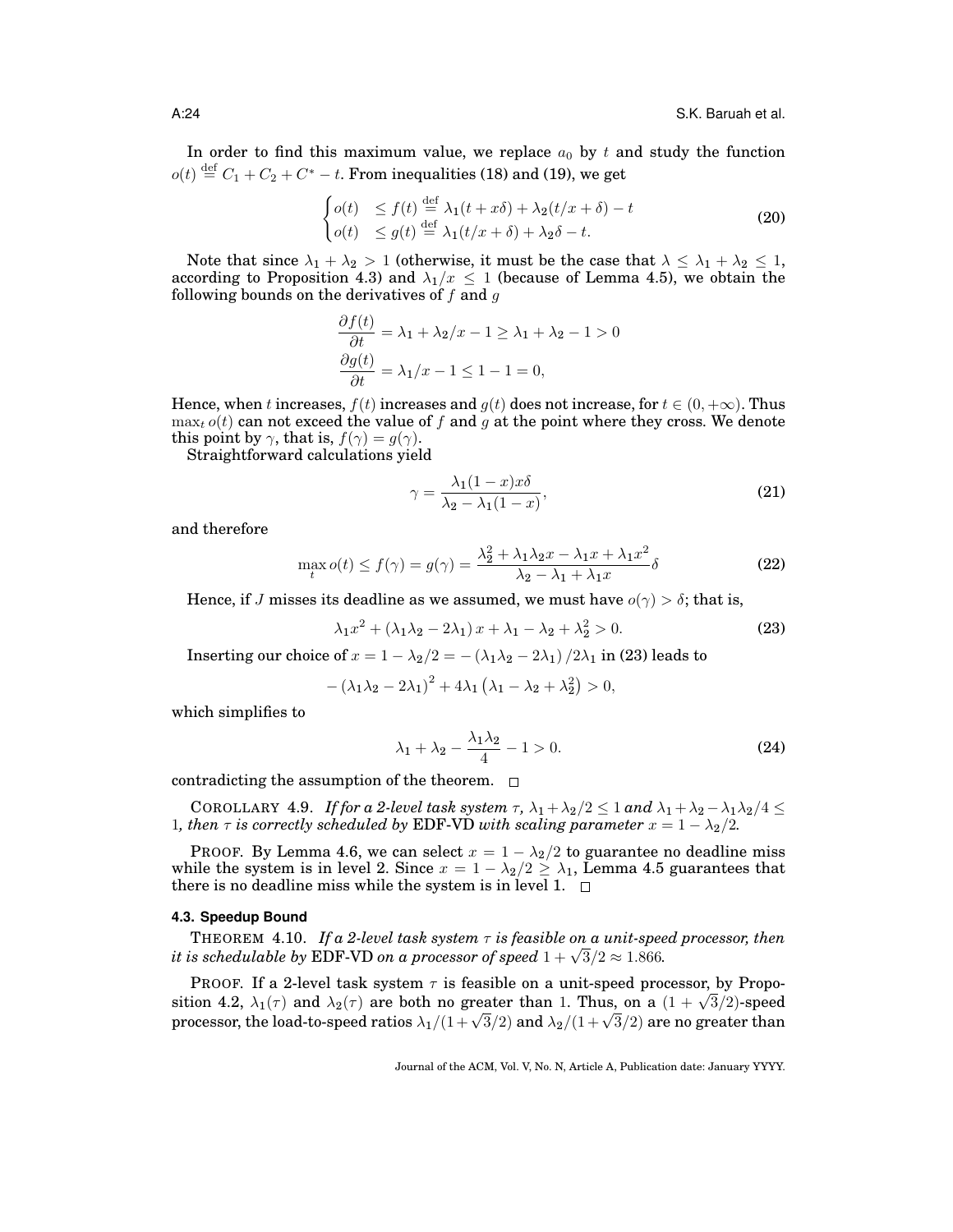$1/(1+\sqrt{3}/2) = 4-2$ √ 3. We complete the proof by showing that any task set is schedulable by EDF-VD on a unit-speed processor whenever  $\max(\lambda_1, \lambda_2) \leq 4 - 2\sqrt{3}$ .

Define  $L(\lambda_1, \lambda_2) = \lambda_1 + \lambda_2 - \lambda_1 \lambda_2/4 - 1$ . Basic arithmetic shows that choosing  $\lambda_1 =$  $\lambda_2=4-2\sqrt{3}$  yields  $L(\lambda_1,\lambda_2)=0$  and also  $\lambda_1+\lambda_2/2\le 4-2\sqrt{3}+2-\sqrt{3}=6-3\sqrt{3}\le 1.$ Thus, Corollary 4.9 asserts that such a system is EDF-VD schedulable, with scaling parameter  $x = 1 - \lambda_2/2$ . For values of  $\lambda_1$  and  $\lambda_2$  satisfying  $\lambda_1 + \lambda_2 \geq 1$ ,  $\lambda_1 \geq 0$  and  $\lambda_2 \geq 0$ , we have

$$
\frac{\partial L(\lambda_1, \lambda_2)}{\partial \lambda_1} = 1 - \frac{\lambda_2}{4} > 0
$$

$$
\frac{\partial L(\lambda_1, \lambda_2)}{\partial \lambda_2} = 1 - \frac{\lambda_1}{4} > 0,
$$

which implies the schedulability of any system with  $\max(\lambda_1, \lambda_2) \leq 4 - 2$ √ 3.

The above analysis of EDF-VD is tight for arbitrary-deadline systems, as shown by the following.

THEOREM 4.11. Let  $\epsilon > 0$ . There exists a 2-level task system  $\tau$  with  $\lambda_1 = \lambda_2 =$ 4 − 2 3 + *that cannot be scheduled by* EDF-VD *on a unit-speed processor.*

PROOF. We define  $\alpha \stackrel{\text{def}}{=} 4 - 2\sqrt{ }$ 3, and let T, N and M be large integers with  $T >$  $> M \gg N$ ; for concreteness, say  $T = M^2 = N^4$ . Then we choose N large enough, such that  $N(\sqrt{\alpha} - \alpha) \geq 2$  and  $(\sqrt{\alpha} - \alpha)/N = \nu < \epsilon$ . We define a task system  $\tau =$  $(\tau_1, \tau_2, \tau_{3,1}, \ldots, \tau_{3,M})$  as follows:

| $\tau_i$     | $\chi_i$       | $c_i(1)$                                                  | $c_i(2)$                     | $d_i$                        | $p_i$ |
|--------------|----------------|-----------------------------------------------------------|------------------------------|------------------------------|-------|
| $\tau_1$     |                | $\alpha$                                                  | $\alpha$                     | $\alpha/(\alpha + \epsilon)$ | T     |
| $\tau_2$     | 2              | $\theta$                                                  | $\alpha + \epsilon$          |                              | T     |
| $\tau_{3.1}$ | 2              | $(\sqrt{\alpha - \alpha})/N$                              | $(\sqrt{\alpha} - \alpha)/N$ | $1+(1/\sqrt{\alpha}-1)/N$    | T     |
| $\tau_{3,2}$ | 2              | $(\sqrt{\alpha} - \alpha)/N$ $(\sqrt{\alpha} - \alpha)/N$ |                              | $1+2(1/\sqrt{\alpha}-1)/N$   | T     |
|              |                |                                                           |                              |                              |       |
| $\tau_{3,i}$ |                | $(\sqrt{\alpha} - \alpha)/N$ $(\sqrt{\alpha} - \alpha)/N$ |                              | $1+i(1/\sqrt{\alpha}-1)/N$   |       |
|              |                |                                                           |                              |                              |       |
| $\tau_{3,N}$ |                | $(\sqrt{\alpha} - \alpha)/N$ $(\sqrt{\alpha} - \alpha)/N$ |                              | $1/\sqrt{\alpha}$            |       |
|              |                |                                                           |                              |                              |       |
| $\tau_{3,i}$ | $\overline{2}$ | $(\sqrt{\alpha}-\alpha)/N$                                | $(\sqrt{\alpha}-\alpha)/N$   | $1+M(1/\sqrt{\alpha}-1)/N$   |       |

In the sequel we will frequently use that  $\sqrt{\alpha} - \alpha = \alpha(1/\sqrt{\alpha} - 1).$  We verify that  $\lambda_1$  and  $\lambda_2$  of  $\tau$  are both  $\alpha + \epsilon$ , by considering the synchronous arrival sequences of  $\tau$  for level 1 and level 2 separately. Let  $\lambda_1(t)$  and  $\lambda_2(t)$  be the load at level 1 and 2, respectively, over the interval  $[0, t)$ :

$$
\lambda_1(t) \stackrel{\text{def}}{=} \frac{1}{t} \sum_{\tau_i} \left\lfloor \frac{t}{p_i} \right\rfloor c_i(1),
$$

$$
\lambda_2(t) \stackrel{\text{def}}{=} \frac{1}{t} \sum_{\tau_i: \chi_i = 2} \left\lfloor \frac{t}{p_i} \right\rfloor c_i(2).
$$

As argued before,  $\lambda_1$  and  $\lambda_2$  are determined by  $\max_t \lambda_1(t)$  and  $\max_t \lambda_2(t)$ . Clearly,  $\lambda_1(\alpha/(\alpha + \epsilon)) = \alpha + \epsilon$  and  $\lambda_2(1) = \alpha + \epsilon$ . Since T is very large, we only need to fur-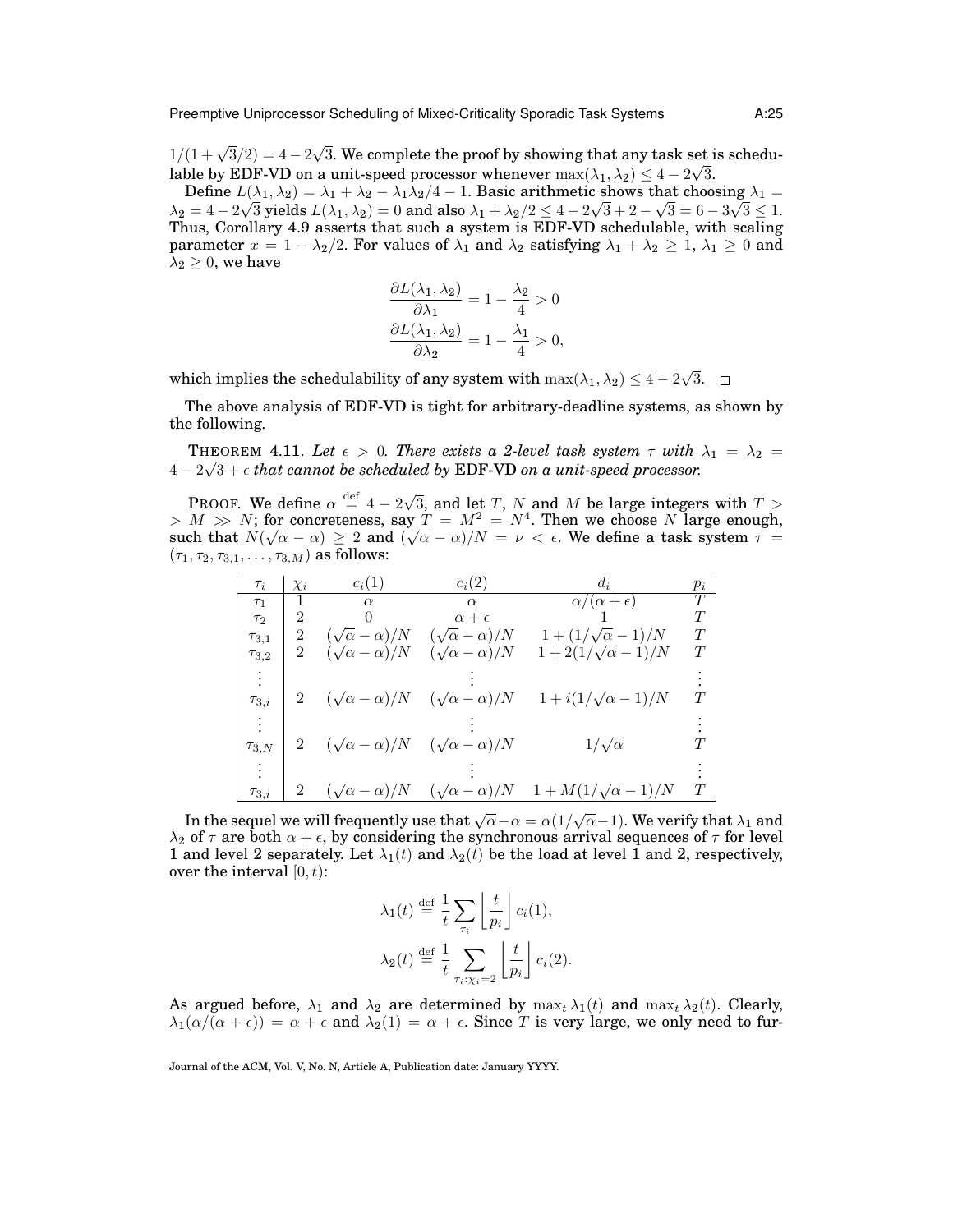ther consider  $\lambda_1(1+i(1/\sqrt{\alpha}-1)/N)$ , for  $i=1,\ldots,M$ :

$$
\lambda_1(1+i(1/\sqrt{\alpha}-1)/N) = \frac{\alpha + i(\sqrt{\alpha}-\alpha)/N}{1+i(1/\sqrt{\alpha}-1)/N} = \alpha \le \alpha + \epsilon.
$$

Similarly,  $\lambda_2(1+i(1/\sqrt{\alpha}-1)/N) \leq \alpha + \epsilon$ . Hence,  $\lambda_1$  and  $\lambda_2$  are both equal to  $\alpha + \epsilon$ .

Now let us assume that a scaling factor  $x$  has been selected. We would like to show that the system is not schedulable by EDF-VD with this (arbitrary)  $x$ .

Given x, assume that  $\tau_2$  releases its first job at time  $1-x$ , and all other tasks release their first job at time 0. Then, the actual deadline of the first job of  $\tau_2$  (denoted as  $J_2$ ) is  $d_2 = 1 - x + 1 = 2 - x$ , and the virtual deadline will be  $\hat{d}_2 = (1 - x) + x \times 1 = 1$ . Because the virtual deadline is greater than the deadline of the first job of  $\tau_1$  (denoted as  $J_1$ ), which is  $d_1 = 1 - \epsilon$ ,  $J_2$  will wait until  $J_1$  finishes.

If  $x$  is so small that  $x(1+M(1/\sqrt{\alpha}-1)/N) < 1,$  then all first jobs from  $\tau_{3,1},\ldots,\tau_{3,M}$ If x is so small that  $x(1 + M(1/\sqrt{\alpha} - 1)/N) < 1$ , then all first jobs from  $\tau_{3,1}, \ldots, \tau_{3,M}$ <br>have priority over  $J_2$ . Their total execution requirement is  $M(\sqrt{\alpha} - \alpha)/N = N(\sqrt{\alpha} \alpha$ )  $\geq$  2, by the choice of M and N.

 $\geq$  2, by the choice of M and N.<br>Otherwise, there exists a largest number i such that  $x(1 + i(1/\sqrt{\alpha} - 1)/N) \leq 1$ . Let this number be  $i_x$ . Then all first jobs of  $\tau_{3,1}, \ldots, \tau_{3,i_x}$  have priority over  $J_2$ . Their total worst-case execution time is

$$
i_x(\sqrt{\alpha} - \alpha)/N = (i_x + 1)(\sqrt{\alpha} - \alpha)/N - (\sqrt{\alpha} - \alpha)/N
$$
  
=  $(i_x + 1)\alpha(1/\sqrt{\alpha} - 1)/N - \nu$   
 $\ge \alpha \left(\frac{1}{x} - 1\right) - \nu.$ 

This, together with the WCET of  $J_1$  and the level-2 WCET of  $J_2$  itself, yields a total execution requirement of

$$
\alpha + \alpha + \epsilon + \frac{\alpha}{x} - \alpha - \nu = \alpha + \frac{\alpha}{x} + \epsilon - \nu.
$$

Now, by the choice of  $N$  we have  $\epsilon' \stackrel{\rm def}{=} \epsilon - \nu > 0$  and

$$
\alpha + \alpha/x + \epsilon' - (2 - x) = \alpha + \alpha/x + x - 2 + \epsilon' \ge \alpha + 2\sqrt{\alpha} - 2
$$
  
= 4 - 2\sqrt{3} + 2(\sqrt{3} - 1) - 2 + \epsilon' = \epsilon' > 0.

Hence, for this arbitrarily given x, we can always find a scenario in which  $J_2$  misses its deadline, implying that it is impossible to schedule  $\tau$  using EDF-VD.  $\Box$ 

#### **4.4. Effect of the Approximation Error when Computing the Loads**

Theorem 4.10 above presumes that the load  $\lambda$ , the level-1 load  $\lambda_1$ , and the level-2 load  $\lambda_2$  are computed exactly in Algorithm 3 (line 1). However, for improved efficiency – for example, if a polynomial-time schedulability test is desired – it may be necessary to resort to approximations of such loads. The approach of Albers and Slomka [2004], for example, guarantees that one can find, in polynomial time for any fixed  $\epsilon > 0$ , values  $\tilde{\lambda}_1$ ,  $\tilde{\lambda}_2$  such that

$$
\lambda_1 \le \tilde{\lambda}_1 \le (1 + \epsilon)\lambda_1,
$$
  
\n
$$
\lambda_2 \le \tilde{\lambda}_2 \le (1 + \epsilon)\lambda_2.
$$
\n(25)

We observe that if one defines further

$$
\tilde{\lambda} \stackrel{\text{def}}{=} \tilde{\lambda}_1 + \tilde{\lambda}_2 \tag{26}
$$

and uses  $\tilde\lambda, \tilde\lambda_1, \tilde\lambda_2$  in place of  $\lambda, \lambda_1, \lambda_2,$  respectively, then all the claims in Sections 4.1 and 4.2 continue to hold. This is due to the fact that such approximate loads never

Journal of the ACM, Vol. V, No. N, Article A, Publication date: January YYYY.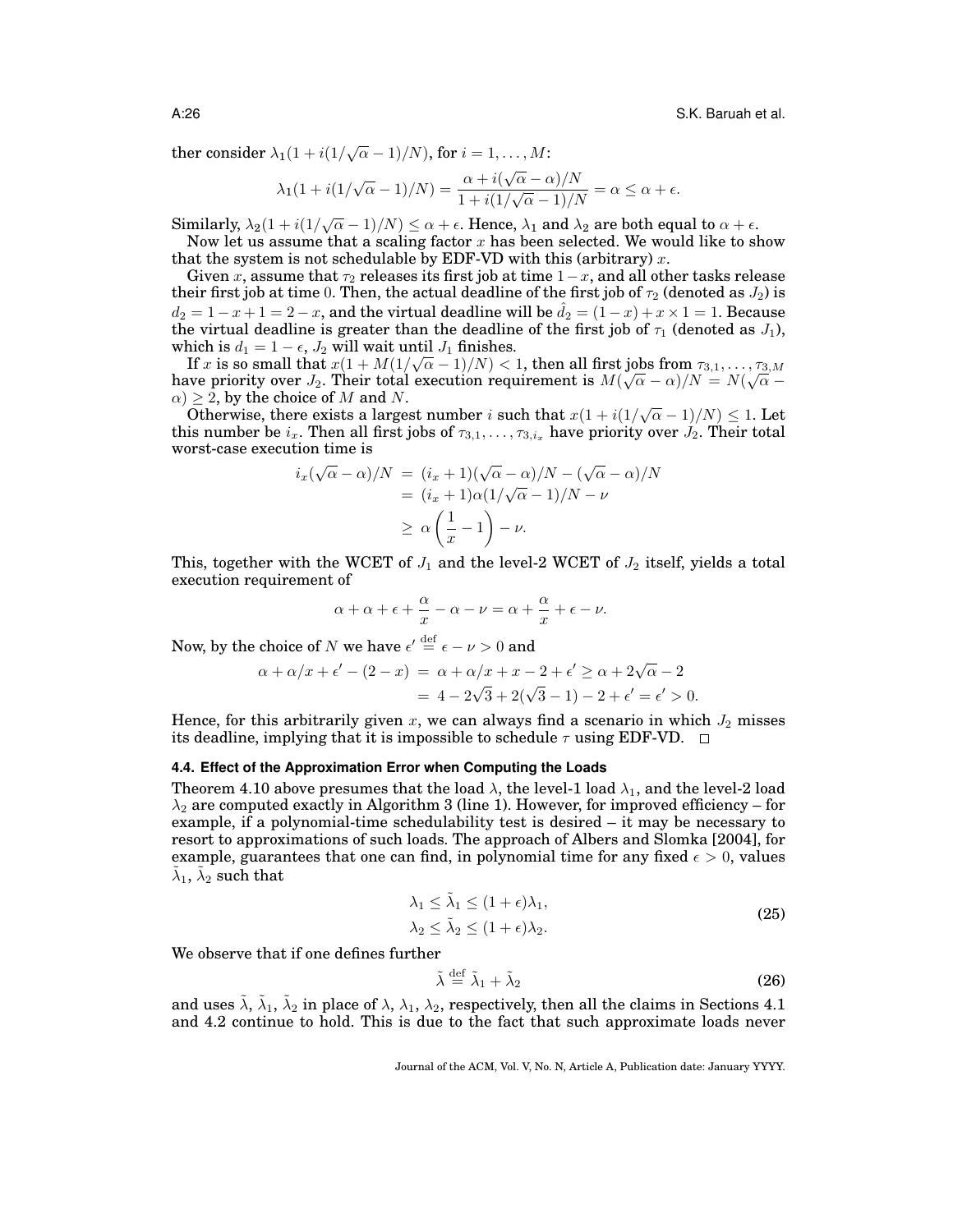Preemptive Uniprocessor Scheduling of Mixed-Criticality Sporadic Task Systems A:27

underestimate the correct load values. For example, Lemma 4.4 used the hypothesis  $\lambda \leq 1$ , but since  $\lambda \geq \lambda_1 + \lambda_2 \geq \lambda$  (Proposition 4.3), the hypothesis  $\lambda \leq 1$  implies  $\lambda \leq 1$ . Similarly, the hypotheses of Lemma 4.5 and Lemma 4.6 are stronger when expressed in terms of the approximated loads. Proposition 4.2, on the other hand, is easily adapted using the fact that  $\lambda_k \geq \tilde{\lambda}_k/(1+\epsilon)$ , for  $k \in \{1,2\}$ .

PROPOSITION 4.12. Let  $\tau$  be a 2-level task system and  $\epsilon > 0$ . If  $\tilde{\lambda}_1 > 1 + \epsilon$  or  $\tilde{\lambda}_2 > 1 + \epsilon$ , then  $\tau$  is not feasible.

We conclude that one needs simply generalize the statement of Theorem 4.10 by inwe conclude that one needs simply generalize the statement of creasing the stated speedup from  $1 + \sqrt{3}/2$  to  $(1 + \epsilon)(1 + \sqrt{3}/2)$ .

THEOREM 4.13. Let  $\epsilon > 0$ . If a 2-level task system  $\tau$  is feasible on a unit-speed **processor, then it is schedulable by EDF-VD** on a processor of speed  $(1 + \epsilon)(1 + \sqrt{3}/2)$ *whenever the loads*  $\lambda$ ,  $\lambda_1$ ,  $\lambda_2$  *are approximated as in* (25)–(26)*.* 

PROOF. Let  $\sigma_\epsilon \stackrel{{\rm def}}{=} (1+\epsilon)(1+\sqrt{3}/2).$  Reasoning as in the proof of Theorem 4.10 yields that the normalized estimated loads  $\tilde{\lambda}_1/\sigma_\epsilon$  and  $\tilde{\lambda}_2/\sigma_\epsilon$  are both not larger than  $4-2$ √ 3, and the proof of Theorem 4.10 already establishes that a task set is schedulable by EDF-VD on a unit-speed processor whenever the largest of its (normalized) estimated √ loads does not exceed 4 – 2 $\sqrt{3}$ .

# **5. EFFICIENT IMPLEMENTATION OF THE RUN-TIME DISPATCHING**

For traditional (non-MC) sporadic task systems consisting of n tasks, uniprocessor EDF can be implemented efficiently to have a run-time complexity of  $\mathcal{O}(\log n)$  per event, where an event is either the arrival of a job, or the completion of the execution of a job (see, e.g., [Mok 1988]). A direct application of such implementations can be used to obtain an implementation of the run-time dispatching of EDF-VD that has a run-time of  $\mathcal{O}(\log n)$  per job-arrival and job-completion event. However, EDF-VD potentially needs to deal with an additional run-time event: the change in the criticality level of the behavior from at most k to more than k (this is the event that is triggered at the instant that current level()  $> k$ ). Since this event requires that each subsequent scheduling be done according to each task's original deadline, explicitly recomputing priorities according to these original deadlines would take time linear in the number of tasks of criticality more than  $k -$  in the worst case,  $\mathcal{O}(n)$  time. We now describe an implementation of EDF-VD's run-time system that has a worst-case run-time of  $\mathcal{O}(\log n)$ per event for all three kinds of events: job arrival, job completion, and change in the criticality level of the behavior from LO (that is, at most k) to HI (more than k).

Recall that a priority queue supports the operations of inserting (insert) and deleting the smallest item (deleteMin) in logarithmic time, and the operation of finding the smallest item (min) in constant time. In addition, the standard priority queue data structure can be enhanced to support the deletion of a specified item (the delete operation), also in logarithmic time (see, for example, [Cormen et al. 2009, Sec. 6.5]). We maintain two such enhanced priority queues,  $Q_{\text{LO}}$  and  $Q_{\text{HI}}$ . We also use a timer that is used to indicate whether the currently-executing job has executed for more than its k-th level WCET (thereby triggering the event current level()  $> k$ ).

Initially, current level() = 1 and there are three kinds of events to be dealt with: (1) the arrival of a job; (2) the completion of a job; and (3) current level() reaching a value larger than  $k$ . We consider each separately, below. Suppose that the event occurs at time-instant  $t_c$ , and let  $J_c$  denote the currently-executing job.

(1) A job of task  $\tau_i$  arrives at time  $t_c$ .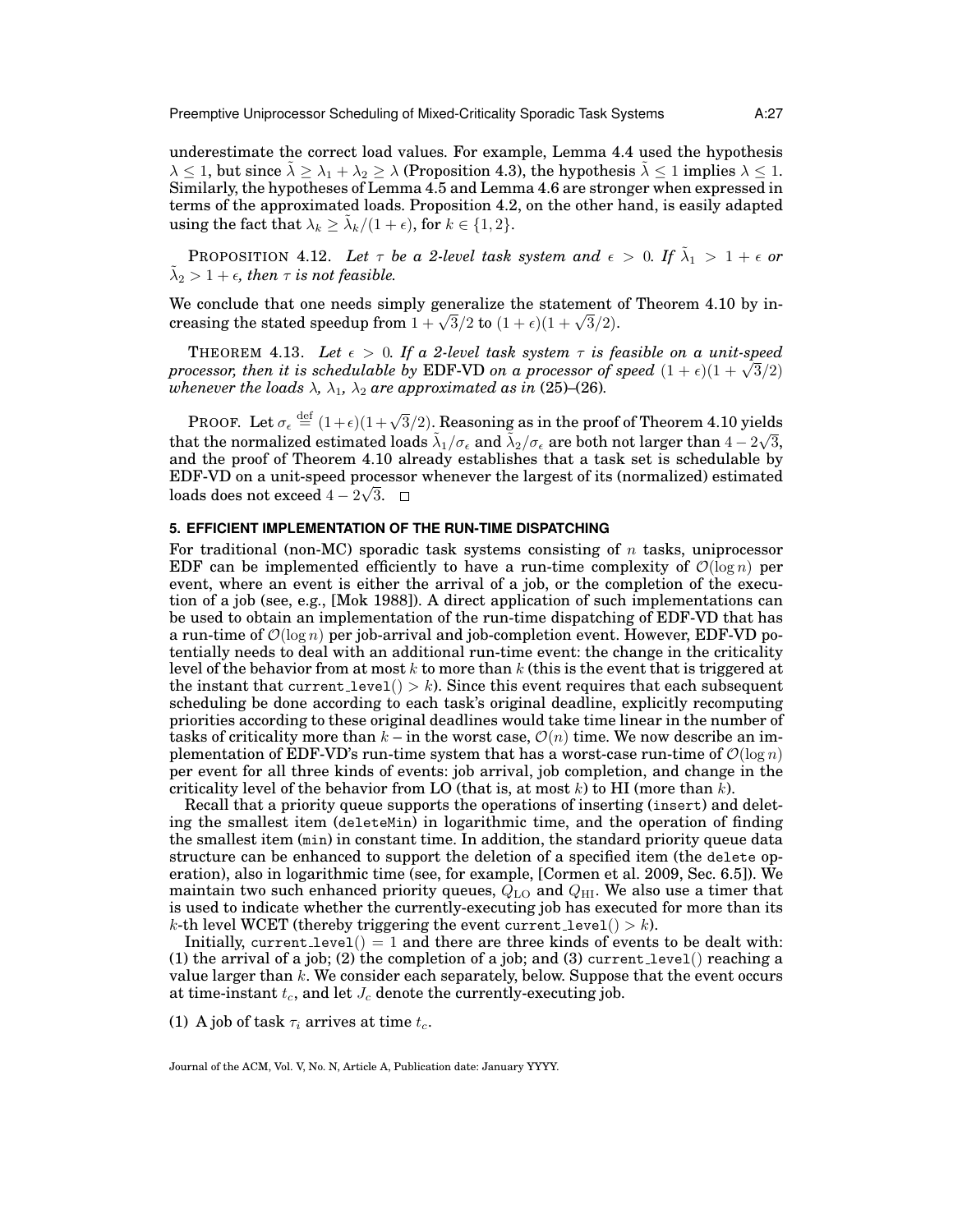- (a) Insert the newly-arrived job into  $Q_{\text{LO}}$ , prioritized according to its virtual scheduling deadline.
- (b) If  $\chi_i > k$ , then also insert it into  $Q_{\rm HI}$ , prioritized according to its unmodified (i.e., actual) scheduling deadline.
- (c) If  $J_c$  is no longer the minimum job in  $Q_{\text{LO}}$ , it must be the case that the newlyarrived job has an earlier virtual deadline than  $J_c$ 's virtual deadline. In that case, the newly-inserted job becomes  $J_c$ , and a timer for it is switched on and set to go off after it has clocked  $c_i(k)$ . The timer of the interrupted job is stopped (and resumed as soon as the job will get executed again).
- (2) The currently-executing job  $J_c$  completes execution at time  $t_c$ .
	- (a) Delete this job from  $Q_{\text{LO}}$ , using the deleteMin operation supported by priority queue implementations.
	- (b) If it was a job of criticality larger than k, also delete it from  $Q_{\text{HI}}$  this would be accomplished by a delete operation.
	- (c) Set the current-job indicator  $J_c$  to denote the new minimum (virtual) deadline job – the "minimum" job in  $Q_{\text{LO}}$ ; and set the timer to go off at  $t_c$  + this job's remaining level-k WCET (when the job would exceed its level-k WCET if allowed to execute without interruption).
- (3) The timer goes off, indicating that the currently-executing job has executed beyond its level- $k$  WCET without signaling completion. We switch to scheduling according to  $Q_{\text{HI}}$ . Henceforth, all run-time dispatch decisions are taken as indicated by this priority queue.

After the event current level()  $> k$ , no jobs of criticality at most k need execution, and jobs of criticality larger than  $k$  are executed according to EDF with respect to their original (unmodified) deadlines. Hence subsequent run-time dispatching is done as for traditional EDF scheduling (as described in, e.g., [Mok 1988]), with  $Q_{\text{HI}}$  being the priority queue used for this purpose.

## **6. EXTENSIONS**

The basic algorithm EDF-VD can be extended in a number of ways that enhance its applicability. In this section we consider two such extensions.

## **6.1. Best-Effort Run-Time Dispatching and Return to Low-Level Dispatching Mode**

The basic algorithm EDF-VD was designed for best performance under worst-case scenarios; in particular, it may sometimes be overly pessimistic by completely discarding low-criticality tasks after observing a high-criticality behavior, and by never returning to the low-level mode of run-time dispatching (lines 1–8 of Algorithm 2) after a highlevel behavior has been observed. We briefly discuss how to modify the algorithm in order to correctly schedule a larger number of jobs whenever possible, while maintaining the same worst-case guarantee in terms of speedup bounds.

The first modification is straightforward: instead of completely discarding lowcriticality tasks after entering the higher-level behavior, they can simply be scheduled with a priority lower than that of all high-criticality tasks. This, clearly, will meet the deadlines of at least all the jobs that meet their deadlines under the basic EDF-VD schedule; in particular, it preserves the correct scheduling of the high-criticality tasks. On the other hand, this more optimistic schedule may meet the deadlines of many otherwise ignored tasks, especially when the high-level behavior is exhibited marginally and by only a few tasks.

Regarding the return to the low-level mode of run-time dispatching, the modification is perhaps less straightforward. Let us limit the discussion to task systems with two criticality levels, 1 (LO) and 2 (HI). We note that we can preserve the schedulability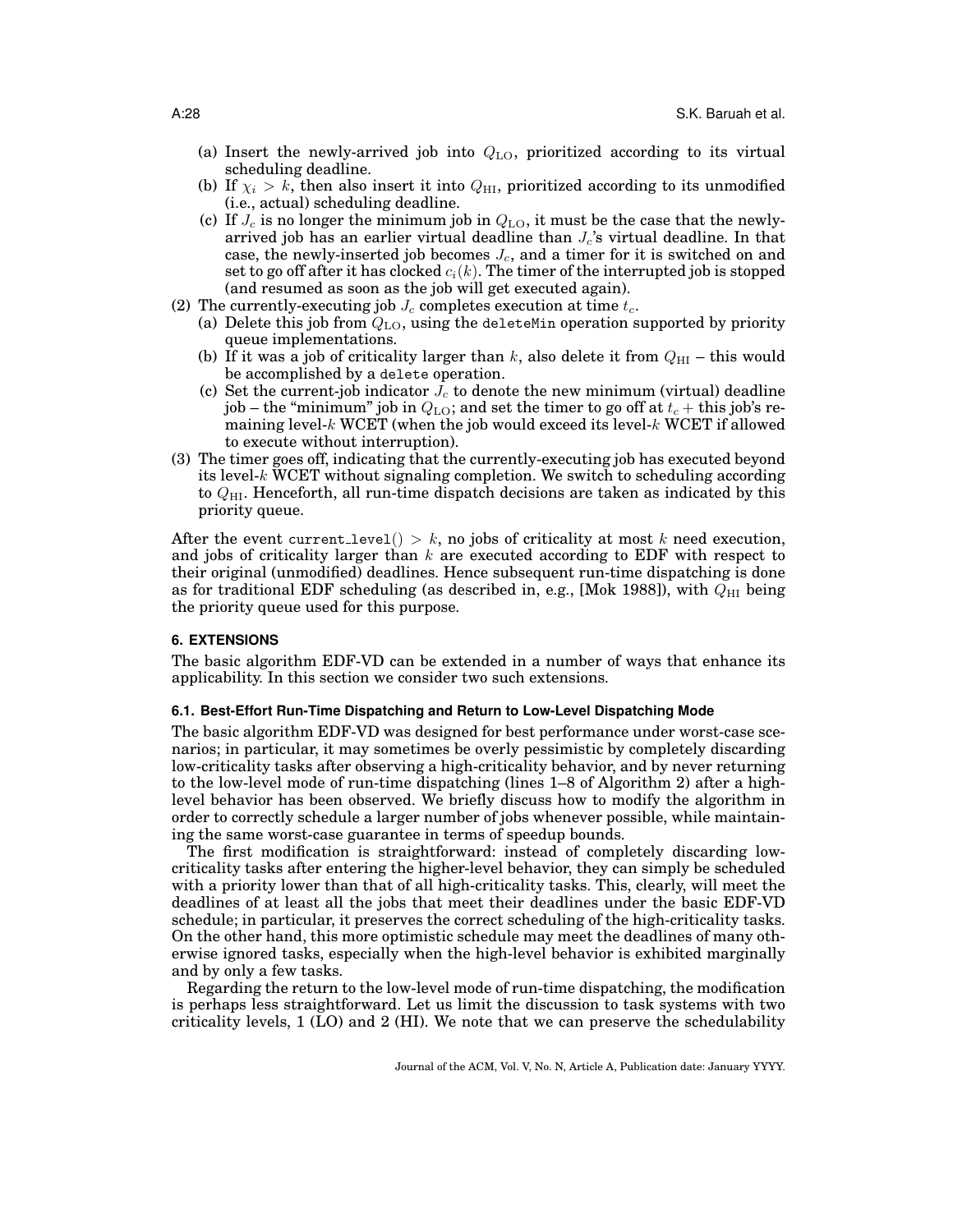Preemptive Uniprocessor Scheduling of Mixed-Criticality Sporadic Task Systems A:29

guarantees with the following modification: on top of its criticality level, the run-time dispatcher classifies at all times each job as either *standard* or *best-effort*. All standard jobs have priority over best-effort jobs; standard jobs are scheduled as before by Algorithm 2, while the relative priorities of best-effort jobs can be arbitrary. Initially, the best-effort queue is empty and newly released jobs are always classified as standard.

Whenever the criticality-level counter current level() is 2, but the set of active jobs having criticality level HI is empty, the algorithm (i) resets the criticality-level counter current level() to 1 – and consequently, returns the run-time dispatcher to its LO mode of execution; (ii) at the same time, it demotes all active LO-criticality job to besteffort priority. This may violate the deadline of some active LO-criticality job; in particular, of a job demoted to the best-effort queue. However, we observe that such jobs need not be guaranteed anyway, since current level() reaches the value 2 at some point and so the criticality level of the scenario is HI according to the definition (Section 2). The advantage of returning to the low-level dispatching mode is that *subsequently* released jobs of LO-criticality will be correctly scheduled, at least until a HI-level behavior is exhibited again. Note that tasks having criticality level HI are always guaranteed, since, by construction, best-effort jobs never interfere with standard jobs (and HI-criticality jobs are never moved to the best-effort queue).

## **6.2. Non-Uniform Virtual Deadlines**

In our basic approach, there was a single scaling factor  $x$  and the virtual deadlines for the high-criticality tasks were defined uniformly, via the rule  $\hat{d}_i \stackrel{\text{def}}{=} x \cdot d_i.$  However, in many situations, it may be beneficial to define non-uniform scaling factors  $x_i$  – one for every high-criticality task. For concreteness, we limit this discussion to the case of two criticality levels and implicit-deadline task systems.

Although, in light of Theorem 3.12, this will not help to achieve a better worst-case speedup bound than  $4/3$ , setting the virtual deadlines non-uniformly may potentially schedule task sets that are not deemed schedulable by EDF-VD. We proceed to show that this is indeed sometimes the case and discuss how the schedulability condition is affected and how to set the deadline-scaling factors.

Consider the following variant of EDF-VD, called EDF with Non-Uniform Virtual Deadlines (EDF-NUVD). Given a task system  $\tau$ , we first check whether  $\tau$  satisfies the hypothesis of Theorem 3.4; if it does, we can simply apply EDF-VD. If the hypothesis of Theorem 3.4 is not satisfied, then instead of defining  $\hat{d}_i \stackrel{\text{def}}{=} x \cdot d_i$  for every highcriticality task  $\tau_i$ , we set  $\hat{d}_i \stackrel{\text{def}}{=} x_i \cdot d_i$ , where  $x_i \in (0,1)$  is a task-dependent scaling parameter; we will see shortly how to set the scaling parameters and how to complete the schedulability test. Apart from the revised definition of the virtual deadlines, the run-time dispatching algorithm is otherwise unaffected.

As starting point of the analysis, we use the following alternative schedulability condition. For a task set  $\tau,$  let  $L_2\stackrel{\rm def}{=}\{i\in [n]: \chi_i=2\}$  be its set of high-criticality tasks.

LEMMA 6.1. *Let*  $\tau$  *be a 2-level task system and let*  $0 < x_i < 1$ *, for each*  $i \in L_2$ *. If* 

$$
\begin{cases} U_1(1) + \sum_{i \in L_2} u_i(1)/x_i \le 1 \\ \sum_{i \in L_2} u_i(2)/(1-x_i) \le 1, \end{cases}
$$
\n(27)

*then* τ *is schedulable by* EDF-NUVD*.*

PROOF. First observe that the condition

$$
U_1(1) + \sum_{i \in L_2} u_i(1)/x_i \le 1
$$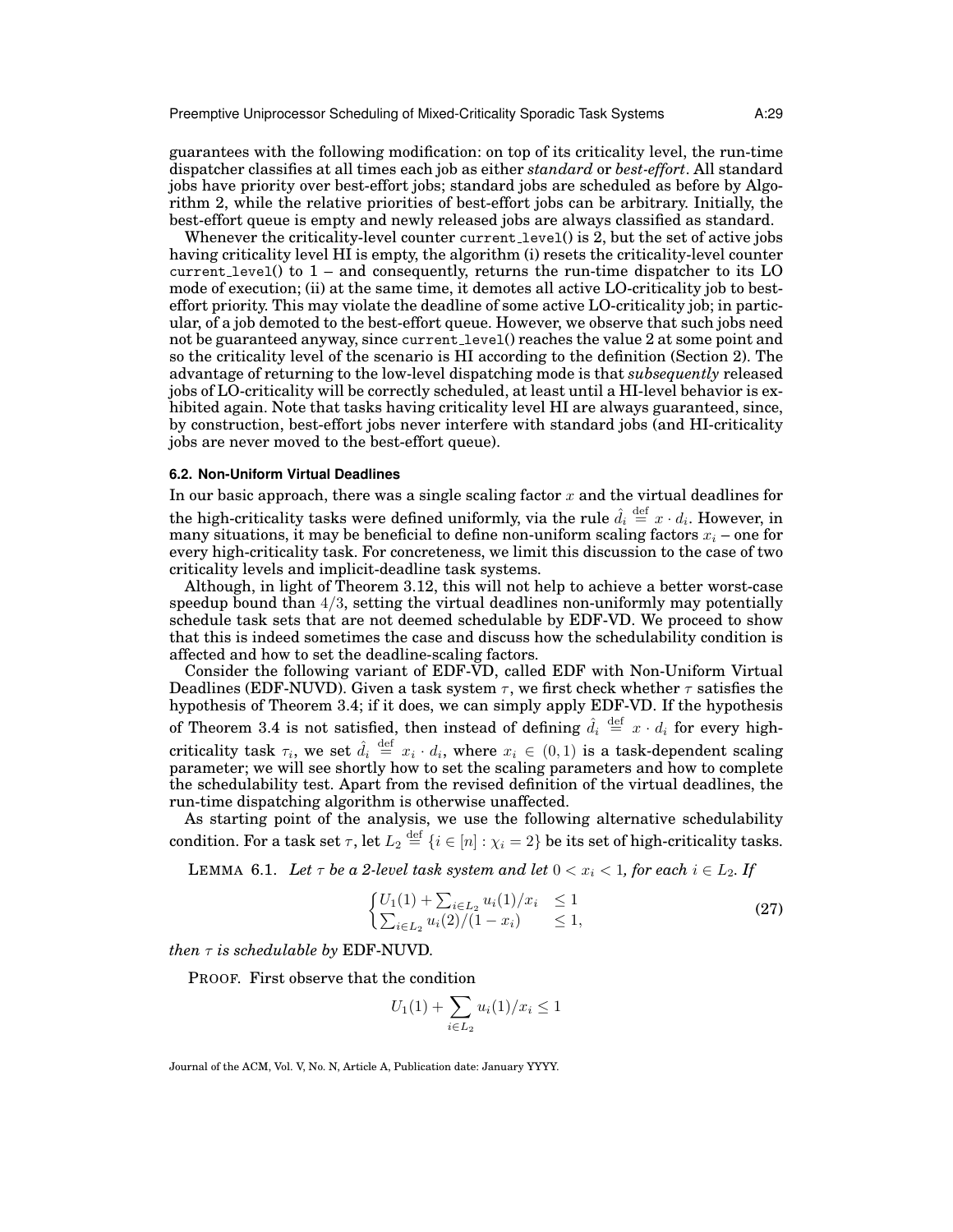ensures that no deadline (virtual or otherwise) is missed by EDF-NUVD while the system exhibits level-1 behavior. Let  $t^*$  denote the time at which the scenario first exhibits level-2 behavior. Consider a job  $J_{ij}$  of a high-criticality task  $\tau_i$  that is active at  $t^*$ . Let  $a_{ij}$  denote its arrival time. The absolute deadline of this job is  $d_{ij} = a_{ij} + d_i$  and before  $t^*$ ,  $J_{ij}$  is EDF-scheduled by EDF-NUVD assuming a deadline  $\hat{d}_{ij} = a_{ij} + x_i d_i.$ Since all jobs would meet their virtual deadlines in any level-1 scenario, we know that  $t^* \leq \hat{d}_{ij}$ ; otherwise the job would no longer be active at  $t^*$ . Note that

$$
d_{ij} - t^* \ge d_{ij} - \hat{d}_{ij} = d_i - x_i d_i = (1 - x_i) d_i.
$$

In the worst case, we can therefore regard the system after time  $t^*$  as a singlecriticality task system in which task  $\tau_i$  has period  $(1-x_i)d_i$  and utilization  $u_i(2)/(1-x_i)$ . Then, condition

$$
\sum_{i \in L_2} u_i(2) / (1 - x_i) \le 1
$$

ensures that this system is itself EDF-schedulable.  $\Box$ 

It remains to show how to choose the scaling parameter  $x_i$  for each high-criticality  $\text{task } \tau_i.$  We show that, when using (27) as the sufficient schedulability condition, a best possible choice of the  $x_i$  is given by

$$
x_i \stackrel{\text{def}}{=} \left(1 + \lambda \sqrt{u_i(2)/u_i(1)}\right)^{-1} \qquad \text{for all } i \in L_2,
$$
 (28)

for some positive parameter  $\lambda$ . The particular form (28) is not arbitrary; its choice is justified by the following result.

THEOREM 6.2. *For a 2-level task system*  $\tau$ *, let* 

$$
S_{12} \stackrel{\text{def}}{=} \sum_{i \in L_2} \sqrt{u_i(1)u_i(2)}.
$$

*If* τ *satisfies*

$$
\begin{cases} U_1(1) + U_2(1) + \lambda S_{12} \le 1, \\ U_2(2) + \lambda^{-1} S_{12} \le 1, \end{cases}
$$
 (29)

*for some*  $\lambda > 0$ , then  $\tau$  *is schedulable by* EDF-NUVD *when the*  $x_i$  *are as in* (28)*. More-* $\emph{over, whenever} \ (27) \ holds \ for \ some \ choice \ of \ the \ x_i, \ then \ (29) \ holds \ for \ some \ \lambda > 0.$ 

PROOF. For the first part of the theorem, by Lemma 6.1, we just need to check if (27) holds for the given choice of the  $x_i$ , which are determined up to the constant  $\lambda$ . We substitute the value of  $\lambda$  from (28) and the definition of  $S_{12}$  into (29) to obtain the condition

$$
\begin{cases}\nU_1(1) + U_2(1) + \sum_{i \in L_2} (1/x_i - 1) \sqrt{u_i(1)/u_i(2)} \cdot \sqrt{u_i(1)u_i(2)} & \le 1 \\
U_2(2) + \sum_{i \in L_2} (x_i/(1-x_i)) \sqrt{u_i(2)/u_i(1)} \cdot \sqrt{u_i(1)u_i(2)} & \le 1,\n\end{cases}
$$

which is easily seen to be equivalent to (27), proving the first part of the theorem.

To prove the second part, we form the Lagrange dual function of (27) [Boyd and Vandenberghe 2009, Sec. 5.8.1]. Since (27) has two constraints, the dual function  $g$ involves two arguments  $\mu_1, \mu_2$  ( $\mu_1, \mu_2 \geq 0$ ):

$$
g(\mu_1, \mu_2) = \inf_{0 < x_i < 1 \, : \, i \in L_2} \left( \mu_1 f_1(x) + \mu_2 f_2(x) \right),\tag{30}
$$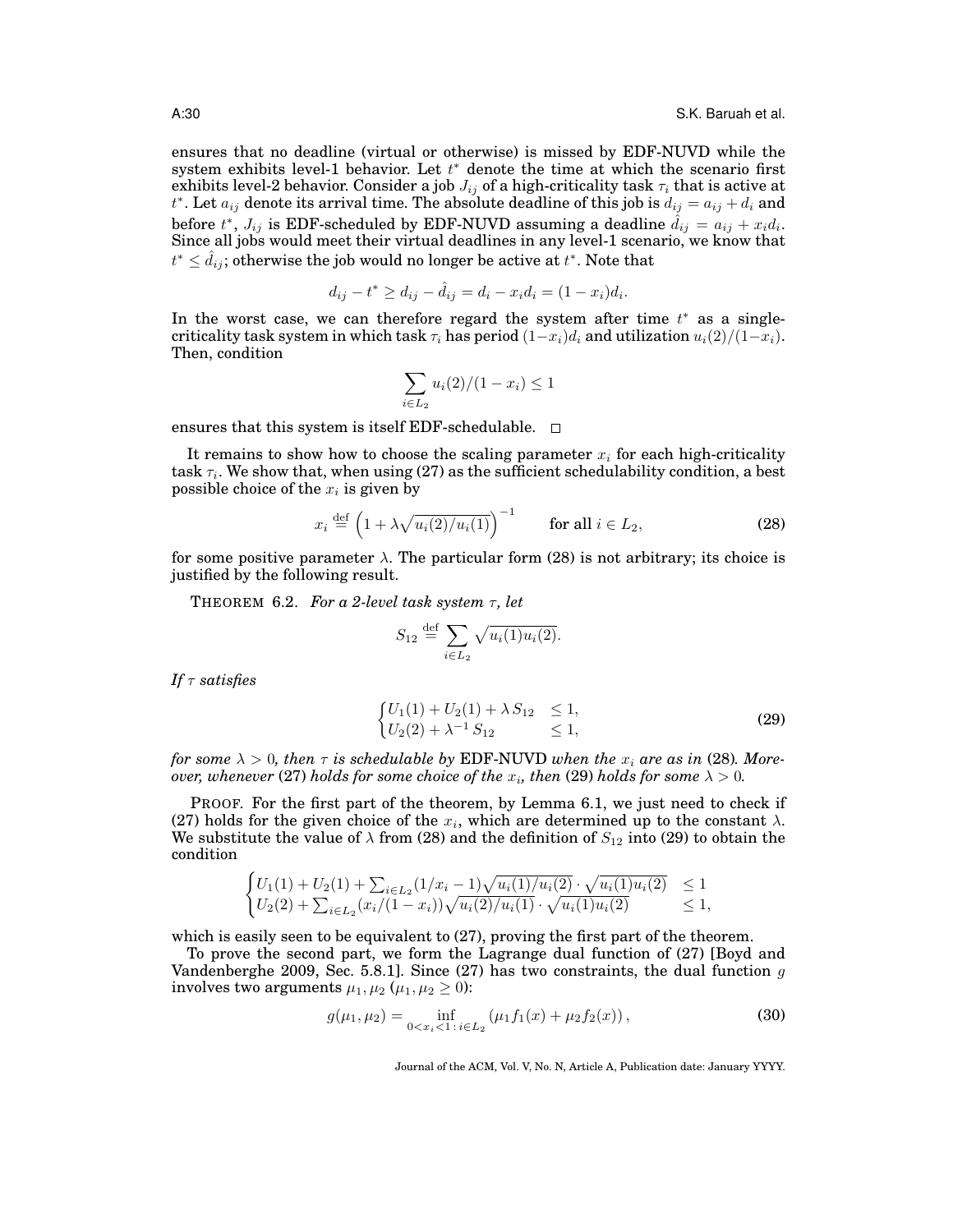where

$$
f_1(x) = U_1(1) + \sum_{i \in L_2} \frac{u_i(1)}{x_i} - 1,
$$
  

$$
f_2(x) = \sum_{i \in L_2} \frac{u_i(2)}{1 - x_i} - 1.
$$

 $\mathcal{L}_{\mathbf{1}}$ 

Since the set  $\{0 < x_i < 1, i \in L_2\}$  is open, the infimum with respect to x in (30) must be achieved for values x such that  $\frac{\partial}{\partial x_i}(\mu_1 f_1(x) + \mu_2 f_2(x)) = 0$  for all  $i \in L_2$ , yielding the condition

$$
\mu_1\left(-\frac{u_i(1)}{x_i^2}\right) + \mu_2 \frac{u_i(2)}{(1-x_i)^2} = 0.
$$

Solving for  $x_i$  yields

$$
x_i = \left(1 + \sqrt{\frac{\mu_2}{\mu_1}} \sqrt{\frac{u_i(2)}{u_i(1)}}\right)^{-1} \quad \text{for all } i \in L_2,
$$

which is equivalent to (28) after defining  $\lambda = \sqrt{\mu_2/\mu_1}$ . The weak alternative form of Lagrange duality implies that if the inequality system (27) is feasible, the inequality

$$
\mu_1 f_1(x) + \mu_2 f_2(x) > 0
$$

must be infeasible for any choice of  $\mu_1, \mu_2 \geq 0$ . This in turn implies that  $f_1(x), f_2(x) \leq 0$ , which for the particular choice of x given by (28) implies (29).  $\Box$ 

Similarly as in Section 3, we can rewrite the system of inequalities (29) as a single condition:

$$
\frac{S_{12}}{1 - U_2(2)} \le \frac{1 - U_1(1) - U_2(1)}{S_{12}}.
$$
\n(31)

If (31) holds, then  $\lambda$  can be chosen as any value in the interval

$$
\left[\frac{S_{12}}{1-U_2(2)}, \frac{1-U_1(1)-U_2(1)}{S_{12}}\right],
$$

and the values of the  $x_i$  can be chosen accordingly. In summary, whenever either the assumptions of Theorem 3.4 hold, or Condition (31) holds, then  $\tau$  is schedulable by EDF-NUVD.

*Example* 6.3. Consider the following task set  $\tau = (\tau_1, \tau_2, \tau_3)$ , where  $\epsilon = 1/1000$ :

| $\tau_i$ | $\chi_i$ | $u_i(1)$          | $u_i(2)$         |
|----------|----------|-------------------|------------------|
| $\tau_1$ |          | 3/4<br>$\epsilon$ | 3/<br>$\epsilon$ |
| $\tau_2$ |          | 1/8               | 1/8              |
| $\tau_3$ |          |                   | 5/8              |

We observe that  $U_1(1) = 3/4 - \epsilon$ ,  $U_2(1) = 1/8 + \epsilon$ ,  $U_2(2) = 3/4$ . Conditions (2) and (3) are both violated (for  $\epsilon = 1/1000$ ), so that the system is deemed unschedulable by EDF-VD. On the other hand, Condition (31) is satisfied since  $S_{12} = \sum_{i \in L_2} \sqrt{u_i(1)u_i(2)} = 3/20$ . Therefore, we can choose any  $\lambda \in [3/5, 5/6]$  and conclude that  $\tau$  is schedulable by EDF-NUVD.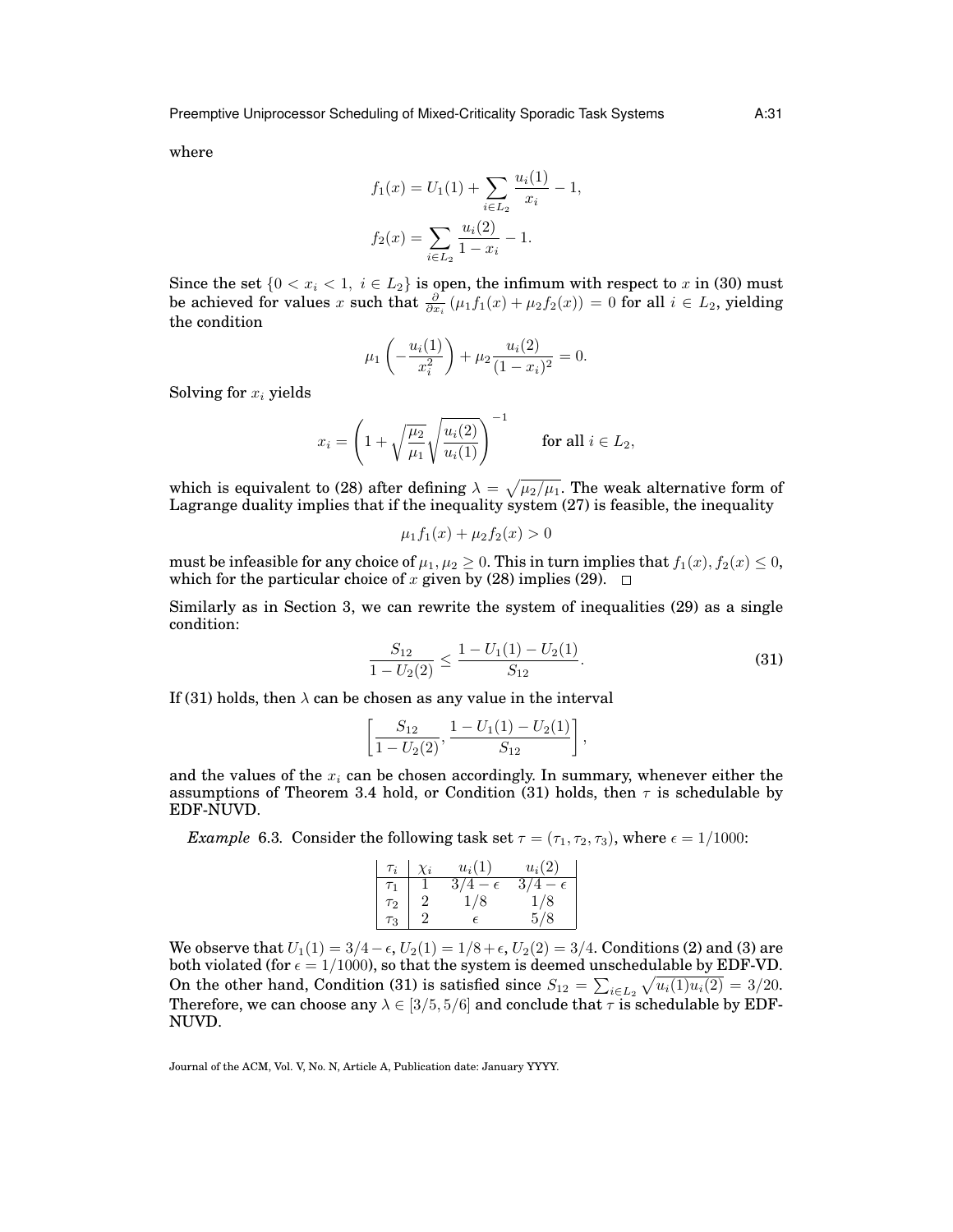## **7. SUMMARY AND CONCLUSIONS**

Devising more cost-efficient techniques for obtaining certification for safety-critical embedded systems has been identified as a prime research challenge [Barhorst et al. 2009]. We believe that in mixed-criticality systems, these certification considerations give rise to fundamental new resource allocation and scheduling challenges that are not adequately addressed by conventional real-time scheduling theory. In this paper, we consider the scheduling, upon preemptive uniprocessors, of mixed-criticality systems that can be modeled using a mixed-criticality generalization of the sporadic task model.

We propose an algorithm called EDF-VD for scheduling such systems. We have proved that EDF-VD is speedup-optimal by showing that (i) it has a processor speedup factor equal to 4/3 for 2-level implicit-deadline systems (Theorem 3.8); and (ii) no nonclairvoyant algorithm can have a smaller speedup factor (Theorem 3.12). We have also proved bounds on the speedup factor of EDF-VD for implicit-deadline systems with up proved bounds on the speedup factor of EDF-VD for implicit-deadline systems with up<br>to 13 criticality levels (Theorem 3.11), and a bound of  $1 + \sqrt{3}/2$  on the speedup factor of EDF-VD for 2-level arbitrary-deadline systems (Theorem 4.10).

We have shown how EDF-VD admits efficient schedulability tests and how it can be implemented to have a run-time complexity per scheduling decision that is logarithmic in the number of tasks for any  $K$ -level implicit-deadline task system, and thus demonstrated the practical applicability of the algorithm. Finally, we discussed extensions of EDF-VD by analyzing the possibility of using non-uniform scaling parameters and more optimistic run-time dispatching rules.

For further research, we observe that the mixed-criticality model proposed by Vestal [2007] can be extended to take into account other aspects that arise in the design of safety-critical systems. A detailed discussion of the extensions is not the focus of this paper. We observe, however, that a very interesting contribution of [Ekberg and Yi 2014] concerns the generalization of the mixed-criticality task model to models where not only the execution times change after a critical event, but all task parameters are allowed to change.

## **ACKNOWLEDGMENTS**

We thank the anonymous referees for their observations and criticisms that helped improve the presentation and quality of this work.

## **REFERENCES**

- ALBERS, K. AND SLOMKA, F. 2004. An event stream driven approximation for the analysis of real-time systems. In *Proc. 16th Euromicro Conf. on Real-Time Systems*. IEEE, Los Alamitos, CA, 187–195.
- BARHORST, J., BELOTE, T., BINNS, P., HOFFMAN, J., PAUNICKA, J., SARATHY, P., STANFILL, J. S. P., STU-ART, D., AND URZI, R. 2009. White paper: A research agenda for mixed-criticality systems. Available at http://www.cse.wustl.edu/~cdgill/CPSWEEK09\_MCAR/.
- BARUAH, S. K., BONIFACI, V., D'ANGELO, G., LI, H., MARCHETTI-SPACCAMELA, A., MEGOW, N., AND STOUGIE, L. 2012. Scheduling real-time mixed-criticality jobs. *IEEE Transactions on Computers 61,* 8, 1140–1152.
- BARUAH, S. K., HOWELL, R. R., AND ROSIER, L. E. 1993. Feasibility problems for recurring tasks on one processor. *Theor. Comput. Sci. 118,* 1, 3–20.
- BARUAH, S. K., LI, H., AND STOUGIE, L. 2010a. Mixed-criticality scheduling: improved resourceaugmentation results. In *Proc. ISCA Int. Conference on Computers and their Applications*. ISCA, Los Alamitos, CA, 217–223.
- BARUAH, S. K., LI, H., AND STOUGIE, L. 2010b. Towards the design of certifiable mixed-criticality systems. In *Proc. 16th IEEE Real-Time Technology and Applications Symp.* IEEE, Los Alamitos, CA, 13–22.
- BELOTTI, P., LEE, J., LIBERTI, L., MARGOT, F., AND WÄCHTER, A. 2009. Branching and bounds tightening techniques for non-convex MINLP. *Optimization Methods and Software 24,* 4-5, 597–634.